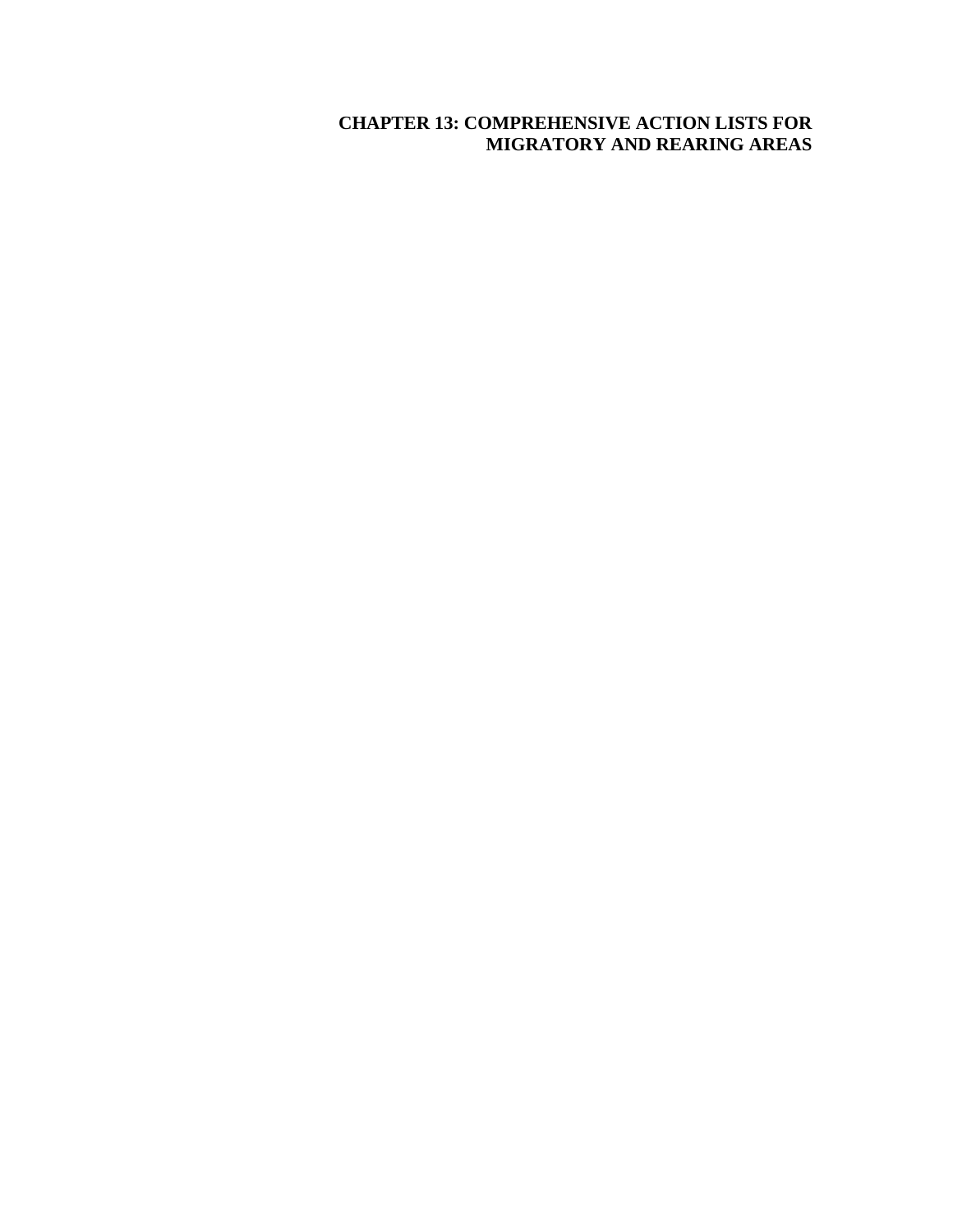| <b>LAND USE, PLANNING, AND INFRASTRUCTURE ACTIONS</b> |                                                  |  |  |  |  |  |  |  |  |  |
|-------------------------------------------------------|--------------------------------------------------|--|--|--|--|--|--|--|--|--|
| <b>FOR ESTUARY/NEARSHORE (Migratory Tier 1)</b>       |                                                  |  |  |  |  |  |  |  |  |  |
| POLICY/INSTITUTIONAL CONTEXT:                         | <b>SCIENCE CONTEXT:</b>                          |  |  |  |  |  |  |  |  |  |
|                                                       |                                                  |  |  |  |  |  |  |  |  |  |
| Jurisdictions:                                        | <b>Watershed evaluation rating:</b>              |  |  |  |  |  |  |  |  |  |
| Seattle, Shoreline, Woodway, Edmonds, Mukilteo,       | Not applicable                                   |  |  |  |  |  |  |  |  |  |
| <b>Snohomish County</b>                               |                                                  |  |  |  |  |  |  |  |  |  |
|                                                       | <b>Watershed evaluation summary:</b>             |  |  |  |  |  |  |  |  |  |
| <b>Growth pressures (inside UGA):</b>                 | Not applicable                                   |  |  |  |  |  |  |  |  |  |
| All jurisdictions; note Snohomish Co. area includes   |                                                  |  |  |  |  |  |  |  |  |  |
| Mukilteo and Edmonds MUGAs                            |                                                  |  |  |  |  |  |  |  |  |  |
|                                                       | Note:                                            |  |  |  |  |  |  |  |  |  |
| <b>Percent of basin inside UGA:</b>                   | Approximately 54% of the WRIA 8 marine shoreline |  |  |  |  |  |  |  |  |  |
| 100%                                                  | lies within Snohomish County; the remaining 46%  |  |  |  |  |  |  |  |  |  |
|                                                       | lies in King County.                             |  |  |  |  |  |  |  |  |  |
| <b>Program/mitigation opportunities:</b>              |                                                  |  |  |  |  |  |  |  |  |  |
| Sno Co. Marine Resources Advisory Committee;          |                                                  |  |  |  |  |  |  |  |  |  |
| Sound Transit mitigation; PSNERP; Brightwater         |                                                  |  |  |  |  |  |  |  |  |  |
| mitigation (outfall?)                                 |                                                  |  |  |  |  |  |  |  |  |  |
|                                                       |                                                  |  |  |  |  |  |  |  |  |  |

#### **LAND USE ACTIONS FOR ESTUARY/NEARSHORE BASED ON TECHNICAL RECOMMENDATIONS IN WRIA 8 CONSERVATION STRATEGY**

#### Notes:

- 1) Technical priorities from the WRIA 8 Conservation Strategy are listed in bold; recommended land use actions are listed for each technical area. Most technical recommendations are interrelated; many land use actions address multiple technical priorities.
- 2) Note that local jurisdictions in these subareas are doing or planning to do many of these actions.
- 3) See also Appendix D for a menu of land use actions described by criteria, and references on low impact development, critical areas and other land use topics.
- 4) Land use recommendations were not developed for the Locks/Ship Canal. However, local jurisdiction staff who met to develop the site specific project list for this area discussed some land use and programmatic issues; their recommendations appear on the first page of the site specific project list under "Subarea-Wide Projects."
- 5) A number of regulatory measures recommended below might be administered through local Shoreline Master Programs or Critical Areas Ordinances. Nearshore jurisdictions should strive for consistency with Ecology's *Washington State Shoreline Master Program Guidelines*, referenced below.

#### **Protect remaining feeder bluff that supplies sediment and supports littoral habitat creation.**

M1 Bluffs on Magnolia and Discovery Park in Seattle are the only ones in WRIA 8 that are not armored by the railroad and have some unarmored locations (publicly and privately owned). Prohibit bulkheads or any other form of armoring and development at these locations through Seattle's critical areas ordinance and Shoreline Master Program.

#### **Reduce bank hardening, especially in areas where the armoring falls within the tidal zone and/or separates a sediment source from the nearshore environment. Such actions would help restore natural shoreline accretion and depletion processes and support littoral habitat creation.**

M2 Support King County-funded sediment source study to 1) establish where feeder bluffs were prior to the railroad and 2) qualitatively assess rates of erosion and sediment contribution of those bluffs. Based on study results, open up certain slide prone areas so that slides make it into the nearshore (e.g., by building trestles under railroad), and/or investigate appropriateness of a beach nourishment program. Expect study completion by 3/05.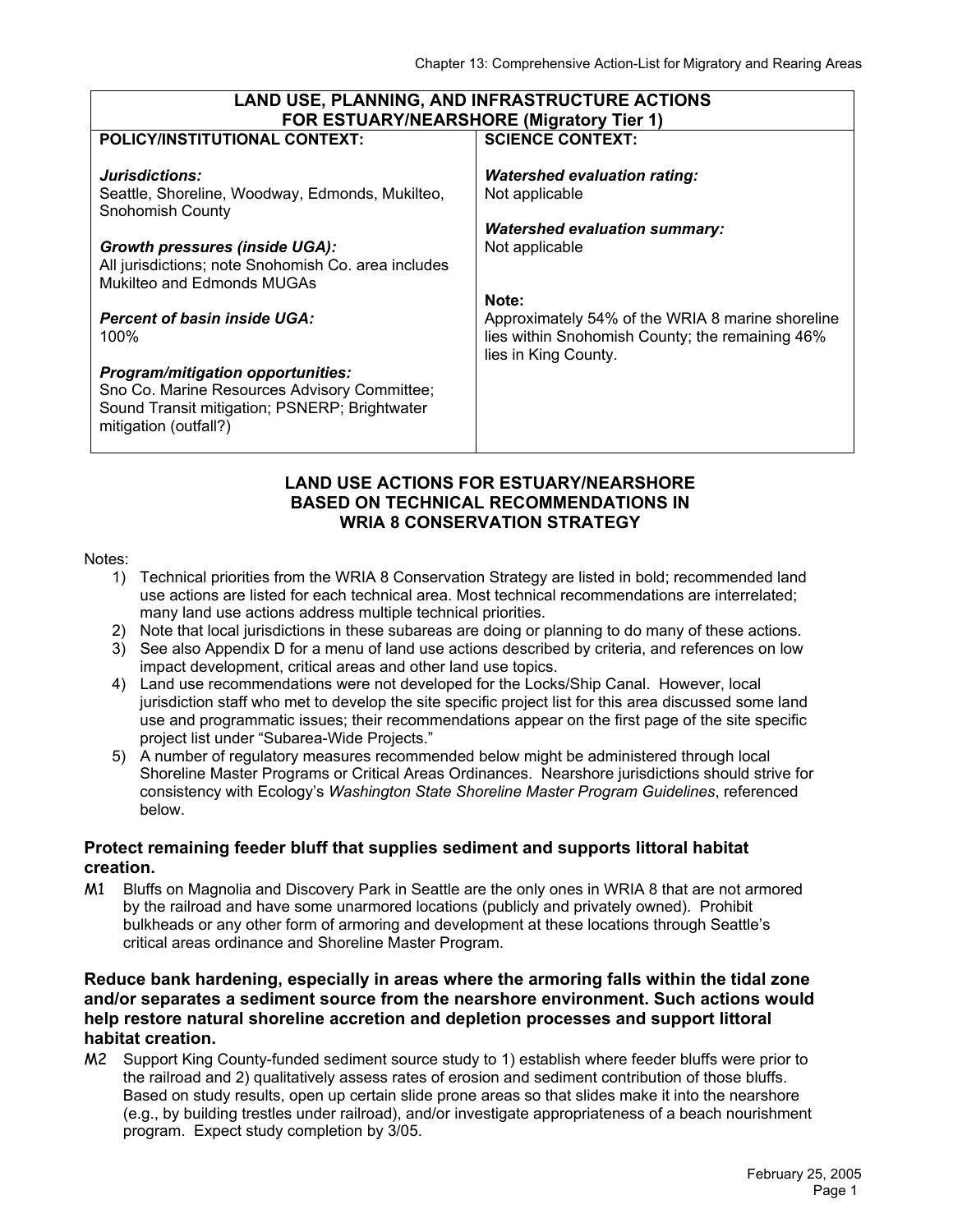- M3 Use results from King County sediment source study to map those bluffs that are most critical to protect (to preserve future opportunities to restore them to natural function), and protect them from future development through critical areas ordinance and/or Shoreline Master Program updates or acquisition. Note that the issue of protecting feeder bluffs must balance health and safety with ecological needs. Steep slopes that are already developed need to be protected from erosion as a health and safety issue. However, where steep slopes are not developed, future development should be prohibited so that these areas provide vegetative cover and potential sediment sources in the future. Development that does occur should be setback further from the top of the bluff for health and safety reasons.
- See stormwater management recommendations below under *water quality*; drainage issues throughout sub-area and from development near tops of bluffs have significant impacts on bluff stability.
- M4 Residential, commercial, and industrial development west of the railroad (e.g. Nakeeta Beach residential community, Meadowdale Marina, Point Wells, Richmond Beach) should be addressed in various ways:
	- $\checkmark$  Prohibit new development, at least in areas designated as conservancy.
	- $\checkmark$  Determine if there are failing septic systems, and require that they be fixed. Require that septics be inspected at time of sale.
	- $\checkmark$  During redevelopment in any of these areas, reduce overall impacts to nearshore, e.g., limit additional riprap to that required to protect structures, require riparian revegetation, avoid construction in intertidal zone, use smallest feasible footprint for structures.
	- $\checkmark$  Seek opportunities to redevelop industrial sites into less intensive uses.
	- $\checkmark$  Protect nearshore from water quality impacts including spills at industrial sites.
	- $\checkmark$  In the long term, if site specific projects are pursued "to remove structures, fill, and bulkheads" through fee simple purchase of parcels, address any regulatory or programmatic actions which are needed to support these projects.
- M5 Wherever possible, offer incentives or regulatory flexibility to encourage bank softening in Salmon Bay. Note that opportunities are limited due to topography, lot size, and structure location close to the water.
- M6 Work with Dept. of Ecology and Burlington Northern Railroad (BNRR) to revise policies that address how slide material on or near the track is handled after a slide. One option would be to encourage side-casting slide debris/sediment into the nearshore rather than removing all of it from the site. Note that side-casting is controversial because it buries existing invertebrate and plant communities, but would be mimicking natural processes if not for the railroad.

#### **Protect remaining Marine Riparian Vegetation (MRV), to maintain overhanging cover and terrestrial inputs (e.g. leaf litter, invertebrates) for juvenile chinook and their prey.**

- M7 Protect remaining nearshore vegetation (on low or high bluffs) through regulation and/or acquisition. Regulatory tools to protect vegetation on bluffs, and to prevent further development on and near the top of bluffs, include:
	- $\checkmark$  Steep slope ordinances
	- $\checkmark$  Bald eagle protection ordinances
	- $\checkmark$  Critical areas ordinances
	- $\checkmark$  Clearing ordinances

#### **Plant vegetation along shoreline, close to the Mean High High Water (MHHW) line to provide overhanging cover and terrestrial inputs (e.g. leaf litter, invertebrates) for juvenile chinook and their prey.**

- M8 Develop and offer incentives to encourage bulkhead removal/redesign and revegetation along shoreline, including:
	- $\checkmark$  Offer regulatory flexibility during redevelopment (e.g., encourage variances from front yard setbacks to avoid variances from backyard setbacks that would cause development to encroach further toward the shoreline; allow modest increase in lot coverage or reduction in building setback in exchange for restoring shoreline vegetation)
	- $\checkmark$  Provide expertise (e.g., provide templates for shoreline planting plan, bulkhead design)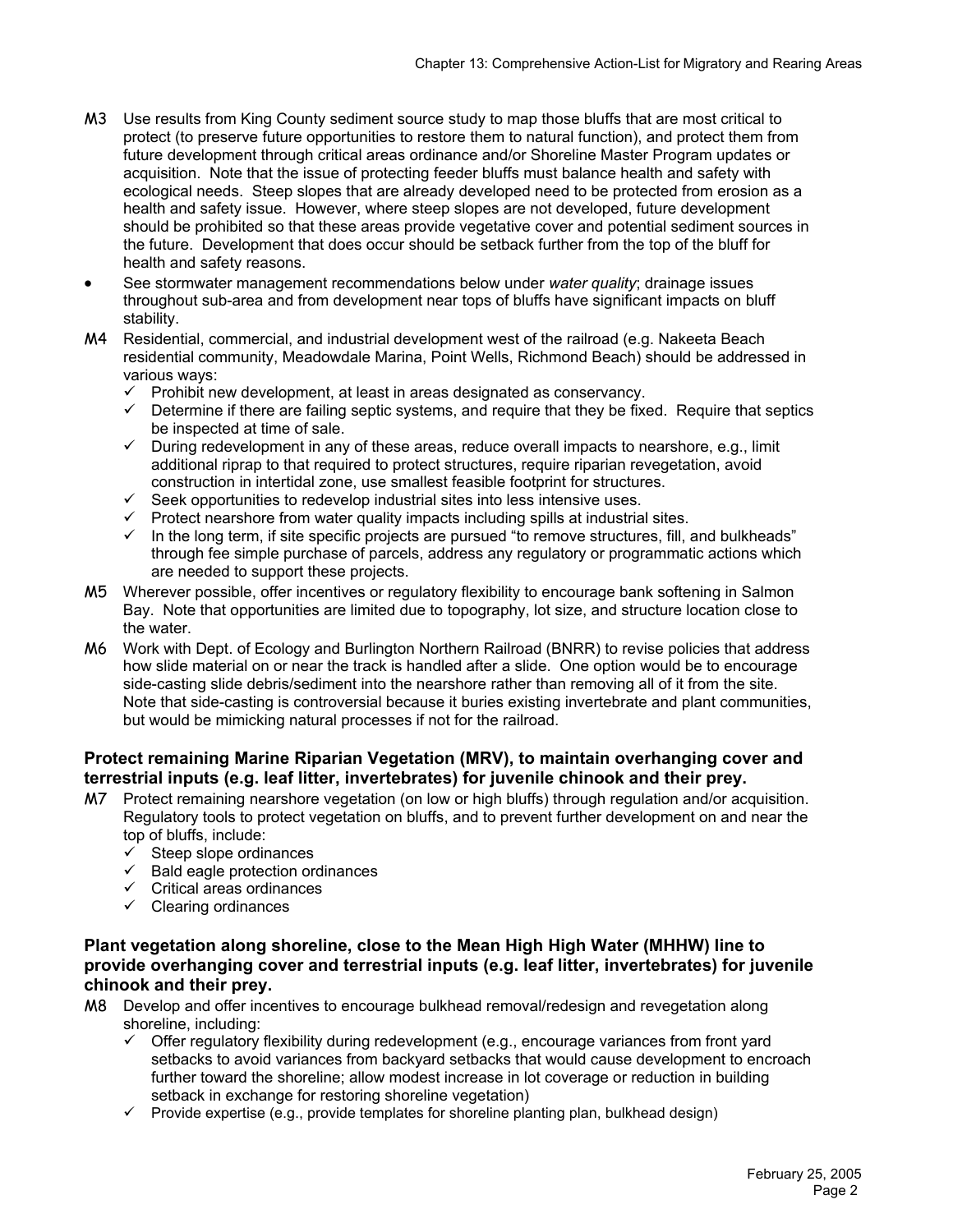- $\checkmark$  Expedite permit process at local, state and federal levels (e.g., allow more restoration activities as shoreline exemptions to make permitting faster and less costly)
- M9 Promote educational programs (e.g., Island County Beach Watchers) to promote stewardship among homeowners along nearshore and estuary, as such educational programs increase the effectiveness of regulatory and incentive approaches.

#### **Reduce number and coverage of overwater structures (e.g., docks, piers) to reduce segmentation of shoreline and effects on both habitat forming processes and juvenile chinook behavior.**

- M10 Prohibit new residential overwater structures. For new public facilities (e.g., ferry docks), incorporate salmon-friendly design features and mitigate for unavoidable impacts.
- M11 Retrofit existing overwater structures with salmon friendly design features. Remove overwater structures and pilings when possible.
- M12 Offer incentives to build community docks to replace individual docks in Salmon Bay.
- M13 Use guidelines for marine overwater structures (see references below) to develop specifications. If applicant meets specifications, offer expedited local/state/federal permitting (similar to concept being promoted for Lake Washington overwater structures by NOAA Fisheries and other agencies). Guidelines should include: overwater structure design and materials that increase light penetration under the dock (e.g., increase height, decrease width, use grating), elimination of construction materials that may release environmental contaminants.

#### **Protect or reconnect small stream mouths to create pocket estuaries.**

- M14 Protect any further degradation to stream mouths through Shoreline Master Programs and critical areas ordinances.
- M15 Address water quality and quantity (high and low flows) in creeks draining into Puget Sound, through improved stormwater management programs and regulations. (See additional stormwater recommendations below under *water quality*.)
- M16 Replace culverts with open bottom culverts or bridges/trestles wherever possible to allow for sand and gravel, LWD, and terrestrial inputs to contribute to the nearshore.

#### **Reconnect backshore areas (e.g., marshes, wetlands) to contribute to shoreline habitat diversity and terrestrial inputs.**

- M17 Enforce critical areas regulations to prevent further loss of wetlands.
- M18 Once wetlands are restored, protect from impacts from development through buffer requirements and stormwater management programs.

#### **Protect sediment and water quality, especially near commercial and industrial areas (e.g., fuel spills, discharge of pollutants, etc.).**

- M19 Address stormwater impacts throughout sub-area and from development near tops of bluffs. Actions include:
	- $\checkmark$  Protect water quality through NPDES Phase 1 and 2 permits and improved stormwater regulations, consistent with Dept. of Ecology's 2001 Stormwater Management Manual.
	- Require or encourage low impact development
	- $\checkmark$  Retrofit existing developments using natural drainage systems (e.g., SEAStreets in Pipers Creek)
	- $\checkmark$  During redevelopment, reduce impervious area, increase native vegetation and use of pervious surfaces.
	- 9 See basin-wide discussion of stormwater standards in Appendix D (including Dept. of Ecology's 2001 Stormwater Management Manual, PSWQAT stormwater guidelines, Tri-County stormwater standards).
- M20 Determine extent to which residential structures along nearshore are on septic systems; determine if these systems are operating properly and if not require that they be fixed. Require that septic systems be inspected at time of sale.
- M21 Discourage or prohibit any further filling and dredging in nearshore except for essential public facilities and where associated with shoreline restoration projects. See dredging guidelines below.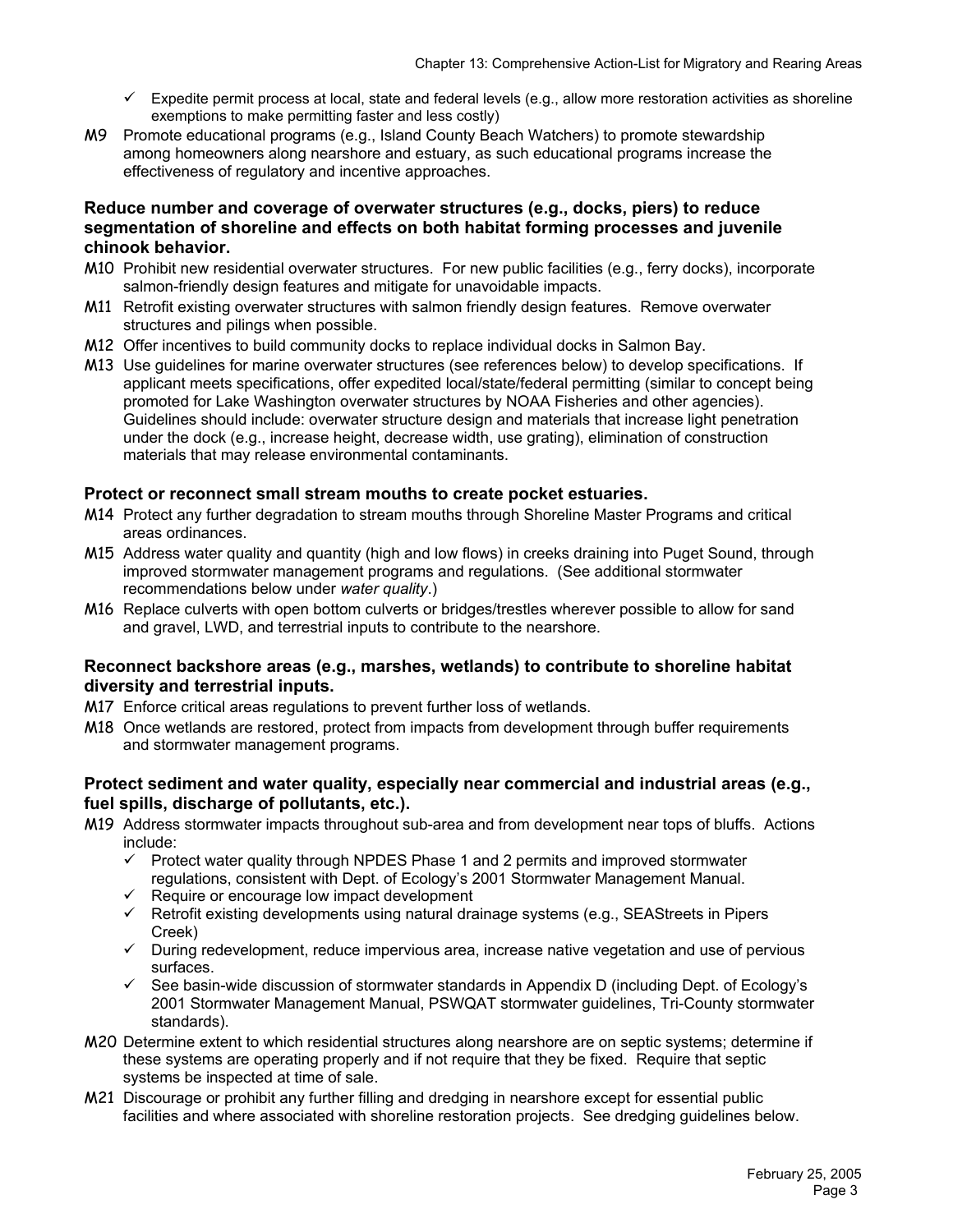#### **Other programmatic efforts not tied to specific technical recommendations:**

M22 Revise the "Prohibited Work Times in Saltwater Areas" listed in the Washington Hydraulic Code Rules (WAC 220-110-271). The saltwater closure periods listed in the Washington Administrative Code (WAC) are out of date. The juvenile salmonid closure period corresponds with the timing of chum and pink salmon, and not ESA listed Chinook. While WDFW area habitat biologists have leeway in modifying the work closure timing, it would be prudent to correct the WAC with more accurate salmonid timing data. [action suggested by WRIA 8 Technical Cmt]

#### **References for further information:**

The local jurisdictions that worked on these land use actions wanted to refer to the following technical references (see complete citations and web links in Appendix D, Part 6):

- Wash. Dept of Ecology's Shoreline Master Program Guidelines
- Wash. Dept. of Community, Trade and Economic Development critical areas handbook
- Puget Sound Water Quality Action Team's "Growth Management Updates" guidance
- References for marine overwater structures: G.D. Williams et al. May 2001; Nightingale, Barbara and Charles Simenstad. May 2001.
- References for marine dredging: Nightingale, Barbara and Charles Simenstad. July 2001.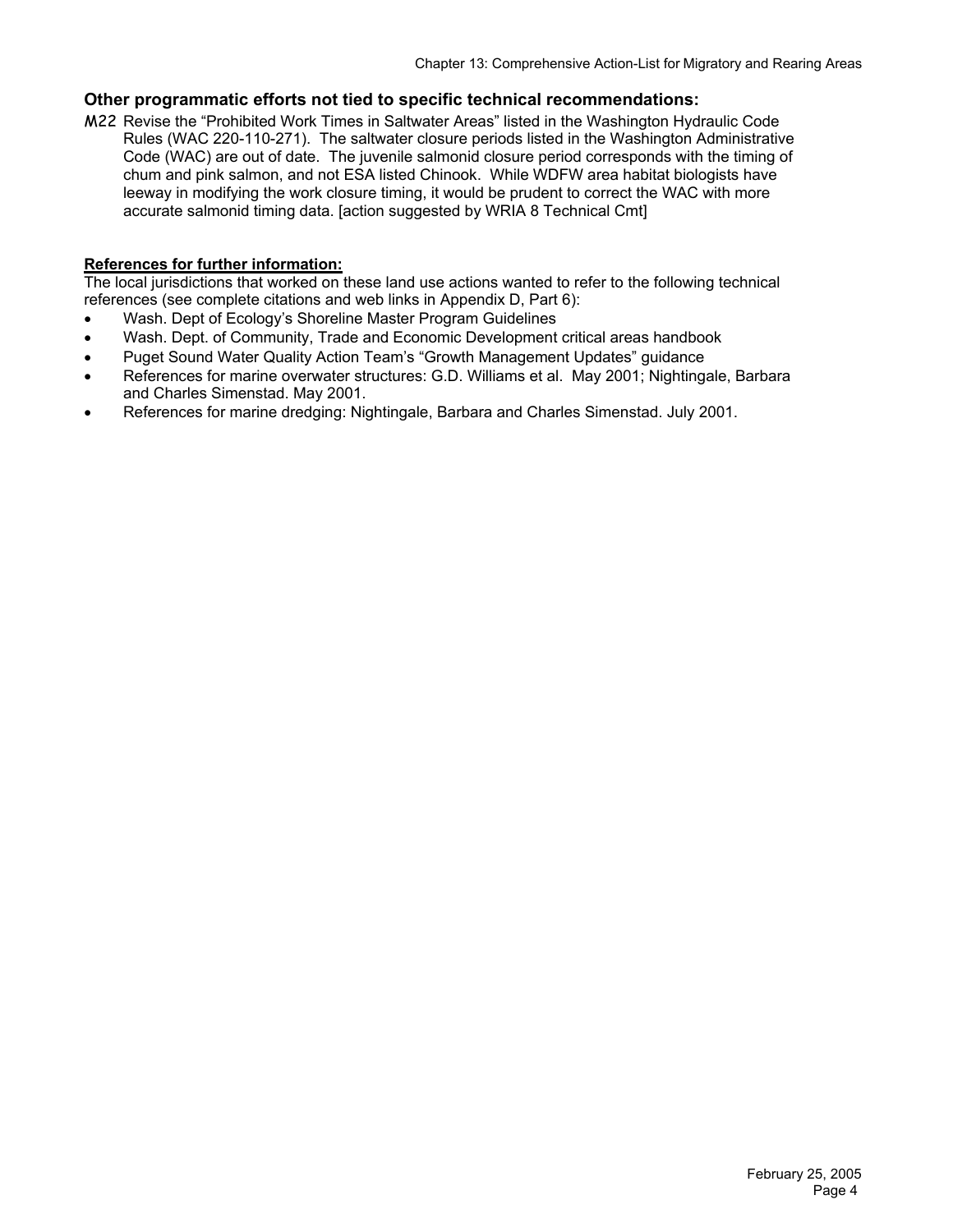# **RESTORATION: Prioritization of Site-Specific Restoration Projects for the Ship Canal/Locks**

Please note: Reaches of the Ship Canal/Locks were not prioritized by the EDT Model due to lack of certainty. Therefore potential restoration projects for this area are prioritized by expert opinion on Benefits to Chinook and Ease of Implementation.

| Reach#                                                | Proj.<br># | <b>Description</b>                                                                             | <b>Benefits</b><br>to<br><b>Chinook</b> | Ease of<br>Implem.      |
|-------------------------------------------------------|------------|------------------------------------------------------------------------------------------------|-----------------------------------------|-------------------------|
| Ship Canal Locks                                      | M204       | Add/Replace event entrainment.                                                                 | н                                       | H                       |
| Ship Canal Locks                                      | M206       | Improve estuary conditions upstream of loc                                                     | н                                       | M/L                     |
| Ship Canal Locks                                      | M205       | Locks Naturaltuary: Construct a more<br>natural, fairly wide and long channel at the<br>Locks. | H                                       | L                       |
| Ship Canal Locks                                      | M201       | Further reduce lockage speed for large<br>locks.                                               | M                                       | H                       |
| Ballard locks to start of<br>Fremont Cut (Salmon Bay) | M209       | Ballard Bridge Water Quality Improvements.                                                     | M                                       | M                       |
| Portage Bay                                           | M216       | Explore ways to reduce predation in<br>Portage Bay.                                            | M                                       | M                       |
| Lake Union (Fremont Cut to<br>University Bridge)      | M212       | South Wallingford Drainage Improvements.                                                       | M/L                                     | M                       |
| Fremont Cut to Portage Bay                            | M214       | Remove North Lake Union In-Water<br>Structures.                                                | M                                       | M/L                     |
| <b>Gasworks Park</b>                                  | M213       | Bank Softening and Revegetation at<br>Gasworks Park.                                           | M/L                                     | L                       |
| <b>University Bridge</b>                              | M215       | 7th Ave Street End Park Creation and<br>Shoreline Restoration.                                 | L                                       | H                       |
| Ship Canal Locks                                      | M202       | Fish Ladder Improvements at Locks.                                                             | L                                       | H/M                     |
| Ballard locks to start of<br>Fremont Cut (Salmon Bay) | M208       | Ballard Bridge Shoreline Restoration.                                                          | L                                       | H/M                     |
| <b>Fremont Cut</b>                                    | M211       | 99 Bridge Shoreline Restoration.                                                               | L                                       | M                       |
| <b>Fremont Cut</b>                                    | M210       | Demonstration Restoration Project at<br><b>Fremont Bridge</b>                                  | L                                       | M/L                     |
| Ship Canal Locks                                      | M207       | Explore needs/options for "Low Elevation"<br>smolt passage at locks.                           | $\overline{\mathbf{c}}$                 | L                       |
| <b>Montlake Cut</b>                                   | M217       | Explore options for deepening the Montlake<br>Cut.                                             | $\overline{\mathbf{c}}$                 | L                       |
| Ship Canal Locks                                      | M203       | Add fishway lighting for the ladder.                                                           | $\overline{?}$                          | $\overline{\mathbf{?}}$ |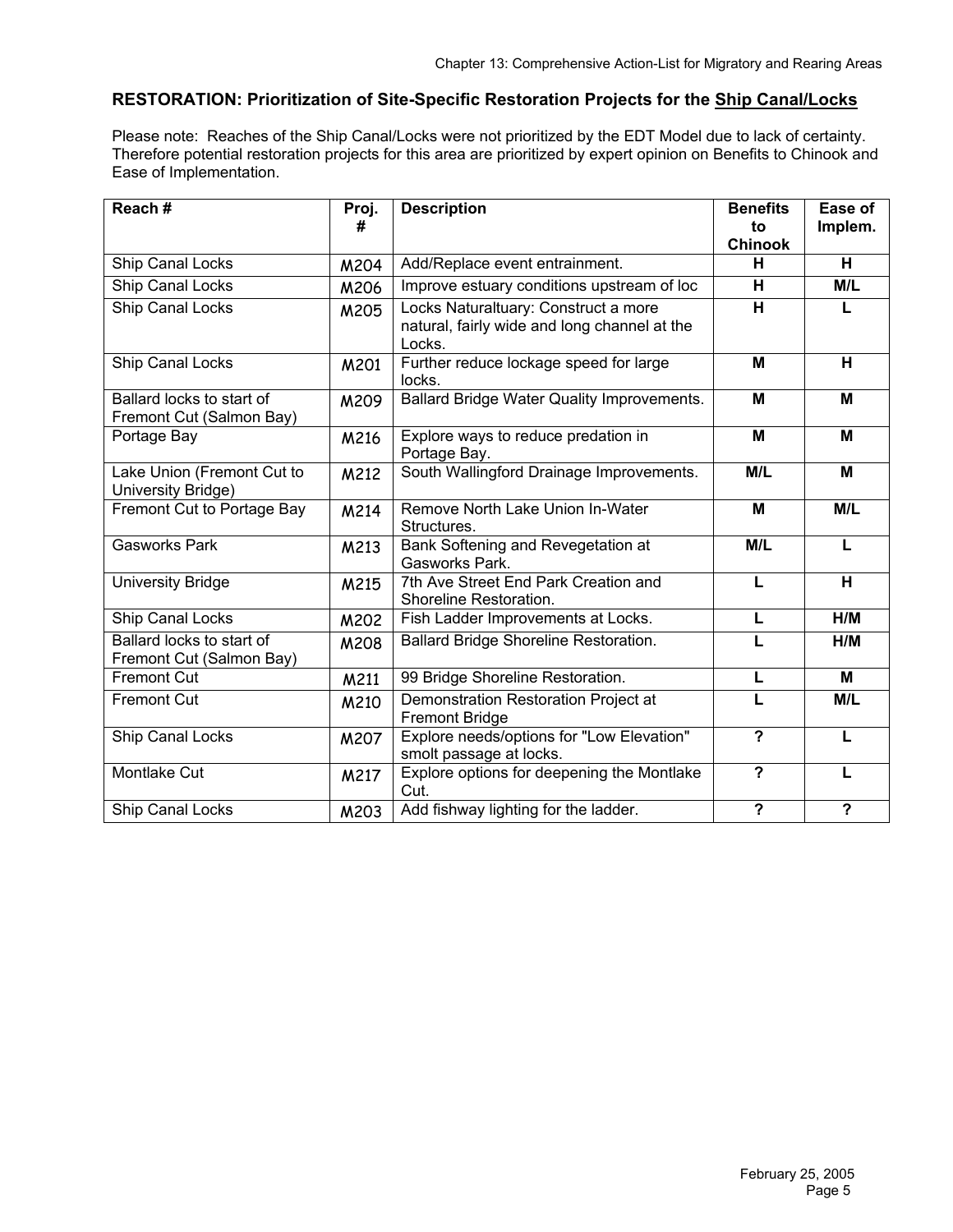#### **PROTECTION: Prioritization of Site-Specific Protection Projects for the Nearshore**

Please note: Nearshore subarea reaches not prioritized by EDT Model due to lack of certainty. Therefore these projects are prioritized based on expert opinion on their Benefits to Chinook and Ease of Implementation. Protection projects are also prioritized based on exisiting habitat protection priorities identified by science-based habitat protection programs. Shaded projects below are identified as priorities for protection by the Snohomish County Marine Resources Advisory Committee.

| Reach#                                             | Proj.<br># | <b>Description</b>                                                                                  | <b>Benefits</b><br>to<br><b>Chinook</b> | Ease of<br>Implem. |
|----------------------------------------------------|------------|-----------------------------------------------------------------------------------------------------|-----------------------------------------|--------------------|
| Reach 8: Mukilteo St Park to<br>Picnic Pt          | M221       | City of Mukilteo Tideland and Shoreline<br>Acquisitions Program.                                    | н                                       | н                  |
| Reach 10A: Edwards Point to<br>Meadow Point        | M242       | Point Wells North Habitat Acquisition of 850<br>feet of shoreline.                                  | М                                       | M                  |
| Sub-Reach 9.04: Lunds<br>Gulch                     | M229       | Meadowdale Marina Acquisition and<br>Removal.                                                       | м                                       | M/L                |
| Sub-Reach 8.05: Big Gulch                          | M225       | <b>Shipwreck/Hulk Creek Acquisition:</b><br>Acquisition and restoration of former<br>shipyard site. | м                                       | M/L                |
| Reach 10A: Edwards Point to<br><b>Meadow Point</b> | M241       | Deer Creek Habitat Acquisition.                                                                     | M/L                                     | м                  |

## **RESTORATION: Prioritization of Site-Specific Restoration Projects for the Nearshore**

Please note: Nearshore reaches were not prioritized using the EDT Model due to uncertainty. Therefore potential Nearshore projects are prioritized using expert opinion of Benefits to Chinook and Ease of Implementation.

| Reach#                                             | Proj.<br># | <b>Description</b>                                               | <b>Benefits</b><br>to<br><b>Chinook</b> | Ease of<br>Implem. |
|----------------------------------------------------|------------|------------------------------------------------------------------|-----------------------------------------|--------------------|
| Sub-Reach 9.15: Willow<br>Creek                    | M233       | Willow Creek Daylighting.                                        | н                                       | н                  |
| Reach 8: Mukilteo St Park to<br>Picnic Pt          | M218       | City of Mukilteo's Riparian Vegetation<br>Enhancement Program.   | H                                       | M                  |
| Sub-Reach 9.15: Willow<br>Creek                    | M237       | Point Wells Complete Site Restoration.                           | H                                       | L                  |
| Reach 12: North Discovery<br>Park to West Point    | M252       | Shilshole Bay South Buyout and<br>Restoration.                   | н                                       | L                  |
| Reach 10A: Edwards Point to<br>Meadow Point        | M235       | Woodway Tidal Lagoon North culvert<br>improvement project.       | H/M                                     | н                  |
| Reach 10A: Edwards Point to<br>Meadow Point        | M236       | Deer Creek Restoration or Culvert<br>Replacement.                | H/M                                     | H/M                |
| Sub-Reach 8.05: Big Gulch                          | M222       | Big Gulch Culvert Replacement.                                   | H/M                                     | M                  |
| Reach 10A: Edwards Point to<br>Meadow Point        | M238       | South Point Wells Habitat Restoration.                           | H/M                                     | M/L                |
| Reach 10A: Edwards Point to<br>Meadow Point        | M239       | South Point Wells Lagoon Creation.                               | H/M                                     | M/L                |
| Reach 10A: Edwards Point to<br><b>Meadow Point</b> | M240       | Richmond Beach North Property Acquisition<br>of shoreline homes. | H/M                                     | L                  |
| Reach 11: Shilshole to Locks<br>(Estuary Reach)    | M250       | <b>Commodore Park and Wolfe Creek</b><br>Restoration.            | H/M                                     | L                  |
| Sub-Reach 9.15: Willow<br>Creek                    | M234       | Willow Creek Pier Removal.                                       | M                                       | н                  |
| Reach 11: Shilshole to Locks<br>(Estuary Reach)    | M247       | Salmon Bay Natural Area Restoration.                             | M                                       | H/M                |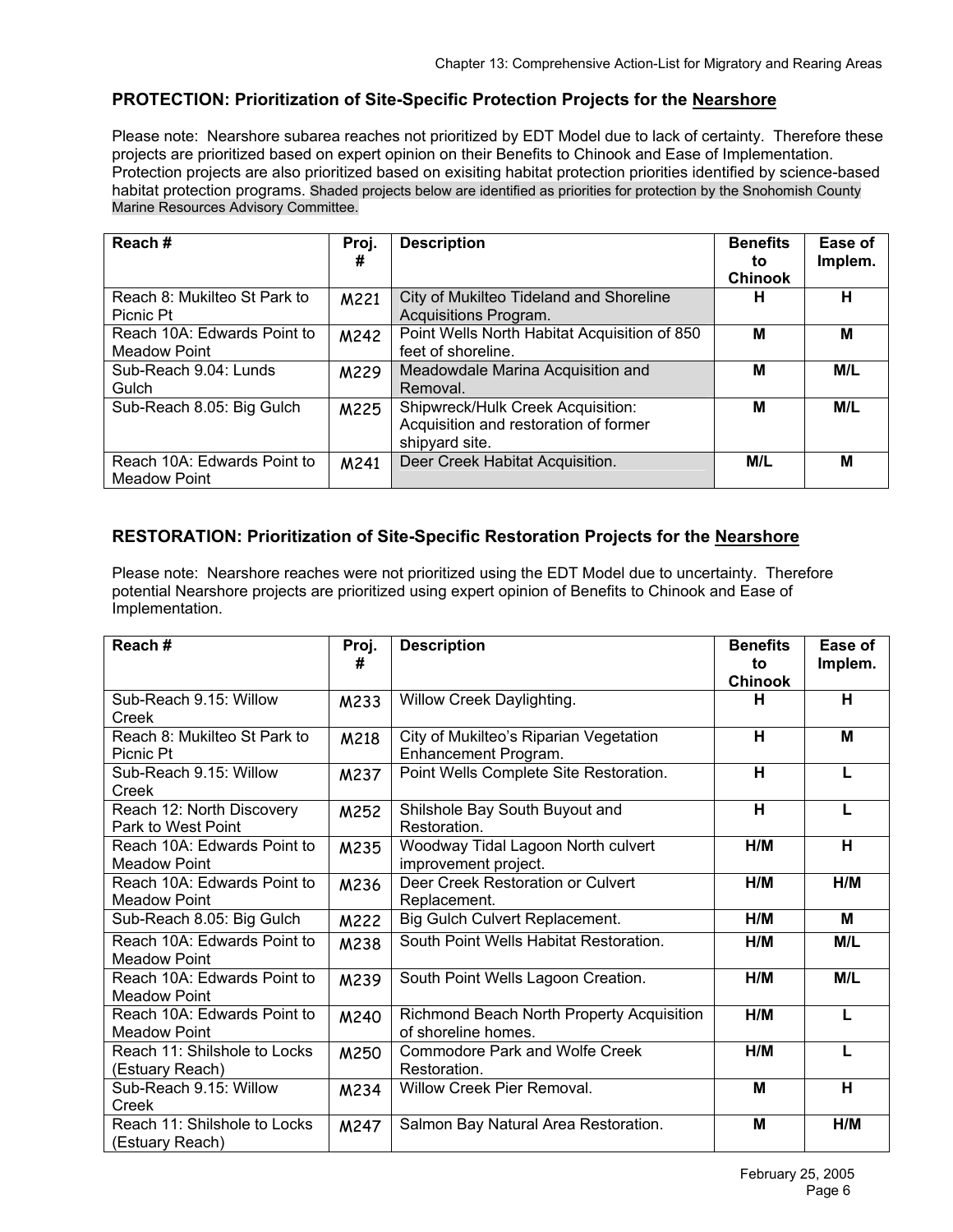| Reach#                                           | Proj.<br># | <b>Description</b>                                           | <b>Benefits</b><br>to<br><b>Chinook</b> | Ease of<br>Implem. |
|--------------------------------------------------|------------|--------------------------------------------------------------|-----------------------------------------|--------------------|
| Reach 9: Picnic Point to<br><b>Edwards Point</b> | M227       | Picnic Point Culvert Replacement.                            | М                                       | M                  |
| Sub-Reach 9.04: Lunds<br>Gulch                   | M228       | Lunds Gulch Culvert Improvement and<br>Riparian Enhancement. | M                                       | M                  |
| Sub-Reach 10A.12: Pipers<br>Creek                | M244       | Pipers Creek Culvert Replacement.                            | M                                       | M                  |
| Sub-Reach 8.05: Big Gulch                        | M224       | Shipwreck/Hulk Creek Restoration.                            | м                                       | M/L                |
| Reach 11: Shilshole to Locks<br>(Estuary Reach)  | M249       | Salmon Bay Dock Consolidation.                               | м                                       | M/L                |
| Reach 8: Mukilteo St Park to<br>Picnic Pt        | M220       | Nakeeta Beach Home Acquisition.                              | M                                       | L                  |
| Sub-Reach 9.08-9.09: Shell<br>Creek              | M230       | Shell Creek Beach Nourishment.                               | M                                       | L                  |
| Reach 10B: Meadow Pt to<br>Shilshole             | M245       | Golden Gardens Pocket Estuary Creation.                      | M                                       | L                  |
| Reach 12: North Discovery<br>Park to West Point  | M251       | West Point Pocket Estuary.                                   | M                                       | L                  |
| Reach 11: Shilshole to Locks<br>(Estuary Reach)  | M246       | Azteca/Golden Tides Restoration.                             | M/L                                     | M                  |
| Reach 11: Shilshole to Locks<br>(Estuary Reach)  | M248       | Restoration of Seattle Street End Near<br>Salmon Bay         | M/L                                     | M                  |
| Sub-Reach 8.05: Big Gulch                        | M223       | Big Gulch High-Flow Bypass and<br>Restoration.               | M/L                                     | M/L                |
| Reach 9: Picnic Point to<br><b>Edwards Point</b> | M226       | Picnic Point Riparian Enhancement.                           | L                                       | н                  |
| Reach 8: Mukilteo St Park to<br>Picnic Pt        | M219       | Mukilteo Lighthouse Park Restoration.                        | L                                       | H                  |
| Sub-Reach 9.08-9.09: Shell<br>Creek              | M232       | <b>Bracketts Landing Park Vegetation</b><br>Enhancement.     | L                                       | H                  |
| Sub-Reach 9.08-9.09: Shell<br>Creek              | M231       | Shell Creek Culvert Replacement.                             | L                                       | L                  |
| Sub-Reach 10A.10: Boeing<br>Creek                | M243       | Barnacle Creek Wetland Construction.                         | L                                       | L                  |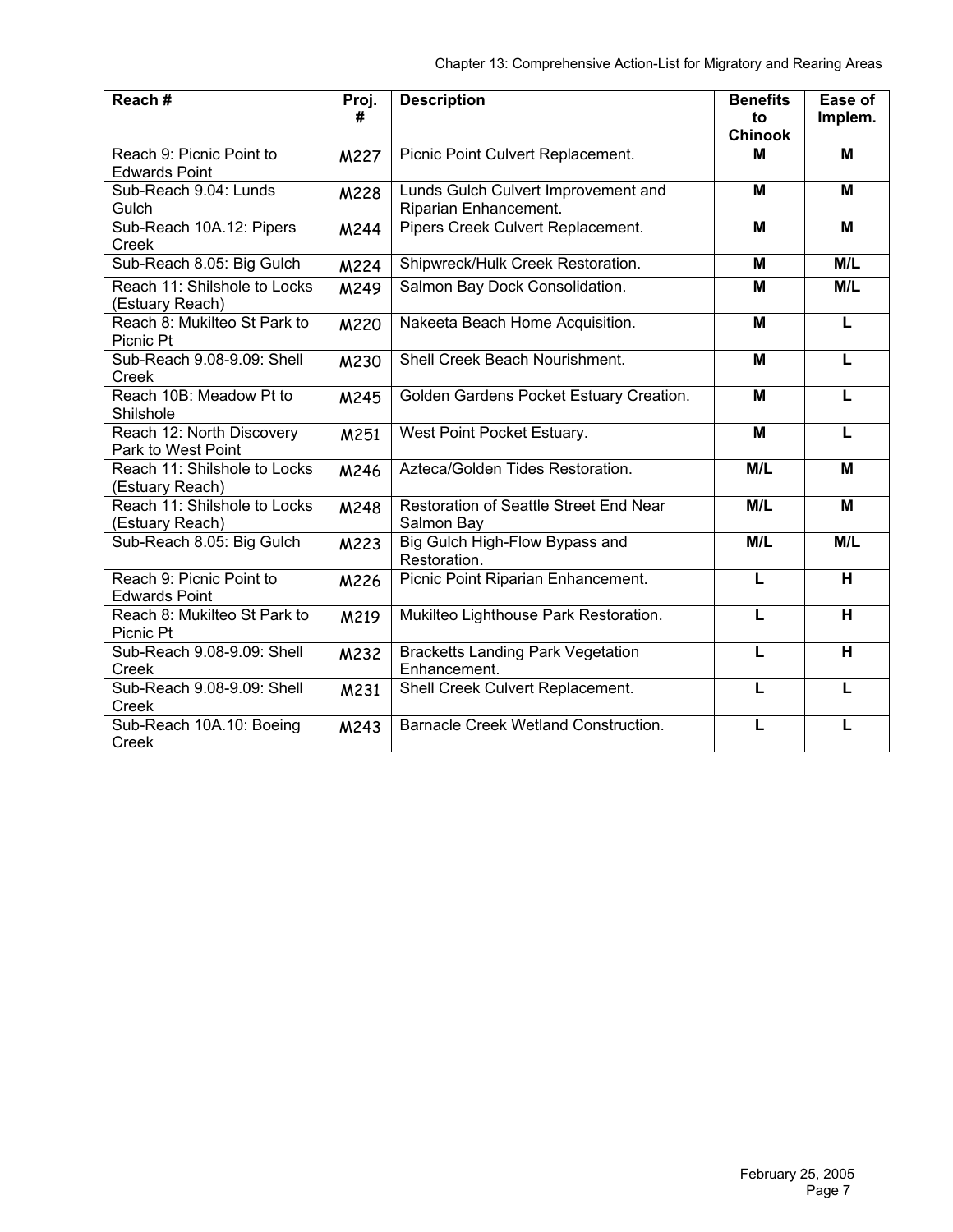# **DRAFT Locks/Ship Canal/Lake Union - Tier I - Initial Habitat Project List Locks/Ship Canal/Lake Union Reaches**

#### **Notes on Rankings:**

 Water temperature and quality are recognized as the primary threats to Chinook in this subarea. Projects that address these threats receive higher ratings as a result. There are many potential vegetation restoration projects throughout the subarea at the various street ends and other similar small sites. These projects are individually very small and therefore receive Low rankings for benefits. These projects are better evaluated cumulatively for the entire subarea, where many such projects could produce larger benefits.

#### **Basinwide Recommendations:**

| M601 Explore opportunities for shoreline/riparian vegetation opportunities (But be careful not to create overwater and inwater structures that could form bass habitat).   |
|----------------------------------------------------------------------------------------------------------------------------------------------------------------------------|
|                                                                                                                                                                            |
|                                                                                                                                                                            |
| M603  Improve monitoring and enforcements of existing water quality regulations. This does not necessarily have to be through a threatening presence, but could be through |
|                                                                                                                                                                            |
|                                                                                                                                                                            |
| M605 Reduce the number of toxic pilings in the subarea and encourage the use of non-toxic pilings (steel and concrete). Also reduce use of treated material in docks and   |
|                                                                                                                                                                            |
|                                                                                                                                                                            |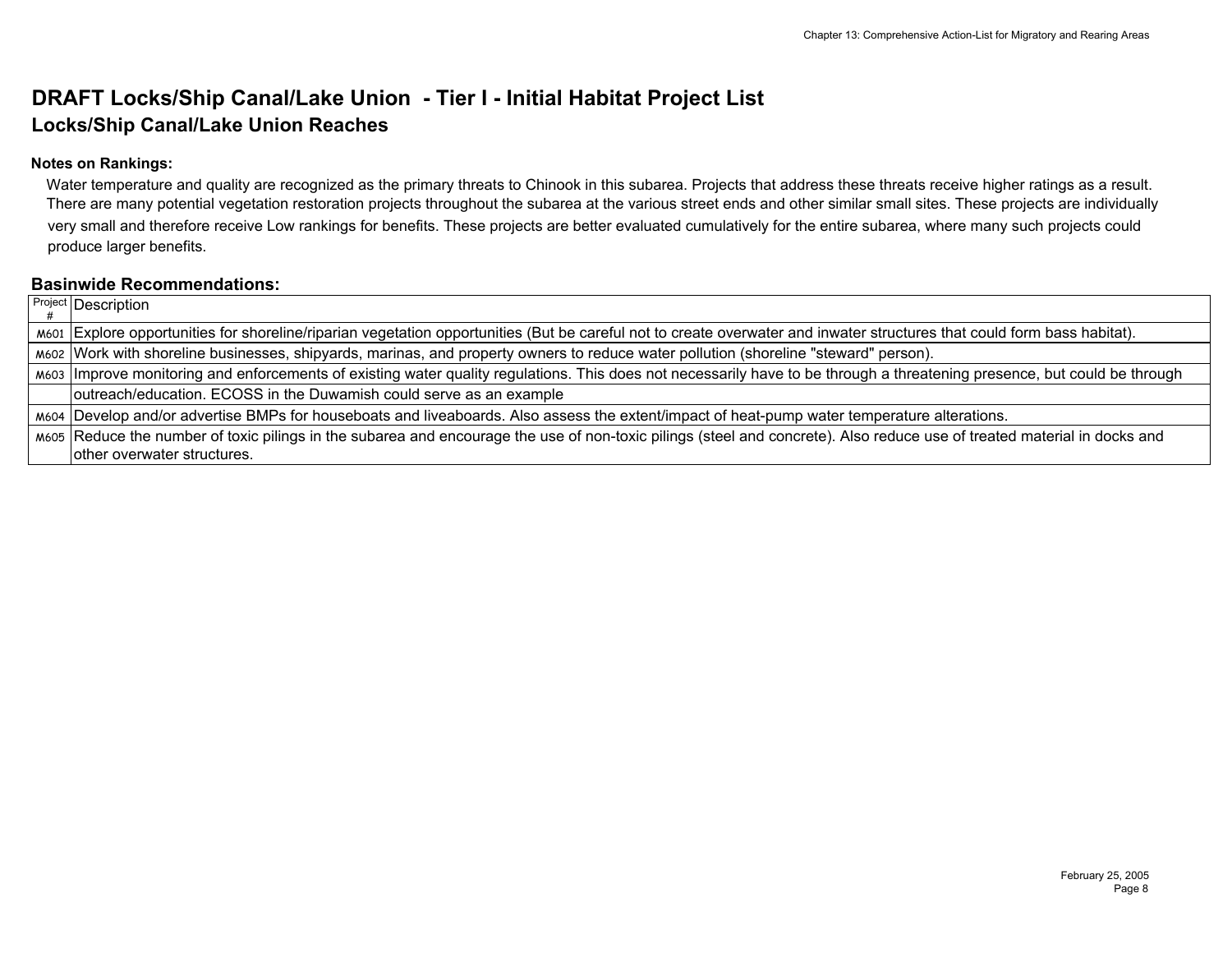# **Ship Canal Locks**:

|      | Project Reach<br># | Reach<br>Restor.<br><b>Benefit</b><br>Rank | NTAA#          | NTAA Name & Description                                                                                                                                                                        | Approx.<br>Cost | Notes, Key Uncertainties                                                                                                                                                                                                                                                                                                                                                                                                                                                                                                                                                                                                                                                                                                                                                                                                                                                                                                                                                                           | <b>Benefits</b><br>to<br>Chinook<br>H, M. L | Feasib.<br>H, M, L |
|------|--------------------|--------------------------------------------|----------------|------------------------------------------------------------------------------------------------------------------------------------------------------------------------------------------------|-----------------|----------------------------------------------------------------------------------------------------------------------------------------------------------------------------------------------------------------------------------------------------------------------------------------------------------------------------------------------------------------------------------------------------------------------------------------------------------------------------------------------------------------------------------------------------------------------------------------------------------------------------------------------------------------------------------------------------------------------------------------------------------------------------------------------------------------------------------------------------------------------------------------------------------------------------------------------------------------------------------------------------|---------------------------------------------|--------------------|
| M201 | $\mathsf{L}$       | not<br>ranked                              | 1a             | Further reduce lockage speed for large locks to reduce<br>smolt entrainment in filling culverts.                                                                                               |                 | Lock speed has already been reduced from "fast" to "medium".<br>Previous test indicated that "fast" speeds resulted in<br>significant smolt entrainment. There was not a significant<br>difference in entrainment between medium and low speeds,<br>but it is presumed that low speeds would be better for smolts.<br>May be less of a concern now due to annual removal of<br>barnacles and new strobe lights, if they are repaired to<br>function properly. Current gates incapable of accomplishing<br>"slow" fill speeds, but gates are due for replacement, and new<br>gates could accomplish slow speeds without additional cost.<br>There is some concern that shifting to a slow fill may be<br>upsetting to some users of the large lock, as the time to fill<br>would increase substantially. In addition, low fill volumes used<br>during low water conditions seems to reduce entrainment.<br>Slow fill and strobe lights should be operated in tandem to<br>achieve maximum benefits. | М                                           | н                  |
| M202 |                    | not<br>ranked                              | 1 <sub>b</sub> | Fish Ladder Improvements: Improve downstream entrance<br>to the fish ladder with a telescoping weir and a horizontal<br>gate. Close the slot on the downstream end to concentrate<br>the flow. |                 | Fish ladder is quite old, and there is some evidence that the<br>hydraulic conditions at the end of the ladder are not ideal for<br>fish. Despite this, there is not much evidence that fish are<br>unable to find the ladder. Uncertainty exists as to whether any<br>additional time required to find/use the ladder may contribute<br>to additional mortality. There has also been a proposal to trap<br>and transport adult Chinook to Lake Washington. Others feel<br>that this option should be avoided until other options have<br>been explored.                                                                                                                                                                                                                                                                                                                                                                                                                                           |                                             | H/M                |
| M203 |                    | not<br>ranked                              | 1 <sub>c</sub> | Add fishway lighting for the ladder.                                                                                                                                                           |                 | Meeting participants were unsure why this would be done, or<br>what the benefit could be. Perhaps this could improve fish use<br>of the ladder at night? This may be related to the questionable<br>perception that the ladder is a slow point for fish, which may<br>be affecting mortality.                                                                                                                                                                                                                                                                                                                                                                                                                                                                                                                                                                                                                                                                                                      | ?                                           | ?                  |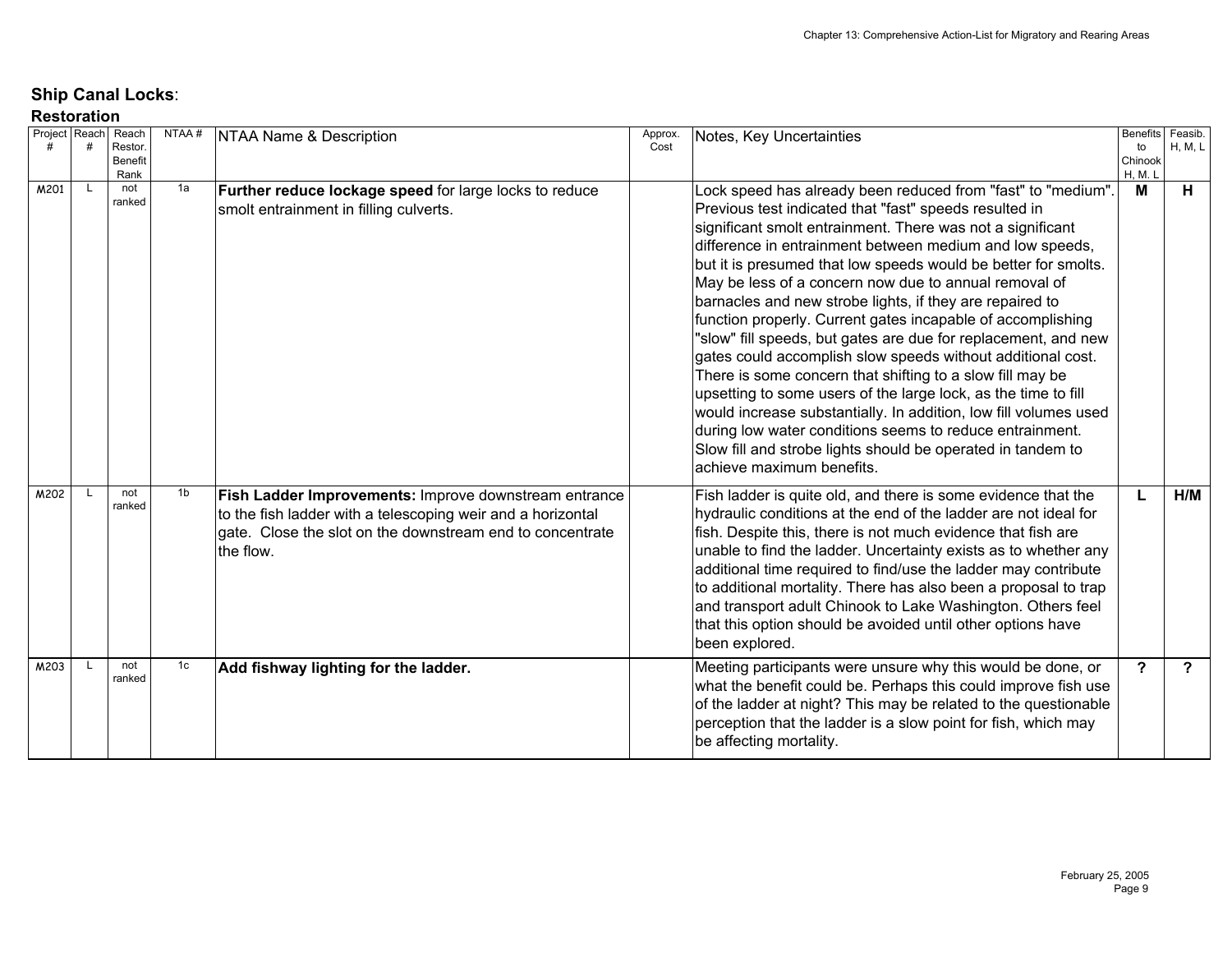| M204 | not<br>ranked | new | Add/Replace strobe lights to locks to deter smolts and<br>prevent entrainment.                                                                                                                                                                                                                                                                                                                                             | Strobe lights have demonstrated a clear reduction in<br>entrainment in experimental tests, but a durable operating<br>system is not in place as yet. The experimental system has<br>had operating problems for the past 3 years. A new<br>waterproof cable and light system is needed to replace the<br>experimental system for long term operation. Slow fill and<br>strobe lights should be operated in tandem to achieve<br>maximum benefits.                                                                                                                                                                                                                                                                                                                                                                                                                                                                                                                                                                                                                                  | н | н   |
|------|---------------|-----|----------------------------------------------------------------------------------------------------------------------------------------------------------------------------------------------------------------------------------------------------------------------------------------------------------------------------------------------------------------------------------------------------------------------------|-----------------------------------------------------------------------------------------------------------------------------------------------------------------------------------------------------------------------------------------------------------------------------------------------------------------------------------------------------------------------------------------------------------------------------------------------------------------------------------------------------------------------------------------------------------------------------------------------------------------------------------------------------------------------------------------------------------------------------------------------------------------------------------------------------------------------------------------------------------------------------------------------------------------------------------------------------------------------------------------------------------------------------------------------------------------------------------|---|-----|
| M205 | not<br>ranked | new | Locks Natural Fishway & Estuary: Construct a more<br>natural, fairly wide and long channel at the Locks facility that<br>would allow both adult and juvenile fish to move back and<br>forth between warmer lake outflow and cooler tidal water,<br>and allow tidal change to inundate areas designed into the<br>channel where both adults and juveniles could find refuge to<br>hold and choose their preferred salinity. | While envisioned for the south side, to replace the function of<br>the existing fish ladder and perhaps some portion of the<br>existing spillway dam, locating a channel somewhat inland on<br>the north side of the Locks may also be a possibility. In<br>principle the project would create a "longer" estuary<br>environment with more mixing. Some design challenges exist,<br>particularly related to mixing as fresh water sits on top of the<br>salt water, and it is difficult to encourage mixing. There may be<br>mechanical means to cool/mix water in the Ship Canal above<br>the Locks. Could also investigate feasibility of artificially<br>cooled water or use of aerators to increase DO levels. There<br>may be a similar project being designed in BC that could serve<br>las a model.                                                                                                                                                                                                                                                                        | н | L   |
| M206 | not<br>ranked | new | Improve estuary conditions upstream of locks: Modify the<br>salt water barrier or change operation of the barrier while<br>increasing the number of large lockages to introduce cool<br>marine waters above the locks, and create a longer estuary<br>environment. Project might also be accomplished by moving<br>the salt water drain upstream to the West end of the<br>Fremont Cut.                                    | This is largely an operational change that can be<br>accomplished now but will require using more water and<br>potentially changing the salinity standard at the University<br>Bridge. The area of improvement for water quality is not very<br>large, only extending upstream of the locks a couple of<br>thousand feet. It does not substantially improve the amount of<br>estuary habitat, but maintains a localized, minimum amount<br>available for adult and juvenile chinook in the immediate<br>vicinity of the Locks. It will introduce more salt into the system<br>but cooler temperatures and higher DO is only found in the<br>local area near the Locks, no other benefits are clearly<br>demonstrated for areas upstream. Recreational boat owners in<br>Salmon Bay and vicinity might also be opposed unless they<br>can be convinced that the salt water will be too deep to affect<br>boats. Concerns have been raised about the cost and<br>engineering feasibility of moving the saltwater drain. High<br>ranking assumes a 1-2 degree change in temperature. | H | M/L |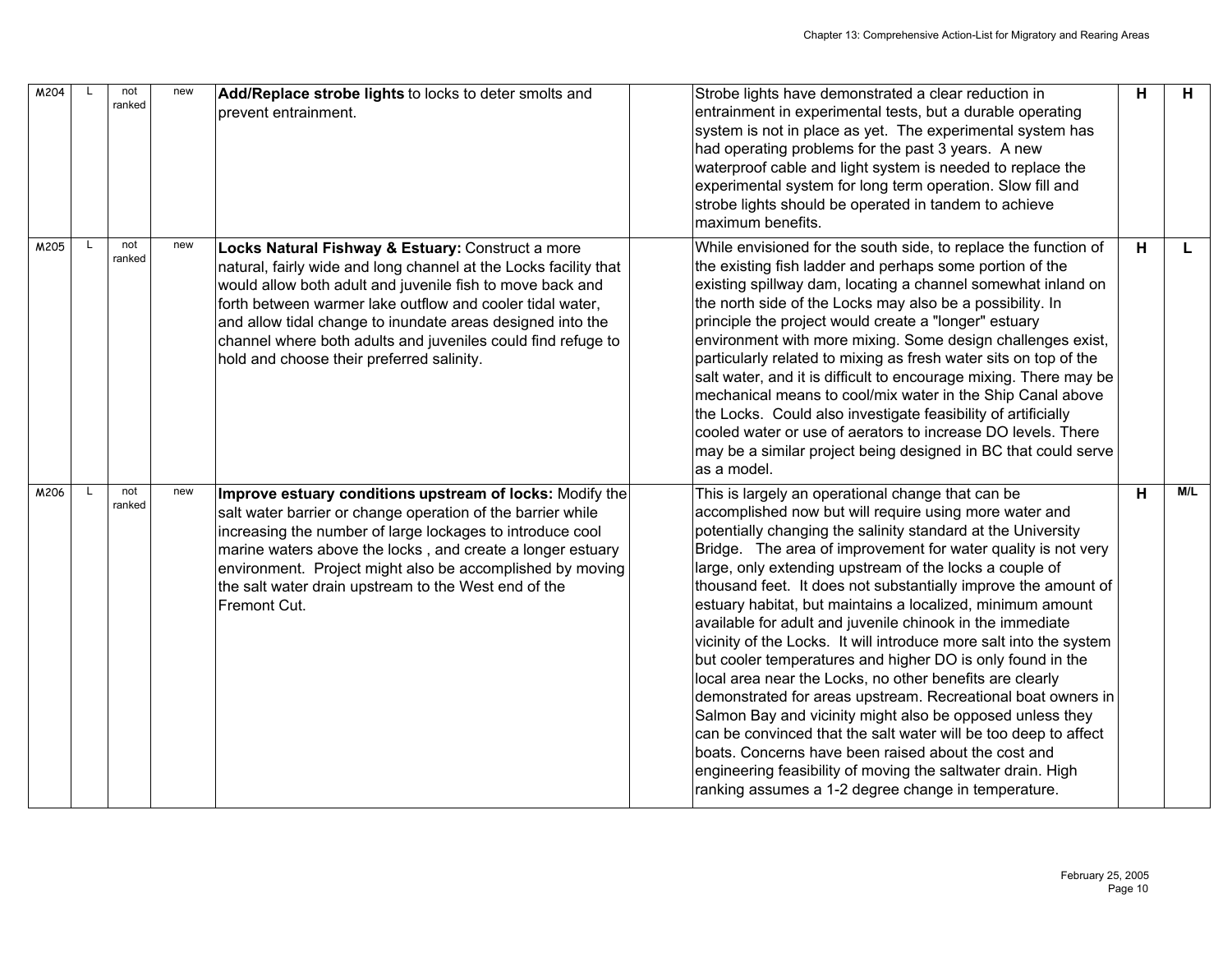| M207 |  | new | <b>Explore needs/options for "Low Elevation" smolt</b>             | This project may not be necessary, as the large locks may be |  |
|------|--|-----|--------------------------------------------------------------------|--------------------------------------------------------------|--|
|      |  |     | <b>passage at locks:</b> Project would consider structural options | serving this purpose. This should be investigated.           |  |
|      |  |     | for smolt passage when use of smolt flumes drops off.              |                                                              |  |
|      |  |     |                                                                    |                                                              |  |

# **Lk Union-Ship Canal Littoral-1: Ballard locks to start of Fremont Cut (Salmon Bay)**

| Project Reach | Reach<br>Restor.<br><b>Benefit</b><br>Rank | NTAA# | NTAA Name & Description                                                                                                                                                                                                                                                                                                                                       | Approx.<br>Cost | Notes, Key Uncertainties                                                                                                                                                                                                                                                                                                                                                                                                                                                                                                                                                                                                                                                                                                                                                                                                                                                                                                                                                                                          | Benefits Feasib.<br>to<br>Chinook<br>H. M. L | H, M, L |
|---------------|--------------------------------------------|-------|---------------------------------------------------------------------------------------------------------------------------------------------------------------------------------------------------------------------------------------------------------------------------------------------------------------------------------------------------------------|-----------------|-------------------------------------------------------------------------------------------------------------------------------------------------------------------------------------------------------------------------------------------------------------------------------------------------------------------------------------------------------------------------------------------------------------------------------------------------------------------------------------------------------------------------------------------------------------------------------------------------------------------------------------------------------------------------------------------------------------------------------------------------------------------------------------------------------------------------------------------------------------------------------------------------------------------------------------------------------------------------------------------------------------------|----------------------------------------------|---------|
| M208          | not<br>ranked                              | new   | <b>Ballard Bridge Shoreline Restoration: Potential habitat</b><br>restoration/public access area under the Ballard Bridge. The<br>potential exists to connect the project with a tiny green space<br>created privately just to the west of site, and the Seattle<br>Central Community College Marine Technology Center's<br>landscaped shoreline to the east. |                 | Groundswell NW has been approached recently by Phillip<br>Riedel, a Ballard architect who has developed proposals for<br>public access and habitat under the Ballard Bridge, on the<br>north side of the Ship Canal crossing. The "Under Ballard<br>Bridge" proposal, in its current seminal form, includes riparian<br>restoration. It also includes a proposal for looking at ways to<br>improve the treatment of rainwater run-off from the Ballard<br>Bridge, which currently is discharged on the surface. Mostly a<br>riparian vegetation project. Possibly also a raised walkway for<br>public access. Water quality problems related to the Ballard<br>Bridge could negate any potential value from the project<br>unless they are addressed (see next project). Nearby industrial<br>businiesses may oppose further public access in the area.<br>Groundswell NW is also involved in developing a Greater<br>Salmon Bay Concept Plan to identify other potential sites for<br>restoration opportunities. | L                                            | H/M     |
| M209          | not<br>ranked                              | new   | <b>Ballard Bridge Water Quality Improvements: Project could</b><br>be combined with the above project to treat water on site at<br>the proposed vegetation site with bioswales.                                                                                                                                                                               |                 | Water quality is a major problem, and everything that can be<br>done to address it is important. There may be some mitigation<br>required for the Monorail bridge being constructed in this area.<br>There was some concern expressed about the small scale of<br>this project relative to all the surface area of streets in the<br>area, but it was still perceived as a worthwhile endeavor.                                                                                                                                                                                                                                                                                                                                                                                                                                                                                                                                                                                                                   | М                                            | м       |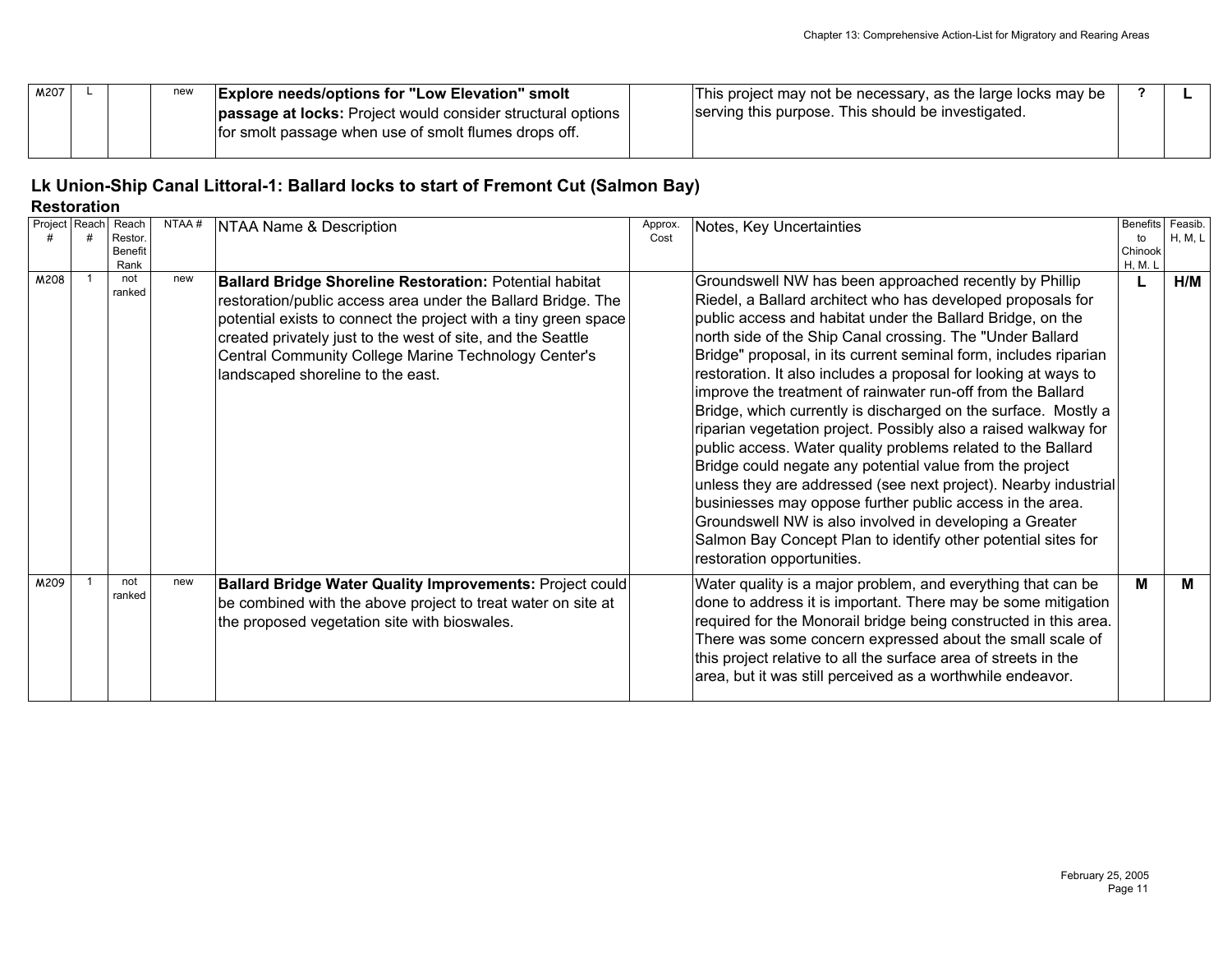#### **Lk Union-Ship Canal Littoral-2: Fremont Cut Restoration**

|      | Project Reach Reach | NTAA # | NTAA Name & Description                                              | Approx. | Notes, Key Uncertainties                                          | Benefits Feasib. |         |
|------|---------------------|--------|----------------------------------------------------------------------|---------|-------------------------------------------------------------------|------------------|---------|
|      | Restor.             |        |                                                                      | Cost    |                                                                   | to               | H, M, L |
|      | <b>Benefit</b>      |        |                                                                      |         |                                                                   | Chinook          |         |
|      | Rank                |        |                                                                      |         |                                                                   | H, M. L          |         |
| M210 | not<br>ranked       |        | Ship Canal 1 Demonstration Project at Fremont Bridge: Work with U.S. |         | Current research suggests that fish tend to move about freely     |                  | M/L     |
|      |                     |        | Army Corps of Engineers to construct a demonstration                 |         | through the cut, rather than hugging the edges. There are no      |                  |         |
|      |                     |        | project on federal lands West of the Fremont Bridge, where           |         | predators in the brackish waters of the cut, so survival is       |                  |         |
|      |                     |        | there is an area available for bank re-sloping, addition of          |         | nearly 100% for this section. Although the demonstration          |                  |         |
|      |                     |        | native vegetation, and rock removal. Hypothetically, this            |         | value of the site might be valuable, it was recommended that      |                  |         |
|      |                     |        | would provide a refuge site for migrating juveniles.                 |         | restoration efforts be focused East of the Fremont Bridge         |                  |         |
|      |                     |        |                                                                      |         | where fish spend more time and mortality is a more serious        |                  |         |
|      |                     |        |                                                                      |         | concern. There is uncertainty whether restoration efforts in this |                  |         |
|      |                     |        |                                                                      |         | area could actually increase habitat for predators.               |                  |         |
|      |                     |        |                                                                      |         |                                                                   |                  |         |
|      |                     |        |                                                                      |         |                                                                   |                  |         |

# **Lk Union-Ship Canal Littoral-9 through 12: Lake Union (Fremont Cut to University Bridge)**

| Project Reach |                  | Reach<br>Restor.<br>Benefit<br>Rank | NTAA # | NTAA Name & Description                                                                                                                                                                                                                                                                                                                         | Approx.<br>Cost | <b>Notes, Key Uncertainties</b>                                                                                                                                                                                                                                                                                                                              | <b>Benefits</b><br>to<br>Chinook<br>H, M. L | Feasib<br>H, M, L |
|---------------|------------------|-------------------------------------|--------|-------------------------------------------------------------------------------------------------------------------------------------------------------------------------------------------------------------------------------------------------------------------------------------------------------------------------------------------------|-----------------|--------------------------------------------------------------------------------------------------------------------------------------------------------------------------------------------------------------------------------------------------------------------------------------------------------------------------------------------------------------|---------------------------------------------|-------------------|
| M211          |                  | not<br>ranked                       | new    | 99 Bridge Shoreline Restoration: Remove riprap and<br>restore vegetation under the 99 bridge on the north side of<br>the Lake near the Adobe property.                                                                                                                                                                                          |                 | Small site. Thought to be in public ownership.                                                                                                                                                                                                                                                                                                               |                                             |                   |
| M212 9 to 12  |                  | not<br>ranked                       | new    | South Wallingford Drainage Improvements: Seattle Public<br>Utilities is working on a plan to address water quality and<br>drainage problems along Northlake Way from Stone Way to<br>I-5. Project may also be combined with several street end<br>revegetation projects. The community is working on a related<br>plan for street improvements. |                 | SPU applied for King County special projects funding.<br>Community received a Neighborhood Matching Grant.<br>Significant community support for project. Benefits of project<br>depend upon the extent of improvements.                                                                                                                                      | M/L                                         | м                 |
| M213          | 10 <sub>to</sub> | not<br>ranked                       | new    | <b>Bank Softening and Revegetation at Gasworks Park:</b><br>Large area for potential shoreline restoration including bank<br>softening and revegetation.                                                                                                                                                                                        |                 | Concerns about soil contamination at the park may limit<br>feasibility. Therefore revegetation may be more feasible than<br>bank softening. Need to be sure that bank softening projects<br>do not inadvertently create habitat for bass. Lots of public<br>access to the site. Potential to combine project with future<br>contaminant clean-up operations. | M/L                                         |                   |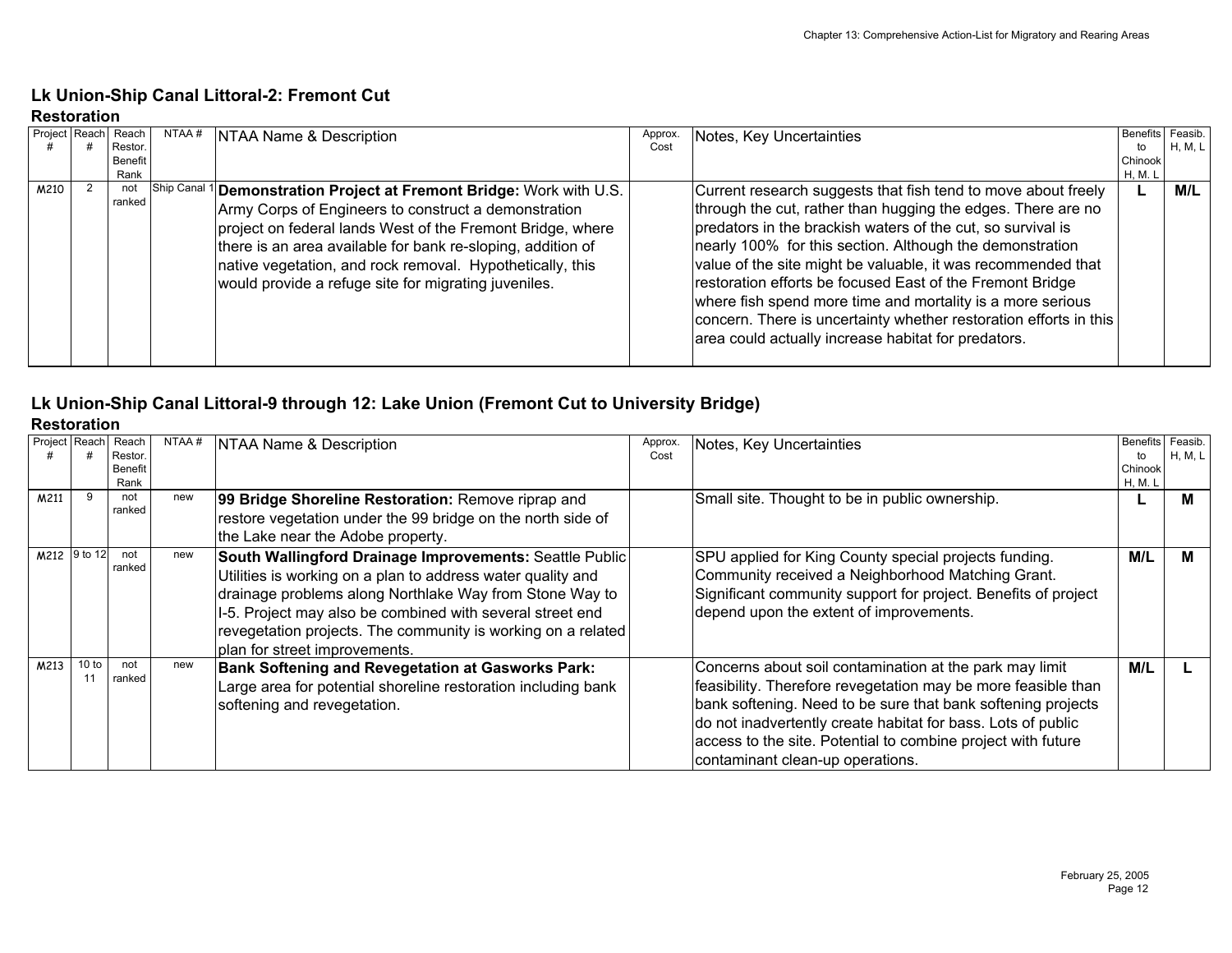| M214 9 to 14 |    | ranked        | new | Remove North Lake Union In-Water Structures: Project<br>would remove in-water structures and debris (sunken boats,<br>refrigerators, shopping carts, etc.) to reduce habitat for bass<br>and other predators from the Freemont Cut to the Montlake<br>lCut. | Project may also help reduce toxic leaching from some debris<br>over time. More information on the scope of this project will be<br>available soon from SPU, who is conducting bathymetry<br>studies to map debris. Need to also consider appropriate<br>depth(s) to focus on and also consider potential for<br>contaminated soils in some areas.                                                                                                                                                            | м | H/M |
|--------------|----|---------------|-----|-------------------------------------------------------------------------------------------------------------------------------------------------------------------------------------------------------------------------------------------------------------|---------------------------------------------------------------------------------------------------------------------------------------------------------------------------------------------------------------------------------------------------------------------------------------------------------------------------------------------------------------------------------------------------------------------------------------------------------------------------------------------------------------|---|-----|
| M215         | 12 | not<br>ranked | new | 7th Ave Street End Park Creation: Pro-Parks Levy project.<br>Potential for shoreline restoration to go along with park<br>lestablishment.                                                                                                                   | Project planning has begun. The community advocated that<br>the property be turned into a park since there are so few<br>University District open spaces. The street end is owned by<br>DNR but managed by SDOT. Two community meetings will be<br>scheduled to review possible design scenarios and then build<br>in 2005. As with other street end projects, this is small and is<br>likely to produce only minimal benefits on its own. Should be<br>considered as part of a larger subarea-wide approach. |   | н   |

# **Lk Union-Ship Canal Littoral-13 & 14: Portage Bay**

| <b>Restoration</b> |            |                     |     |                                                         |               |                                                                                                                                                                                                                                                                                                                                                                                                                        |                  |         |
|--------------------|------------|---------------------|-----|---------------------------------------------------------|---------------|------------------------------------------------------------------------------------------------------------------------------------------------------------------------------------------------------------------------------------------------------------------------------------------------------------------------------------------------------------------------------------------------------------------------|------------------|---------|
|                    |            | Project Reach Reach |     | NTAA # NTAA Name & Description                          | <b>Approx</b> | Notes, Key Uncertainties                                                                                                                                                                                                                                                                                                                                                                                               | Benefits Feasib. |         |
|                    |            | Restor.             |     |                                                         | Cost          |                                                                                                                                                                                                                                                                                                                                                                                                                        | to               | H, M, L |
|                    |            | Benefit             |     |                                                         |               |                                                                                                                                                                                                                                                                                                                                                                                                                        | Chinook          |         |
|                    |            | Rank                |     |                                                         |               |                                                                                                                                                                                                                                                                                                                                                                                                                        | H, M. L          |         |
| M216               | 13 &<br>14 | not<br>ranked       | new | <b>Explore ways to reduce predation in Portage Bay.</b> |               | Predation in Portage Bay is not well understood but may be<br>high near the UW hatchery and near the mouth of the<br>Montlake Cut. Further study should be conducted to evaluate<br>the extent of predation in the area. Possible opportunities for<br>reducing predation in the area could include an annual "Bass"<br>Derby" fishing event to reduce predator populations in June<br>before Chinook smolt migration. | м                | м       |

# **Lk Union-Ship Canal Littoral-15: Montlake Cut**

|      | Proiect Reach Reach |     | NTAA # NTAA Name & Description                                 | Approx. | Notes, Key Uncertainties                                        | Benefits Feasib. |         |
|------|---------------------|-----|----------------------------------------------------------------|---------|-----------------------------------------------------------------|------------------|---------|
|      | Restor.             |     |                                                                | Cost    |                                                                 | to               | H, M, L |
|      | <b>Benefit</b>      |     |                                                                |         |                                                                 | Chinook          |         |
|      | Rank                |     |                                                                |         |                                                                 | H, M. L          |         |
| M217 | not                 | new | <b>Explore options for deepening the Montlake Cut to allow</b> |         | May be technically difficult. Need to look at thermocline and   |                  |         |
|      | ranked              |     | colder water from Lake Washington to flow in Lake Union.       |         | salinity issues to assess feasibility as well as other possible |                  |         |
|      |                     |     |                                                                |         | water quality/hydrodynamic issues. May result in saltwater      |                  |         |
|      |                     |     |                                                                |         | lintrusion into Lake Washington.                                |                  |         |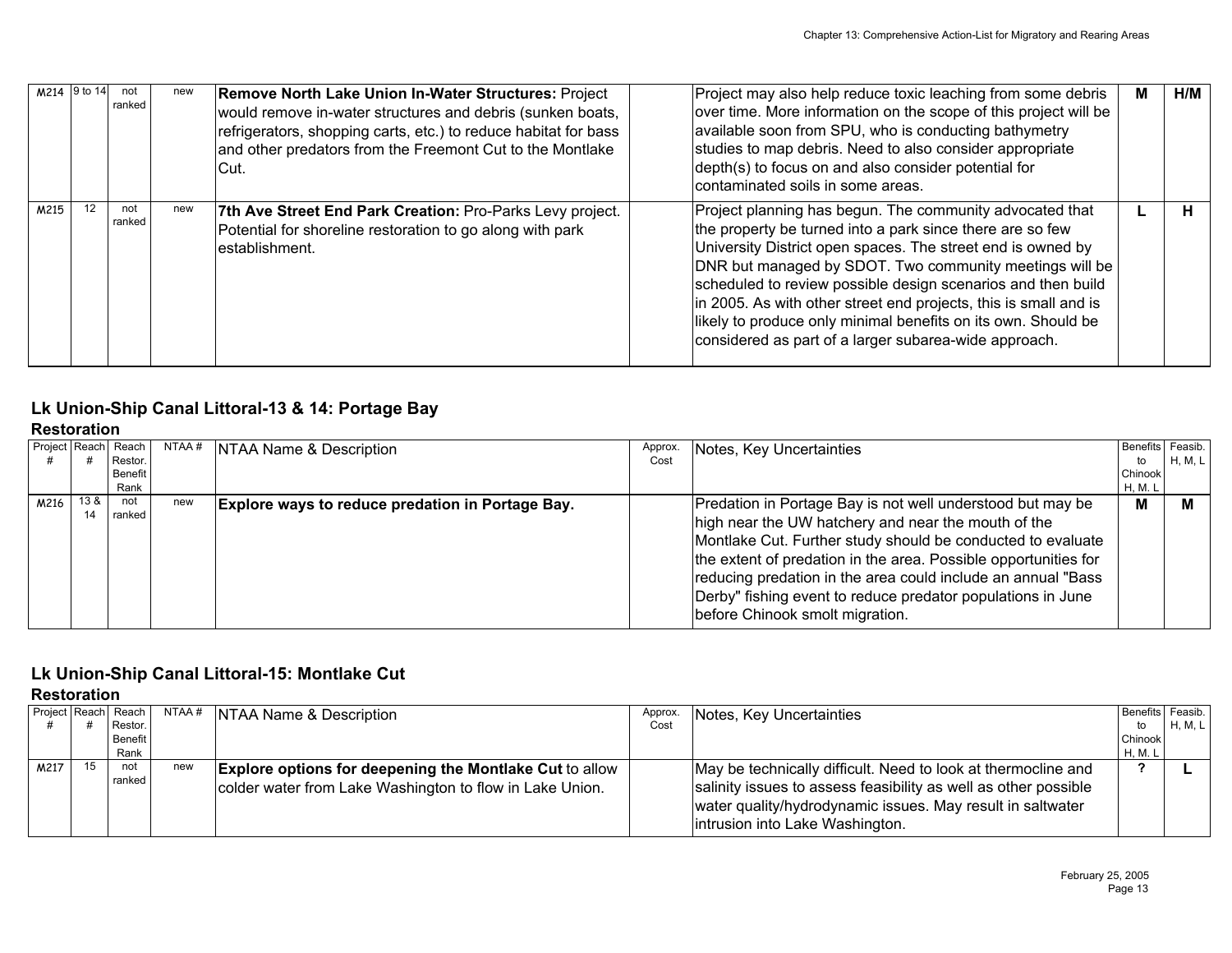# **Preliminary DRAFT Nearshore/Estuary Chinook Population - Tier I - Initial Habitat Project List Includes Potential Restoration and Protection Projects by Reach. Nearshore/Estuary Reaches 8-12 and Sub-reaches**

#### **Basinwide Recommendations:**

| Project |                                                                         |
|---------|-------------------------------------------------------------------------|
| M606    | opportunities for riparian restoration.<br>xn<br>. ເunnuco<br>. uppu. . |
| M607    | or piling removal.<br>plore opportunities for pi<br>-yn.                |

**Please note: There is scientific uncertainty about Nearshore habitat and Chinook use of that habitat. Due to these uncertainties the Nearshore reaches were not prioritized using the EDT model. Experimental approaches to the protection of functioning habitat & the restoration of ecosystem processes should be implemented.** 

### **Potential basin wide research opportunities:**

Explore bluff sloughing as sediment source - (King County is working on this).

- Examine the shoreline for locations to allow natural beach and bluff erosion to occur among the hardened BNRR track right away. (Ranking B2C: M/H, Feasibility: M)

- Study should focus on current processes shaping the beach and the intertidal zone and out to include eelgrass beds and other like features.

Explore Woodway slide sediment transport.

Study using dredged materials from Snohomish and elsewhere to conduct beach nourishment projects.

#### **Reach 8: Mukilteo St Park to Picnic Point**

#### **Restoration**

|      | Project Reach Reach | NTAA#       | <b>NTAA Name &amp; Description</b>                       | Approx. | Notes, Key Uncertainties                                 | Benefits Feasib. |         |
|------|---------------------|-------------|----------------------------------------------------------|---------|----------------------------------------------------------|------------------|---------|
|      | Restor.             |             |                                                          | Cost    |                                                          | to               | H, M, L |
|      | Benefit             |             |                                                          |         |                                                          | Chinook          |         |
|      | Rank                |             |                                                          |         |                                                          | H, M. L          |         |
| M218 |                     | Nearshore 5 | City of Mukilteo's Riparian Vegetation Enhancement: In   |         | Potential locations for riparian revegetation: Edgewater | н                |         |
|      |                     |             | lits 2004 Draft Shoreline Plan, the City of Mukilteo has |         | Creek, Japanese Creek and Tank Farm, Lighthouse Park,    |                  |         |
|      |                     |             | identified priority properties for a nearshore riparian  |         | Big Gulch Creek, Shipwreck/Hulk Creek, Picnic Point      |                  |         |
|      |                     |             | revegetation enhancement program. Work will be done      |         | Creek/Park, Lund's Gulch/Meadowdale Park. See more       |                  |         |
|      |                     |             | using volunteer labor.                                   |         | detail on each location in list below.                   |                  |         |
|      |                     |             |                                                          |         |                                                          |                  |         |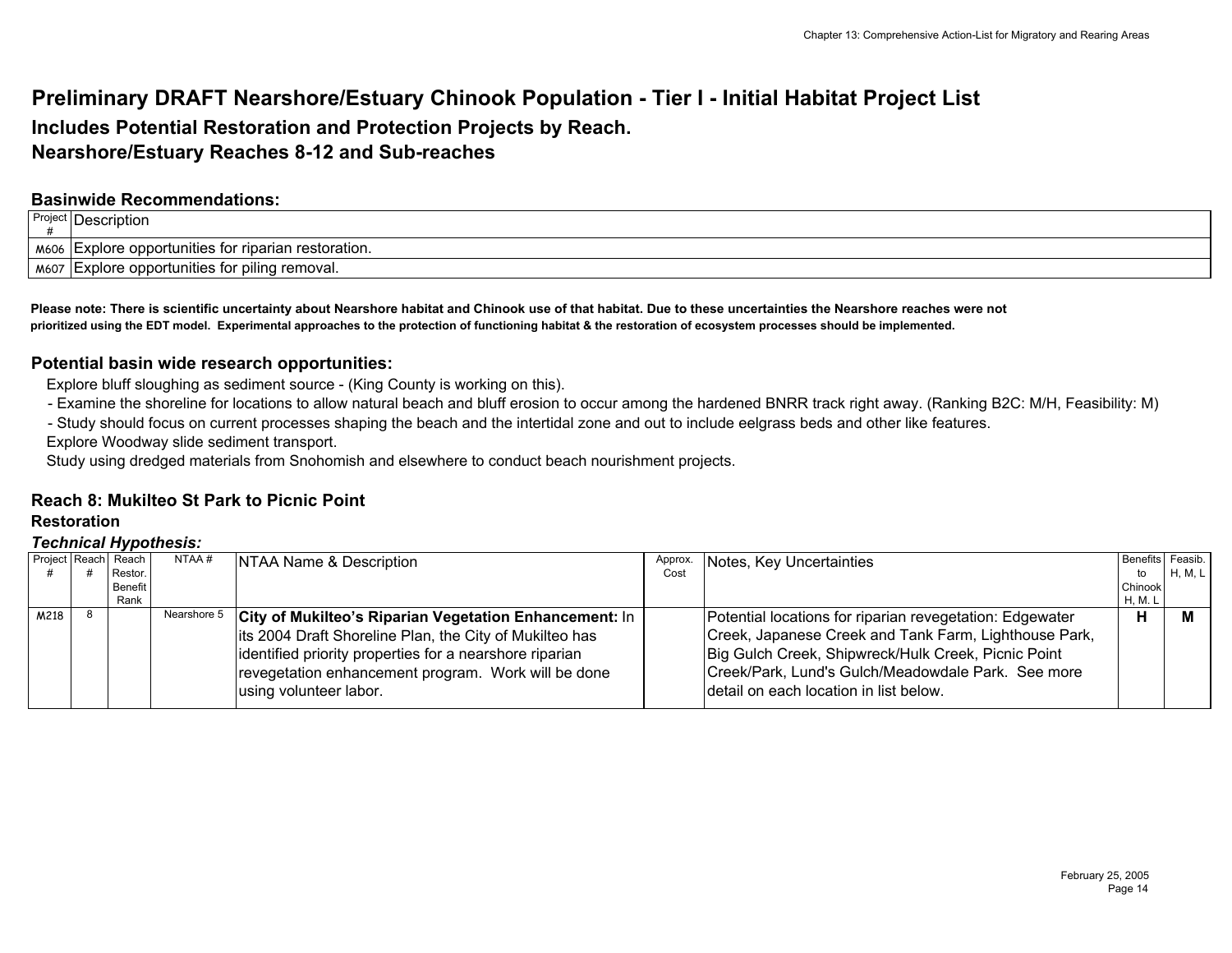| M219 |  | New | Mukilteo Lighthouse Park: Enhance the beach profile and<br>marine riparian conditions by removing or setting back the<br>existing park facilities along the shoreline and planting<br>native marine riparian vegetation with only limited access<br>points to the beach. Site identified by MRC and city of<br>Mukilteo in 2004 park master plan.                                                            | Mukilteo Lighthouse Park was transferred from the<br>Washington State Parks Department to the City of Mukilteo<br>in 2002. Southern nearshore of park has good intact<br>eelgrass beds. Potential study site to explore feasibility of<br>riparian beach restoration. Little potential for overhanging<br>riparian vegetation due to close proximity to railroad. Marine<br>riparian vegetation is limited to small patches of Nootka<br>rose, dune rye grass, and gumweed. While a good pilot<br>project, project does not address the factors of decline for<br>Chinook. |   | н. |
|------|--|-----|--------------------------------------------------------------------------------------------------------------------------------------------------------------------------------------------------------------------------------------------------------------------------------------------------------------------------------------------------------------------------------------------------------------|----------------------------------------------------------------------------------------------------------------------------------------------------------------------------------------------------------------------------------------------------------------------------------------------------------------------------------------------------------------------------------------------------------------------------------------------------------------------------------------------------------------------------------------------------------------------------|---|----|
| M220 |  | New | Nakeeta Beach Home Acquisition: Restore the site by<br>purchasing the fee simple property rights for all of the<br>parcels and removing the houses, fill, and sea wall. A<br>lifetime estate arrangement would allow the property<br>owners to continue living on the site. Restoration work could<br>not start until the residents vacated their properties<br>according to the lifetime estate agreements. | Nakeeta Beach is a residential community built on top of<br>approximately two acres of the upper intertidal zone of the<br>western Mukilteo shoreline. The site includes ten houses<br>that are protected by a nearly continuous concrete sea wall.<br>Residential sewage is disposed of through on-site septic<br>systems. The southernmost parcel within the site is<br>undeveloped. Approximately half of the houses are occupied<br>year-round and the others are summer homes.                                                                                        | М |    |

|      |       |                  | Project Reach Reach Existing NTAA # NTAA Name & Description    | Approx. | Notes, Key Uncertainties                                   | Benefits Feasib. |         |
|------|-------|------------------|----------------------------------------------------------------|---------|------------------------------------------------------------|------------------|---------|
|      | Prot. | Prot.            |                                                                | Cost    |                                                            | to               | H, M, L |
|      |       | Benefit Priority |                                                                |         |                                                            | Chinook          |         |
|      | Rank  | (Y/N)            |                                                                |         |                                                            | H, M. L          |         |
| M221 |       | Nearshore 4      | <b>City of Mukilteo Tideland and Shoreline Acquisitions:</b>   |         | As opportunities present themselves especially adjacent or | ш                |         |
|      |       |                  | The City of Mukilteo is evaluating the Nearshore within its    |         | between publically owned lands and tidelands.              |                  |         |
|      |       |                  | jurisdiction for additional potential tideland acquisition and |         |                                                            |                  |         |
|      |       |                  | shoreline habitat protection projects.                         |         |                                                            |                  |         |
|      |       |                  |                                                                |         |                                                            |                  |         |
|      |       |                  |                                                                |         |                                                            |                  |         |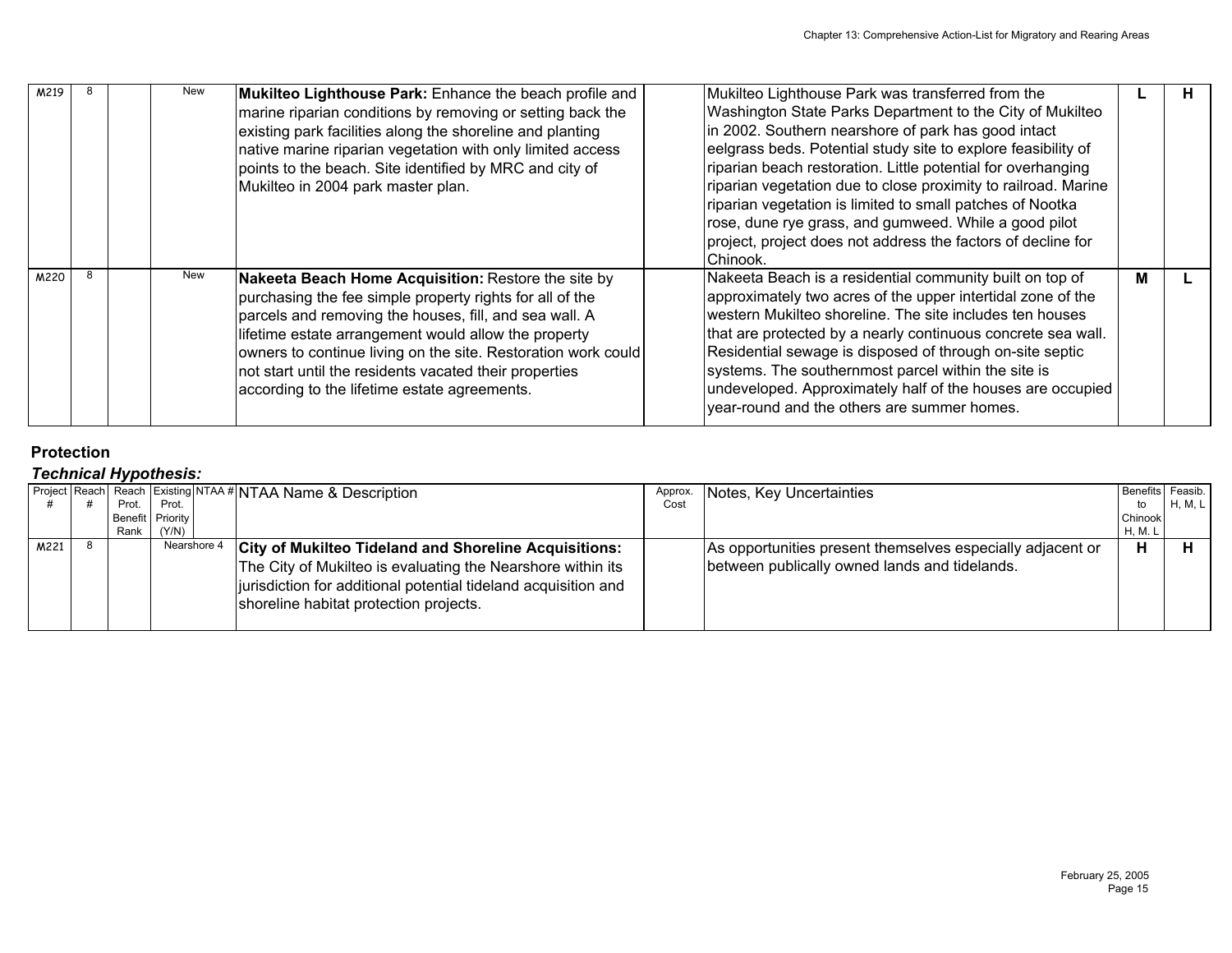# **Sub-Reach 8.05: Big Gulch Restoration**

| Project    | Reach | Reach<br>Restor.<br><b>Benefit</b><br>Rank | NTAA#      | NTAA Name & Description                                                                                                                                                                                                                                                                                                                                                                                                                                                                                                                            | Approx.<br>Cost | Notes, Key Uncertainties                                                                                                                                                                                                                                                                                                                                                                                                                                                                                                                                                                                             | to<br>Chinook<br><b>H. M. L</b> | Benefits Feasib.<br>H, M, L |
|------------|-------|--------------------------------------------|------------|----------------------------------------------------------------------------------------------------------------------------------------------------------------------------------------------------------------------------------------------------------------------------------------------------------------------------------------------------------------------------------------------------------------------------------------------------------------------------------------------------------------------------------------------------|-----------------|----------------------------------------------------------------------------------------------------------------------------------------------------------------------------------------------------------------------------------------------------------------------------------------------------------------------------------------------------------------------------------------------------------------------------------------------------------------------------------------------------------------------------------------------------------------------------------------------------------------------|---------------------------------|-----------------------------|
| M222 S8.05 |       |                                            | New        | Big Gulch Culvert Replacement: Replacement of the<br>undersized culvert under the railroad with a trestle system<br>to restore system connectivity and improve sediment<br>transport into the nearshore.                                                                                                                                                                                                                                                                                                                                           |                 | Concerns exist about toxics in the upstream portion of the<br>Big Gulch system. The headwaters of Big Gulch Creek drain<br>the western portion of Paine Field Airport. Chemical spills in<br>the vicinity of Paine Field in 1993, 1996, and 2000 resulted<br>lin downstream fish kills. Concerns were also raised about<br>drainage problems upstream that could complicate the<br>project. It was recommended that the project be coordinated<br>with the next project if it is done.                                                                                                                               | H/M                             | м                           |
| M223 S8.05 |       |                                            | <b>New</b> | Big Gulch High-Flow Bypass and Restoration: A High-<br>flow bypass has been proposed by Snohomish County,<br>Mukilteo and the local sewer district to address drainage<br>and related erosion problems in the basin. Riparian<br>restoration (improving nearshore habitat around the Big<br>Gulch Creek outfall by adding sediment along the seaward<br>side of the railroad to recreate a beach profile that will<br>support marine riparian vegetation) has been proposed to<br>accompany this project. Explore potential for pocket<br>estuary. |                 | The headwaters of Big Gulch Creek drain the western<br>portion of Paine Field Airport. Chemical spills in the vicinity<br>of Paine Field in 1993, 1996, and 2000 resulted in<br>Idownstream fish kills. Concerns were also raised about the<br>by-pass itself and whether it may conflict with other goals.<br>Eelgrass extends from the stream outfall to the north. Puget<br>Sound Saltwater Anglers and local residents have<br>demonstrated a stewardship commitment for Big Gulch<br>Creek by conducting stream surveys and counting returning<br>salmon. Project feasibility study and planning are under way. | M/L                             | M/L                         |
| M224 S8.05 |       |                                            | New        | Shipwreck/Hulk Creek Restoration: Work with the<br>property owners to enhance the marine riparian vegetation<br>at the site. This would increase the amount of shade for<br>potential forage fish spawning in the upper intertidal zone.<br>Property is currently privately owned. Approximately 1000 ft.<br>of shoreline restoration potential.                                                                                                                                                                                                   |                 | Site holds high potential for marine riparian vegetation<br>restoration/enhancement. A mid-sized backshore area<br>supports some marine riparian vegetation and there appears<br>to be potential for enhancement with additional native<br>planting. Eelgrass extends from this site to the north. Need<br>to explore feasibility of removing ship hulks at site. Potential<br>exists for contamination issues related to old shipyard on<br>site.                                                                                                                                                                   | M                               | M/L                         |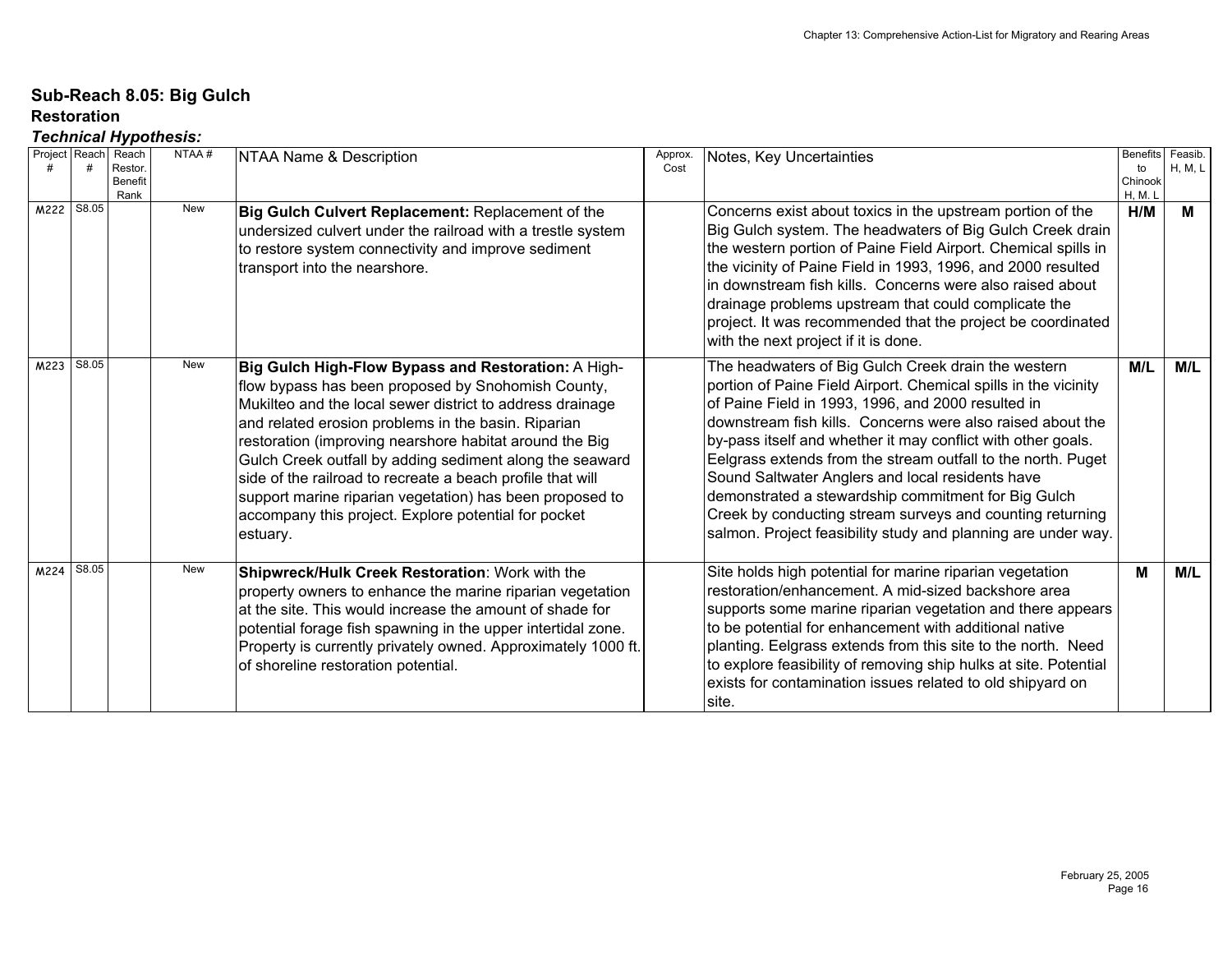|            | Technical Hypothesis: |                  |                                                               |          |                                                               |                 |
|------------|-----------------------|------------------|---------------------------------------------------------------|----------|---------------------------------------------------------------|-----------------|
|            |                       |                  | Project Reach  Reach Existing NTAA # NTAA Name & Description  | Approx   | Notes, Key Uncertainties                                      | <b>Benefits</b> |
|            | Prot.                 | Prot.            |                                                               | Cost     |                                                               |                 |
|            |                       | Benefit Priority |                                                               |          |                                                               | <b>Chinook</b>  |
|            |                       | Rank (Y/N)       |                                                               |          |                                                               | H, M. L         |
| M225 S8.05 |                       |                  | New Shipwreck/Hulk Creek Acquisition: Acquisition and         | \$1 Mil. | If acquired, site holds high potential for marine riparian    | М               |
|            |                       |                  | restoration of former shipyard site. Property is currently    |          | vegetation restoration/enhancement. A mid-sized backshore     |                 |
|            |                       |                  | privately owned. Approximately 1000 ft. of shoreline          |          | area supports some marine riparian vegetation and there       |                 |
|            |                       |                  | restoration potential. It may be possible to protect the site |          | appears to be potential for enhancement with additional       |                 |
|            |                       |                  | by nurchasing the fee simple property rights or some form     |          | Inative planting Felgrass extends from this site to the north |                 |

| M225 S8.05 |  |  | New Shipwreck/Hulk Creek Acquisition: Acquisition and         | \$1 Mil. | If acquired, site holds high potential for marine riparian     | м | M/L |
|------------|--|--|---------------------------------------------------------------|----------|----------------------------------------------------------------|---|-----|
|            |  |  | restoration of former shipyard site. Property is currently    |          | vegetation restoration/enhancement. A mid-sized backshore      |   |     |
|            |  |  | privately owned. Approximately 1000 ft. of shoreline          |          | area supports some marine riparian vegetation and there        |   |     |
|            |  |  | restoration potential. It may be possible to protect the site |          | appears to be potential for enhancement with additional        |   |     |
|            |  |  | by purchasing the fee simple property rights or some form     |          | native planting. Eelgrass extends from this site to the north. |   |     |
|            |  |  | of conservation easement. A lifetime estate arrangement       |          | Need to explore feasibility of removing ship hulks at site.    |   |     |
|            |  |  | would allow the property owners to continue living on the     |          | Potential exists for contamination issues related to old       |   |     |
|            |  |  | site while ensuring its preservation and enhancement of       |          | shipyard on site.                                              |   |     |
|            |  |  | marine riparian vegetation.                                   |          |                                                                |   |     |

# **Reach 9: Picnic Point to Edwards Point**

## **Restoration**

# *Technical Hypothesis:*

| Proiect | Reach | Reach<br>Restor<br><b>Benefit</b><br>Rank | NTAA# | NTAA Name & Description                                                                                                                                                                                                          | Approx<br>Cost | Notes, Key Uncertainties                                                                                                                                                                                                                                                                                                                                                                                                                                                                                                       | <b>Benefits</b><br>to<br>Chinook<br>H, M. L | Feasib.<br>H, M, L |
|---------|-------|-------------------------------------------|-------|----------------------------------------------------------------------------------------------------------------------------------------------------------------------------------------------------------------------------------|----------------|--------------------------------------------------------------------------------------------------------------------------------------------------------------------------------------------------------------------------------------------------------------------------------------------------------------------------------------------------------------------------------------------------------------------------------------------------------------------------------------------------------------------------------|---------------------------------------------|--------------------|
| M226    | 9     |                                           | New   | Picnic Point Riparian Enhancement: Project underway to<br>do planting, weed control and some interpretive materials<br>on the shoreline side of the railroad tracks. Project will<br>addresses approx. 1200 ft of shoreline.     |                | Snohomish County MRC Project Underway (fully funded).<br>Site has existing value for juvenile Chinook. Potential for<br>some \$ for fish passage issues at the parking lot and also<br>higher in the watershed. This project includes marine<br>riparian enhancement, creosote log removal, installation of<br>nearshore interpretive signage, and feasibility and design of<br>alternatives to address flooding, erosion, and fish passage<br>problems. Benefit to Chinook might increase to medium if<br>culvert is removed. |                                             | н                  |
| M227    |       |                                           | New   | Picnic Point Culvert Replacement: Replacement of the<br>existing culvert under the railroad with a trestle to restore<br>connectivity and improve sediment transport from the<br>uplands. Project may also benefit fish passage. |                | Lots of drainage/slope stability problems exist in the<br>drainage as identified by Snohomish County plan. Site<br>currently hosts quite a bit of sediment deposition from the<br>creek, but could be improved with the installation of the<br>trestle. Two artificial fish passage barriers upstream from the<br>park have been identified. The Snohomish County MRC<br>project (above) at Picnic Point will shed some light on the<br>flooding and sedimentation problem at the upstream end of<br>the railroad culverts.    | M                                           | M                  |

Feasib. H, M, L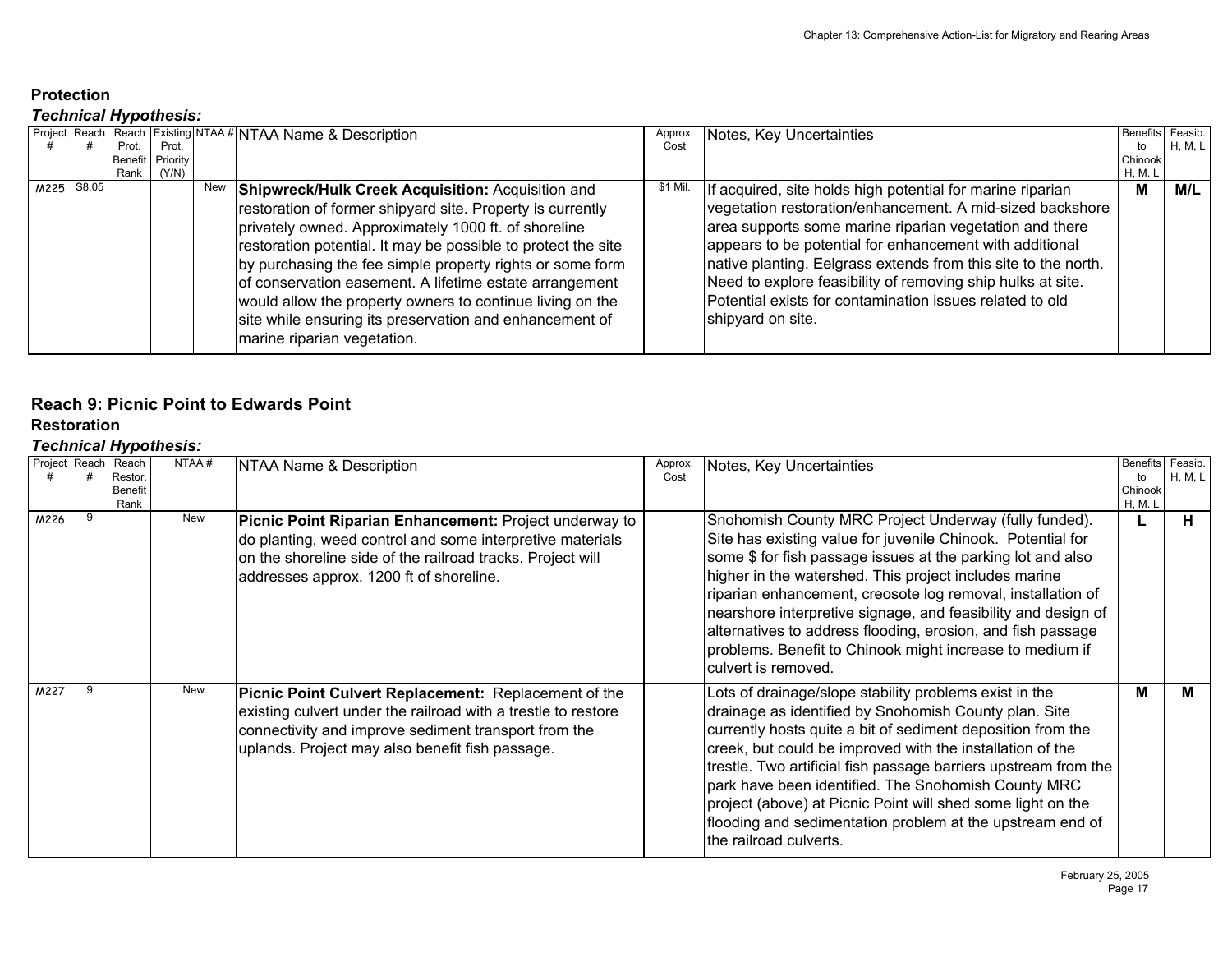#### *Technical Hypothesis:*

| Project Reach |       |                    | aun Reach Existing NTAA # NTAA Name & Description | Approx | Notes, Key Uncertainties | Benefits | Feasib |
|---------------|-------|--------------------|---------------------------------------------------|--------|--------------------------|----------|--------|
|               | Prot. | Prot.              |                                                   | Cost   |                          | tc       |        |
|               |       | Benefit   Priority |                                                   |        |                          | Chinook  |        |
|               | Rank  | (Y/N)              |                                                   |        |                          | H, M.    |        |
|               |       |                    | No projects identified at this time               |        |                          |          |        |

#### **Sub-Reach 9.04: Lunds Gulch**

#### **Restoration**

| Project Reach Reach |         | NTAA# | NTAA Name & Description                                       | Approx.              | Notes, Key Uncertainties                                      | Benefits Feasib. |         |
|---------------------|---------|-------|---------------------------------------------------------------|----------------------|---------------------------------------------------------------|------------------|---------|
|                     | Restor. |       |                                                               | Cost                 |                                                               | to               | H, M, L |
|                     | Benefit |       |                                                               |                      |                                                               | Chinook          |         |
|                     | Rank    |       |                                                               |                      |                                                               | H, M. L          |         |
| M228 S9.04          |         |       | <b>Lunds Gulch Culvert Improvement and Riparian</b>           | \$433,000<br>for the | Lunds Gulch in the least developed creek basin in the         | м                | M       |
|                     |         |       | <b>Enhancement:</b> Project could take several forms. One     | proposed             | Nearshore subarea, and according to the EDT results has       |                  |         |
|                     |         |       | option would be to implement Snohomish County's plan to       | Snohom.              | the highest potential for improved Coho habitat productivity. |                  |         |
|                     |         |       | replace the existing box culvert beneath the railroad with a  | County               | The off-channel pond would help reduce stream flooding and    |                  |         |
|                     |         |       | wider box culvert as described in the Puget Sound             | Project              | provide high flow fish refuge. There is a history of riparian |                  |         |
|                     |         |       | Tributaries Drainage Needs Report. This project plan also     |                      | vegetation enhancement upstream in the watershed. The         |                  |         |
|                     |         |       | includes riparian vegetation enhancement above and below      |                      | site also has potential for public involvement/education      |                  |         |
|                     |         |       | the culvert, creation of an off-channel pond in the park, and |                      | opportunities.                                                |                  |         |
|                     |         |       | placement of large woody debris in the pond. A second         |                      |                                                               |                  |         |
|                     |         |       | project option would be to replace the existing box culvert   |                      |                                                               |                  |         |
|                     |         |       | with a trestle to restore connectivity, improve sediment      |                      |                                                               |                  |         |
|                     |         |       | transport, and reduce flow-dependent fish passage             |                      |                                                               |                  |         |
|                     |         |       | problems. Project could also explore the potential for        |                      |                                                               |                  |         |
|                     |         |       | marine riparian vegetation restoration/enhancement on the     |                      |                                                               |                  |         |
|                     |         |       | beach side of the tracks, including potential beach           |                      |                                                               |                  |         |
|                     |         |       | nourishment opportunities. County park includes               |                      |                                                               |                  |         |
|                     |         |       | approximately 1050 ft. of shoreline.                          |                      |                                                               |                  |         |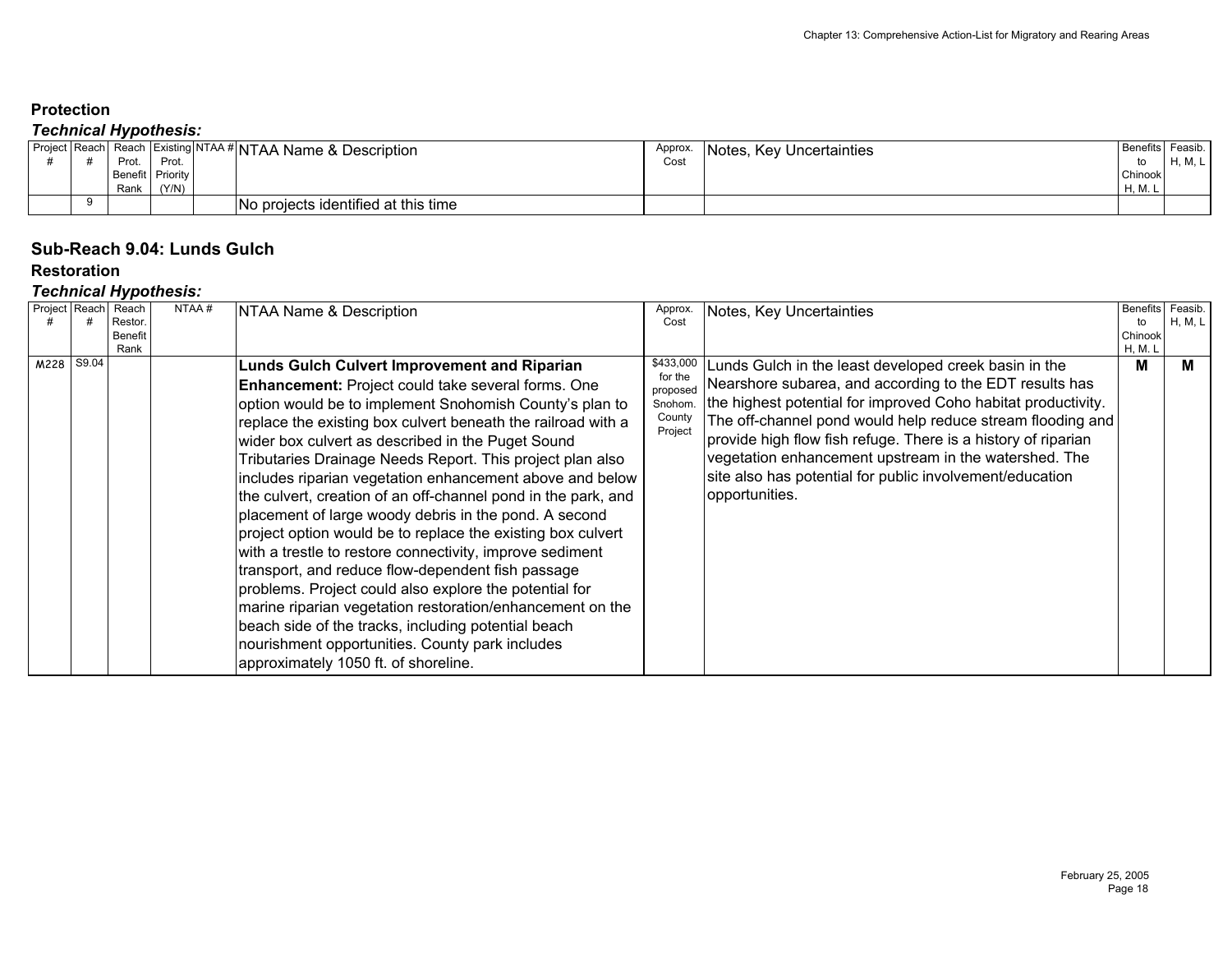| Project Reach |       | <b>Technical Hypothesis:</b> |                           |            | Reach Existing NTAA # NTAA Name & Description                                                                                                                                                                                         | <b>Approx</b> |                                                                                                                                                                                                                                                                                                                                                                                                                                                                                                                                                                                                                                                                                                                                                                                                                                                                                                                                                                    | <b>Benefits</b>           | Feasib. |
|---------------|-------|------------------------------|---------------------------|------------|---------------------------------------------------------------------------------------------------------------------------------------------------------------------------------------------------------------------------------------|---------------|--------------------------------------------------------------------------------------------------------------------------------------------------------------------------------------------------------------------------------------------------------------------------------------------------------------------------------------------------------------------------------------------------------------------------------------------------------------------------------------------------------------------------------------------------------------------------------------------------------------------------------------------------------------------------------------------------------------------------------------------------------------------------------------------------------------------------------------------------------------------------------------------------------------------------------------------------------------------|---------------------------|---------|
|               |       | Prot.                        | Prot.                     |            |                                                                                                                                                                                                                                       | Cost          | Notes, Key Uncertainties                                                                                                                                                                                                                                                                                                                                                                                                                                                                                                                                                                                                                                                                                                                                                                                                                                                                                                                                           |                           | H, M, L |
|               |       | Rank                         | Benefit Priority<br>(Y/N) |            |                                                                                                                                                                                                                                       |               |                                                                                                                                                                                                                                                                                                                                                                                                                                                                                                                                                                                                                                                                                                                                                                                                                                                                                                                                                                    | Chinook<br><b>H, M. L</b> |         |
| M229          | S9.04 |                              |                           | <b>New</b> | <b>Meadowdale Marina Acquisition and Removal: Acquire</b><br>and remove the dilapidated marina structure. The site is a<br>total of 2.17 acres, with the buildings/wharfs representing<br>approx. 1.7 acres of over-water structures. | demo          | $\frac{1}{2}$ and value Current owner would like to re-build the property and turn it<br>$\sim$ \$300,000 into a rateil abonning mall, but this is inconsistent with<br>into a retail shopping mall, but this is inconsistent with<br>~\$200,000 Edmonds Shoreline Master Program. One of the largest<br>remaining over-water structures in the WRIA 8 nearshore.<br>Feasibility uncertain due to landowner unwillingness.<br>Potential concern over contamination issues during<br>demolition. Dense eelgrass beds are located north and south<br>of the structure. The marine nearshore habitat impacts of<br>this structure include shading within a productive eelgrass<br>area and potential interference with juvenile salmon<br>migration and foraging along the shoreline. Removal of<br>marina structures may also have positive effects on<br>longshore drift of sediment. Timing may be good for<br>approaching landowner before re-development begins. | м                         | M/L     |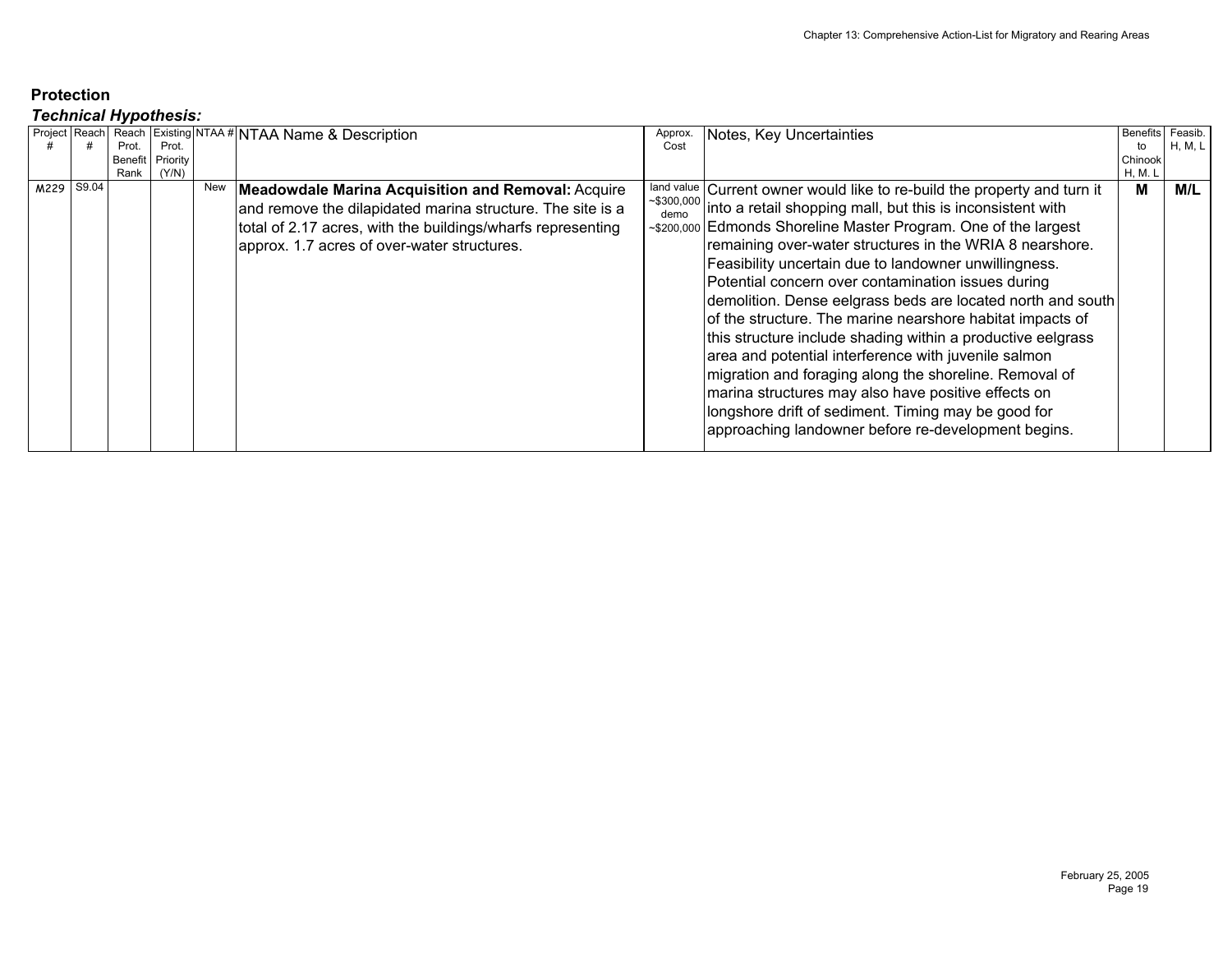| Project | Reach<br>#        | Reach<br>Restor.<br><b>Benefit</b><br>Rank | NTAA# | NTAA Name & Description                                                                                                                                                                                                                                                                                                                                                                                                                           | Approx.<br>Cost | Notes, Key Uncertainties                                                                                                                                                                                                                                                                                                                                                                                                                                                                                                                                                                                                                                                                                                                                                                                                                                                                                                                                                                               | <b>Benefits</b><br>to<br>Chinook<br>H, M. L | Feasib.<br>H, M, L |
|---------|-------------------|--------------------------------------------|-------|---------------------------------------------------------------------------------------------------------------------------------------------------------------------------------------------------------------------------------------------------------------------------------------------------------------------------------------------------------------------------------------------------------------------------------------------------|-----------------|--------------------------------------------------------------------------------------------------------------------------------------------------------------------------------------------------------------------------------------------------------------------------------------------------------------------------------------------------------------------------------------------------------------------------------------------------------------------------------------------------------------------------------------------------------------------------------------------------------------------------------------------------------------------------------------------------------------------------------------------------------------------------------------------------------------------------------------------------------------------------------------------------------------------------------------------------------------------------------------------------------|---------------------------------------------|--------------------|
|         | M230 S9.08-<br>09 |                                            | New   | Shell Creek Beach Nourishment: Conduct beach<br>nourishment activities at the mouth of Shell Creek near<br>Yost Park.                                                                                                                                                                                                                                                                                                                             |                 | Although Sound Transit is not pursuing this option as part of<br>lits nearshore mitigation for the Seattle-Everett Commuter<br>Rail Project, this option received positive scores on all<br>physical and biological evaluation criteria. This beach<br>rehabilitation option could also expand the high tide beach<br>area available for backshore vegetation enhancement and<br>public use. Site was identified as 2nd best opportunity for<br>beach restoration potential by Sound Transit. Concerns<br>expressed about the need for sustained effort to maintain<br>beach nourishment projects (this reduces feasibility). Few<br>examples of beach nourishment have been attempted in the<br>area, and pilot projects are needed to evaluate their utility. A<br>potential source of sediments for this or other beach<br>nourishment projects is dredged materials from the<br>Duwamish or Snohomish Rivers and delta. Dredging<br>planned in these areas by the U.S. Army Corps of<br>Engineers. | M                                           | L                  |
|         | M231 S9.08-<br>09 |                                            | New   | Shell Creek Culvert Replacement: Replace the existing<br>culvert where Shell Creek crosses the railroad with a trestle<br>to restore connectivity and improve sediment transport.                                                                                                                                                                                                                                                                 |                 | Good quality wetland habitat exists upstream of the culvert<br>that could be more accessible if culvert replaced.                                                                                                                                                                                                                                                                                                                                                                                                                                                                                                                                                                                                                                                                                                                                                                                                                                                                                      | L                                           | L                  |
| M232    | S9.08<br>09       |                                            |       | <b>Bracketts Landing Park Vegetation Enhancement:</b><br>Riparian vegetation enhancement at Bracketts langing<br>including addition of low-growing trees. There is an invasive<br>species problem just to the north of the site. Further<br>enhance the marine riparian vegetation by adding native<br>plants to existing backshore areas and removing non-native<br>invasive plants where appropriate and compatible with<br>existing park uses. |                 | One of Snohomish County's largest kelp beds extends north<br>from Edmonds Underwater Park. Surf smelt and sand lance<br>spawning has been documented along Olympic Beach and<br>Brackett's Landing. The southwestern two-thirds of Olympic<br>Beach is modified by a sea wall. The City of Edmonds owns<br>all but 100 feet of the tidelands in this shore unit and about<br>two-thirds of the adjoining upland property. The City of<br>Edmonds has established small parks with public shoreline<br>access on both sides of the ferry terminal. These park<br>improvements include some native marine riparian<br>vegetation.                                                                                                                                                                                                                                                                                                                                                                        |                                             | H                  |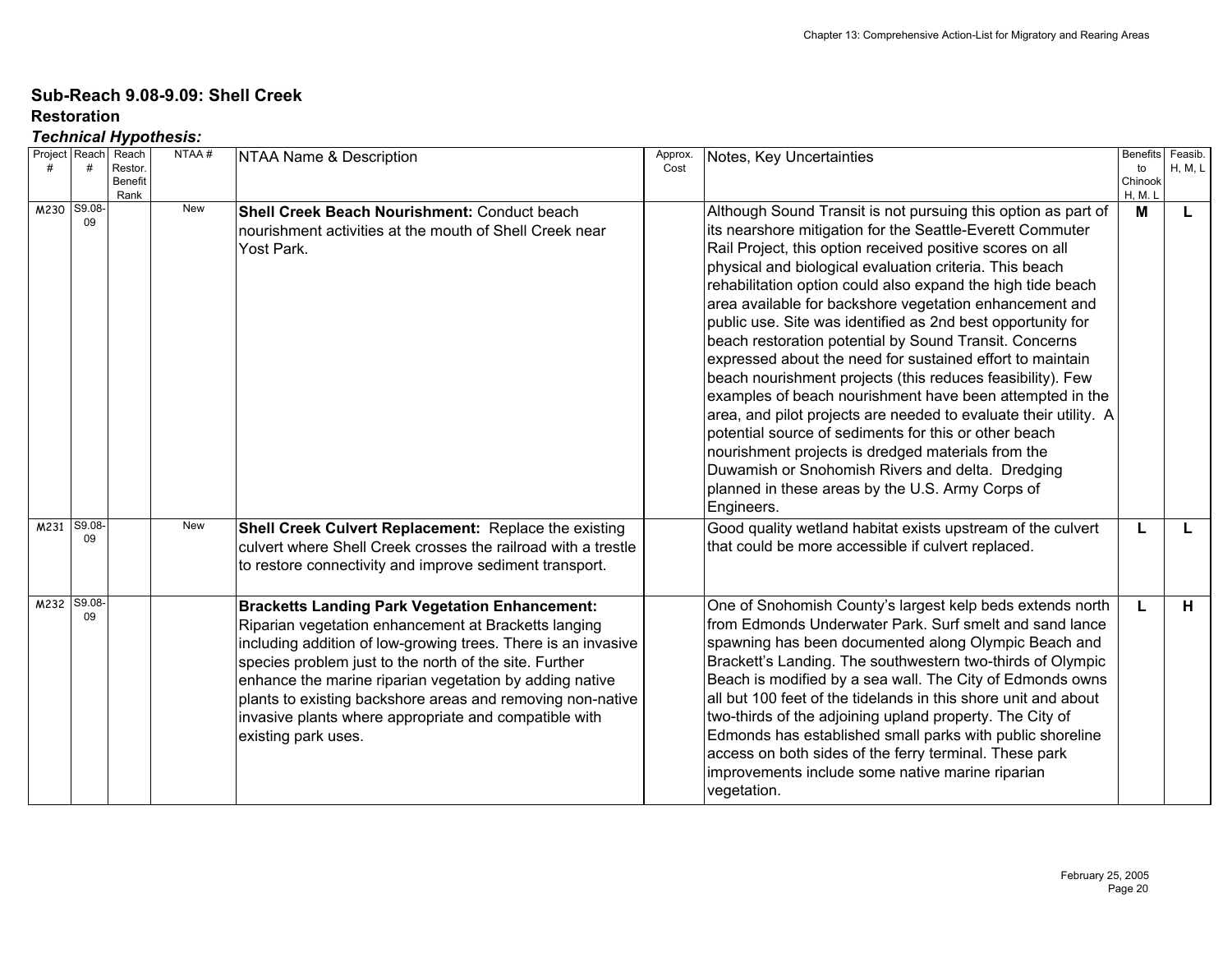#### *Technical Hypothesis:*

|               | Prot. | Prot.                            | Project Reach Reach Existing NTAA # NTAA Name & Description | Approx.<br>Cost | Notes, Key Uncertainties | Benefits<br>to      | Feasib.<br>$\mathbf{M}$ |
|---------------|-------|----------------------------------|-------------------------------------------------------------|-----------------|--------------------------|---------------------|-------------------------|
|               | Rank  | <b>Benefit</b> Priority<br>(Y/N) |                                                             |                 |                          | Chinook<br>$H, M$ . |                         |
| S9.08-I<br>09 |       |                                  | No projects identified at this time                         |                 |                          |                     |                         |

#### **Sub-Reach 9.15: Willow Creek**

#### **Restoration**

#### *Technical Hypothesis:*

| Project Reach | . .<br>Reach<br>Restor. | NTAA# | NTAA Name & Description                                                                                                                                                                                                                                                                                                                                          | Approx<br>Cost | Notes, Key Uncertainties                                                                                                                               | Benefits Feasib.<br>to | <b>H, M, L</b> |
|---------------|-------------------------|-------|------------------------------------------------------------------------------------------------------------------------------------------------------------------------------------------------------------------------------------------------------------------------------------------------------------------------------------------------------------------|----------------|--------------------------------------------------------------------------------------------------------------------------------------------------------|------------------------|----------------|
|               | Benefit                 |       |                                                                                                                                                                                                                                                                                                                                                                  |                |                                                                                                                                                        | Chinook                |                |
|               | Rank                    |       |                                                                                                                                                                                                                                                                                                                                                                  |                |                                                                                                                                                        | H, M. L                |                |
| M233   59.15  |                         | New   | <b>Willow Creek Daylighting: Proposed mitigation project for</b><br>nearby "Edmonds Crossing" development (including new<br>ferry terminal). Daylighting creek through existing fuel pier<br>$\vert$ (using box culverts) will improve connectivity with the Willow $\vert$<br>Creek Marsh, one of the largest remaining marsh areas in<br>the WRIA 8 nearshore. |                | \$250,000 Possibility of also restoring vegetation at the outfall of Willow<br>Creek as well. Good opportunities for public education at this<br>site. | н                      |                |
| M234   59.15  |                         | New   | Willow Creek Pier Removal: Demolition of existing pier as<br>part of mitigation for new ferry terminal.                                                                                                                                                                                                                                                          |                | \$350,000 Potential concern over contaminated materials at the site.                                                                                   | м                      |                |

# **Protection**

|       |                    |       | Project Reach Reach   Existing NTAA # NTAA Name & Description | Approx. | Notes, Key Uncertainties | <b>Benefits</b> | Feasib. |
|-------|--------------------|-------|---------------------------------------------------------------|---------|--------------------------|-----------------|---------|
|       | Prot               | Prot. |                                                               | Cost    |                          | to              | H, M, L |
|       | Benefit   Priority |       |                                                               |         |                          | Chinook         |         |
|       | Rank               | (Y/N) |                                                               |         |                          | H, M. I         |         |
| S9.15 |                    |       | No projects identified at this time                           |         |                          |                 |         |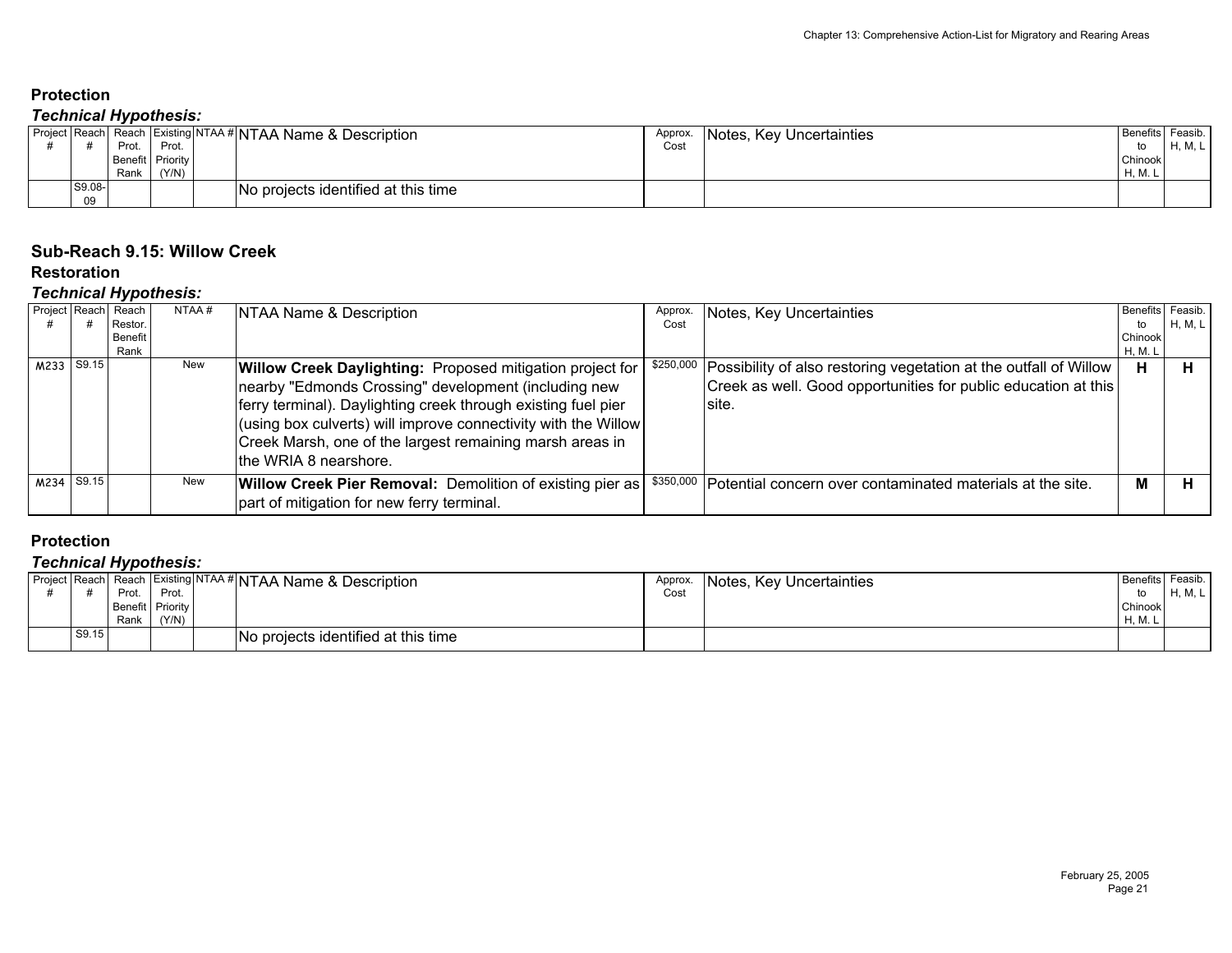# **Reach 10A: Edwards Point to Meadow Point Restoration**

| Project Reach |     | Reach<br>Restor.<br><b>Benefit</b><br>Rank | NTAA#      | NTAA Name & Description                                                                                                                                                                                                                                                                                                                                                                                                                                   | Approx.<br>Cost | Notes, Key Uncertainties                                                                                                                                                                                                                                                                                                                                                                                                                                                                                                                                                                                                                                                 | <b>Benefits</b><br>to<br>Chinook<br><b>H. M. L</b> | Feasib.<br><b>H. M. L</b> |
|---------------|-----|--------------------------------------------|------------|-----------------------------------------------------------------------------------------------------------------------------------------------------------------------------------------------------------------------------------------------------------------------------------------------------------------------------------------------------------------------------------------------------------------------------------------------------------|-----------------|--------------------------------------------------------------------------------------------------------------------------------------------------------------------------------------------------------------------------------------------------------------------------------------------------------------------------------------------------------------------------------------------------------------------------------------------------------------------------------------------------------------------------------------------------------------------------------------------------------------------------------------------------------------------------|----------------------------------------------------|---------------------------|
| M235          | 10A |                                            | New        | <b>Woodway Tidal Lagoon North: Potential culvert</b><br>improvement project at an inter-tidal lagoon and mud flat<br>where railroad was built offshore South of willow creek.                                                                                                                                                                                                                                                                             |                 | Potential fresh water seepage into lagoon could make for<br>good shallow water habitat. Site should be investigated<br>further, as little is currently known. Sound Transit is<br>scheduled to conduct track improvements (widening) at the<br>site soon, and culvert improvements or other<br>accommodations could potentially be designed in to the<br>project to improve connectivity of lagoon to nearshore.<br>Potential Sound Transit mitigation site.                                                                                                                                                                                                             | H/M                                                | H                         |
| M236          | 10A |                                            | <b>New</b> | Deer Creek Restoration or Culvert Replacement:<br>Enhance the connectivity of Deer Creek and the associated<br>estuarine wetland with the nearshore by replacing the two<br>concrete culverts with an oversized culvert or a trestle<br>bridge. Sound Transit will be conducting some mitigation at<br>this site for proposed track improvements including either<br>vegetation enhancement OR the replacement of the<br>existing culvert with a trestle. |                 | This option was considered by Sound Transit for its<br>mitigation plan, but it was rejected for cost and logistical<br>reasons. Site hosts several small tidal lagoons upstream of<br>tracks that could be improved. Significant amount of forested<br>area in basin. Deer creek is too steep for fish passage.<br>Some individuals expressed concern over installing a trestle<br>on this site, which may actually eliminate the lagoon<br>upstream of tracks. Several participants felt that this was<br>probably not the best site for a trestle. Concern was also<br>expressed about water quaility from road runoff at the site<br>being a threat to juvenile fish. | H/M                                                | H/M                       |
| M237          |     |                                            | New        | Point Wells Complete Site Restoration: Restore the<br>entire Point Wells site by completely removing the sea wall,<br>riprap dike, and fill. Regrade the site and reconnect local<br>freshwater sources to re-create a tidal lagoon system with<br>an opening at the north end of the point, which was<br>probably the original mouth of the tidal lagoon system.<br>Reestablish native riparian and backshore vegetation.                                |                 | Point Wells is within Snohomish County jurisdiction and the<br>current land use designation is "Rural Use." The future land<br>use designation is "Urban Industrial." The site is proposed<br>for annexation by the City of Shoreline or the City of<br>Woodway and the City of Shoreline has shown interest in the<br>site for commercial development. The northern part of this<br>site is the preferred alternative for siting the Shoreline<br>commuter rail station.                                                                                                                                                                                                | н                                                  | L                         |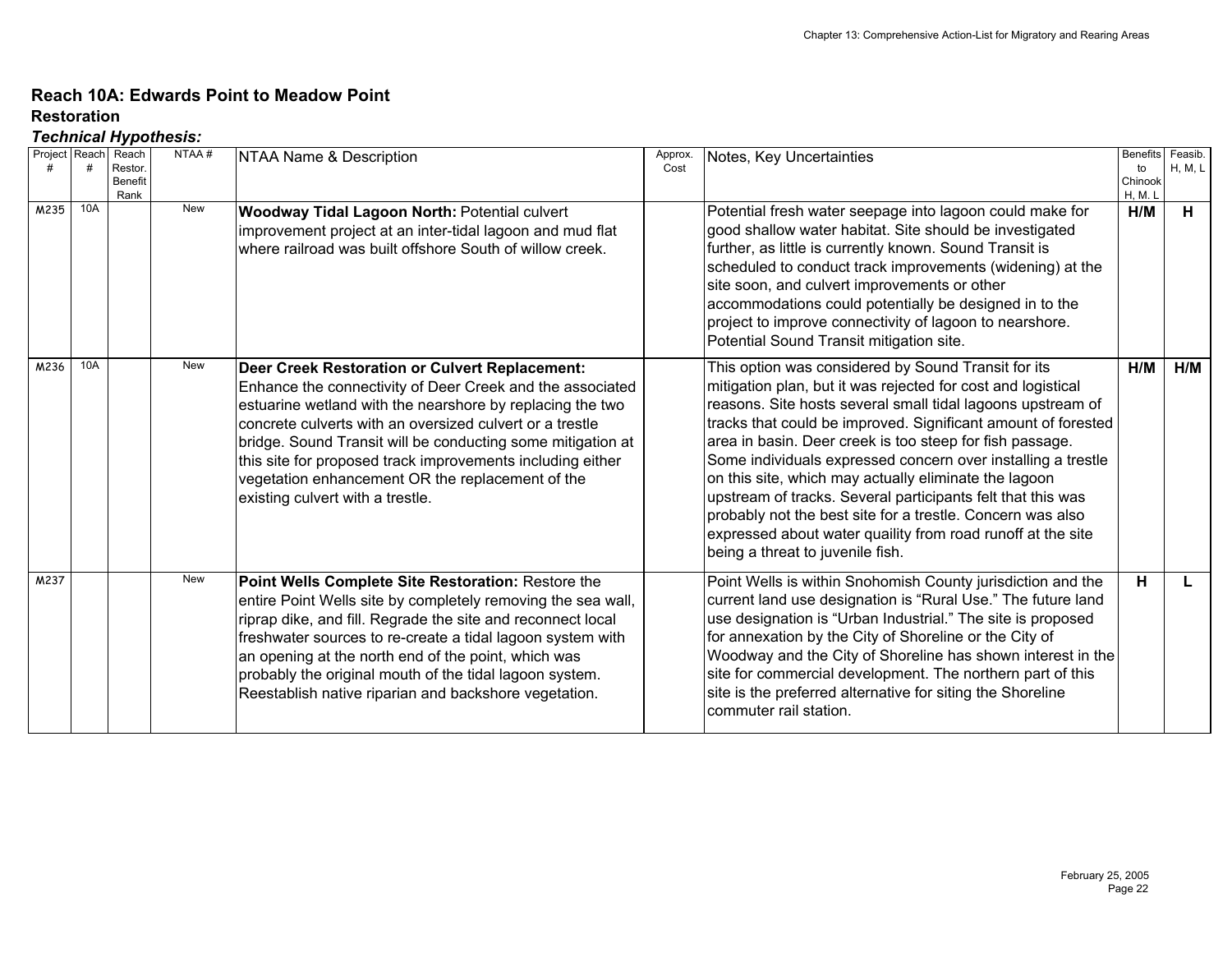| M238 | 10A | New        | South Point Wells Habitat Restoration: Enhance the<br>south shoreline by removing riprap dike, eliminating<br>invasive plants, and reestablishing native riparian and<br>backshore vegetation.            | The south shoreline is approximately 800 feet long, has<br>sandy substrate, supports some beach grass and other<br>herbaceous vegetation, and includes a fair amount of large<br>woody debris. Point Wells is within Snohomish County<br>jurisdiction and the current land use designation is "Rural<br>Use." The future land use designation is "Urban Industrial."<br>The site is proposed for annexation by the City of Shoreline<br>or the City of Woodway and the City of Shoreline has shown<br>interest in the site for commercial development. The northern<br>part of this site is the preferred alternative for siting the<br>Shoreline commuter rail station. The south shoreline, with its<br>proximity to nearby residential areas, has potential value for<br>public access.                                                                  | H/M | M/L |
|------|-----|------------|-----------------------------------------------------------------------------------------------------------------------------------------------------------------------------------------------------------|-------------------------------------------------------------------------------------------------------------------------------------------------------------------------------------------------------------------------------------------------------------------------------------------------------------------------------------------------------------------------------------------------------------------------------------------------------------------------------------------------------------------------------------------------------------------------------------------------------------------------------------------------------------------------------------------------------------------------------------------------------------------------------------------------------------------------------------------------------------|-----|-----|
| M239 | 10A | <b>New</b> | South Point Wells Lagoon Creation: Creation of a three<br>acre inter-tidal lagoon at the south end of the Point Wells<br>site that may have historically been a marsh (before it was<br>filled).          | The south shoreline is approximately 800 feet long, has<br>sandy substrate, supports some beach grass and other<br>herbaceous vegetation, and includes a fair amount of large<br>woody debris. The "functional/ecological viability" of this<br>option was rated high by Sound Transit's Mitigation Task<br>Force. Sound transit had negotiated this as a mitigation site<br>with Chevron, but they have backed out at this point,<br>potentially due to contamination concerns on the site.<br>Regardless, this could be a good future mitigation site, as it<br>is part of the Chevron property not being utilized. This site<br>will also be very close to the location of the outfall from the<br>new Brightwater sewage treatment plant. There may be<br>some (likely small) mitigation requirements that go along with<br>the siting of this outfall. | H/M | M/L |
| M240 | 10A | <b>New</b> | <b>Richmond Beach North Property Acquisition:</b><br>Acquisition, demolition, and restoration of shoreline where<br>numerous (30+) homes that are built in the nearshore north<br>of Richmond Beach park. | Would be a very expensive project.                                                                                                                                                                                                                                                                                                                                                                                                                                                                                                                                                                                                                                                                                                                                                                                                                          | H/M |     |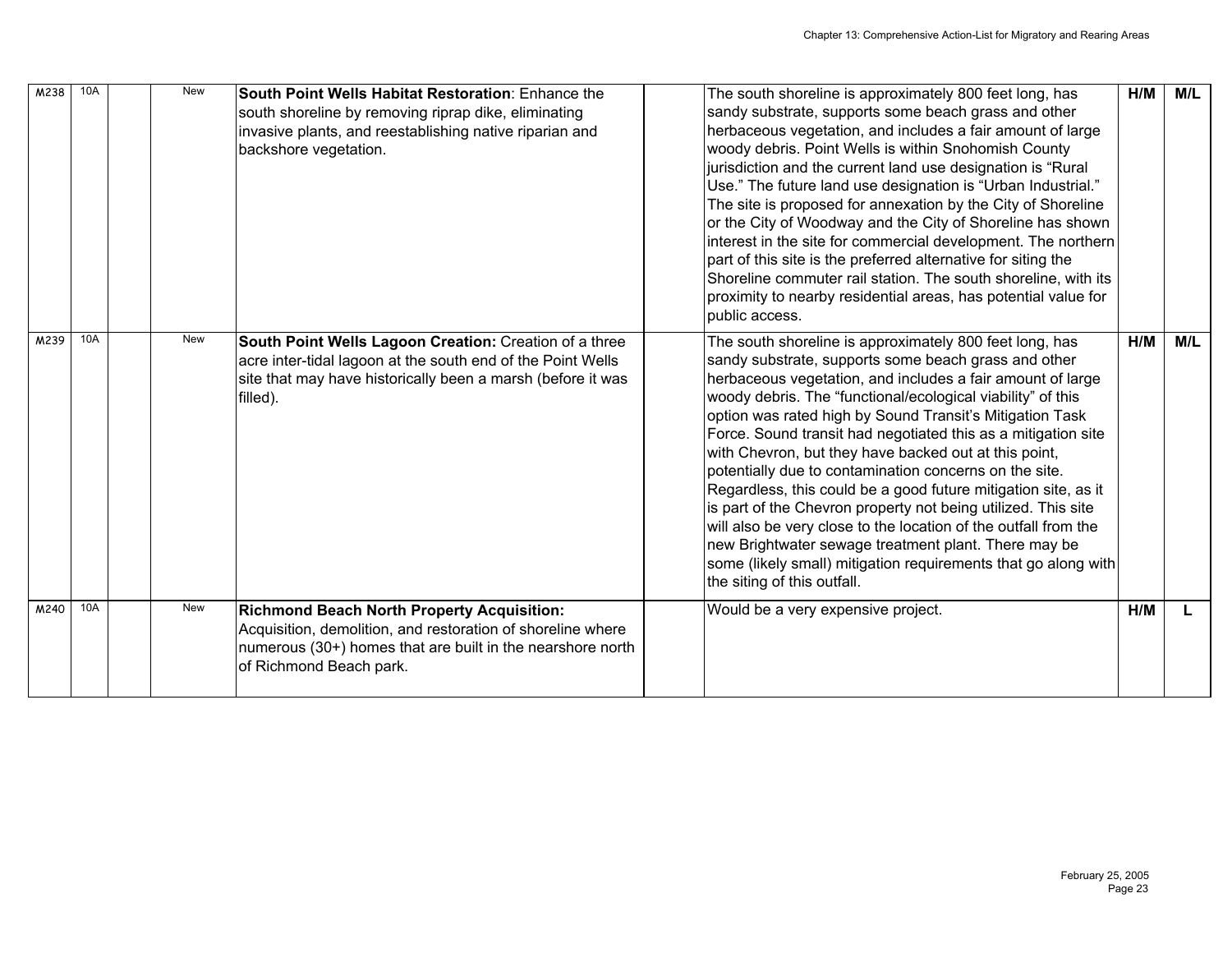|      |                   | <b>Technical Hypothesis:</b> |                   |     |                                                                                                                                                                                                                                                                                                                       |         |                                                                                                                                                                                                                                                                                                                                                                                                                                                                                                                                                                                                                                                                                                                                                                                                                                                                                    |                    |         |
|------|-------------------|------------------------------|-------------------|-----|-----------------------------------------------------------------------------------------------------------------------------------------------------------------------------------------------------------------------------------------------------------------------------------------------------------------------|---------|------------------------------------------------------------------------------------------------------------------------------------------------------------------------------------------------------------------------------------------------------------------------------------------------------------------------------------------------------------------------------------------------------------------------------------------------------------------------------------------------------------------------------------------------------------------------------------------------------------------------------------------------------------------------------------------------------------------------------------------------------------------------------------------------------------------------------------------------------------------------------------|--------------------|---------|
|      |                   |                              |                   |     | Project Reach Reach Existing NTAA # NTAA Name & Description                                                                                                                                                                                                                                                           | Approx. | Notes, Key Uncertainties                                                                                                                                                                                                                                                                                                                                                                                                                                                                                                                                                                                                                                                                                                                                                                                                                                                           | <b>Benefits</b>    | Feasib. |
|      | $\boldsymbol{\#}$ | Prot.                        | Prot.             |     |                                                                                                                                                                                                                                                                                                                       | Cost    |                                                                                                                                                                                                                                                                                                                                                                                                                                                                                                                                                                                                                                                                                                                                                                                                                                                                                    | to                 | H, M, L |
|      |                   | <b>Benefit</b><br>Rank       | Priority<br>(Y/N) |     |                                                                                                                                                                                                                                                                                                                       |         |                                                                                                                                                                                                                                                                                                                                                                                                                                                                                                                                                                                                                                                                                                                                                                                                                                                                                    | Chinook<br>H, M. L |         |
| M241 | 10A               |                              |                   | New | Deer Creek Habitat Acquisition: Preserve the existing<br>riparian vegetation, stream outfalls, and unmodified<br>shoreline along the southern portion of the Deer Creek<br>loutfall area.                                                                                                                             |         | This site includes two shore units north of Point Wells. It is<br>within the City of Woodway. The southern portion of this site<br>is a high quality remnant riparian area with several small<br>Ifreshwater outfalls that flow across the unmodified beach<br>face. A wide eelgrass bed extends north from this beach and<br>covers much of the adjacent low tide terrace. Forest cover in<br>the Deer Creek drainage basin is relatively intact and much<br>of the riparian area along the stream is owned by the<br>Olympic View Water District. Sound Transit is planning to<br>reestablish the second railroad track along this segment up<br>to Edmonds. This "corridor improvement" will include some<br>additional filling of the estuarine wetland on the east side of<br>the railroad and the Deer Creek culverts will be extended 15<br>- 25 feet on the upstream side. | M/L                | м       |
| M242 | 10A               |                              |                   | New | Point Wells North Habitat Acquisition: Acquisition and<br>protection of a very small ( $\sim$ 1 acre) remnant piece of<br>marine riparian habitat exists on the north side of Point<br>Wells. Despite the proximity to the Point Wells site, it would<br>be a valuable piece to protect. Approx. 850 ft of shoreline. |         | Landowner unknown. Small site and proximity to Point Wells<br>may make acquisition very difficult to find funding for.                                                                                                                                                                                                                                                                                                                                                                                                                                                                                                                                                                                                                                                                                                                                                             | м                  | м       |

#### **Sub-Reach 10A.10: Boeing Creek Restoration**

| Project Reach Reach |            |                | NTAA#      | NTAA Name & Description                                    | Approx. | Notes, Key Uncertainties      | Benefits Feasib. |         |
|---------------------|------------|----------------|------------|------------------------------------------------------------|---------|-------------------------------|------------------|---------|
|                     |            | Restor.        |            |                                                            | Cos     |                               | to               | H, M, L |
|                     |            | <b>Benefit</b> |            |                                                            |         |                               | Chinook          |         |
|                     |            | Rank           |            |                                                            |         |                               | H, M. L          |         |
|                     | M243 S10A. |                | <b>New</b> | <b>Barnacle Creek Wetland Construction: Create tidally</b> |         | Proposed by City of Shoreline |                  |         |
|                     | 10         |                |            | influenced wetland habitat on the east side of Burlington  |         |                               |                  |         |
|                     |            |                |            | Northern Railroad Tracks at Barnacle Creek.                |         |                               |                  |         |
|                     |            |                |            |                                                            |         |                               |                  |         |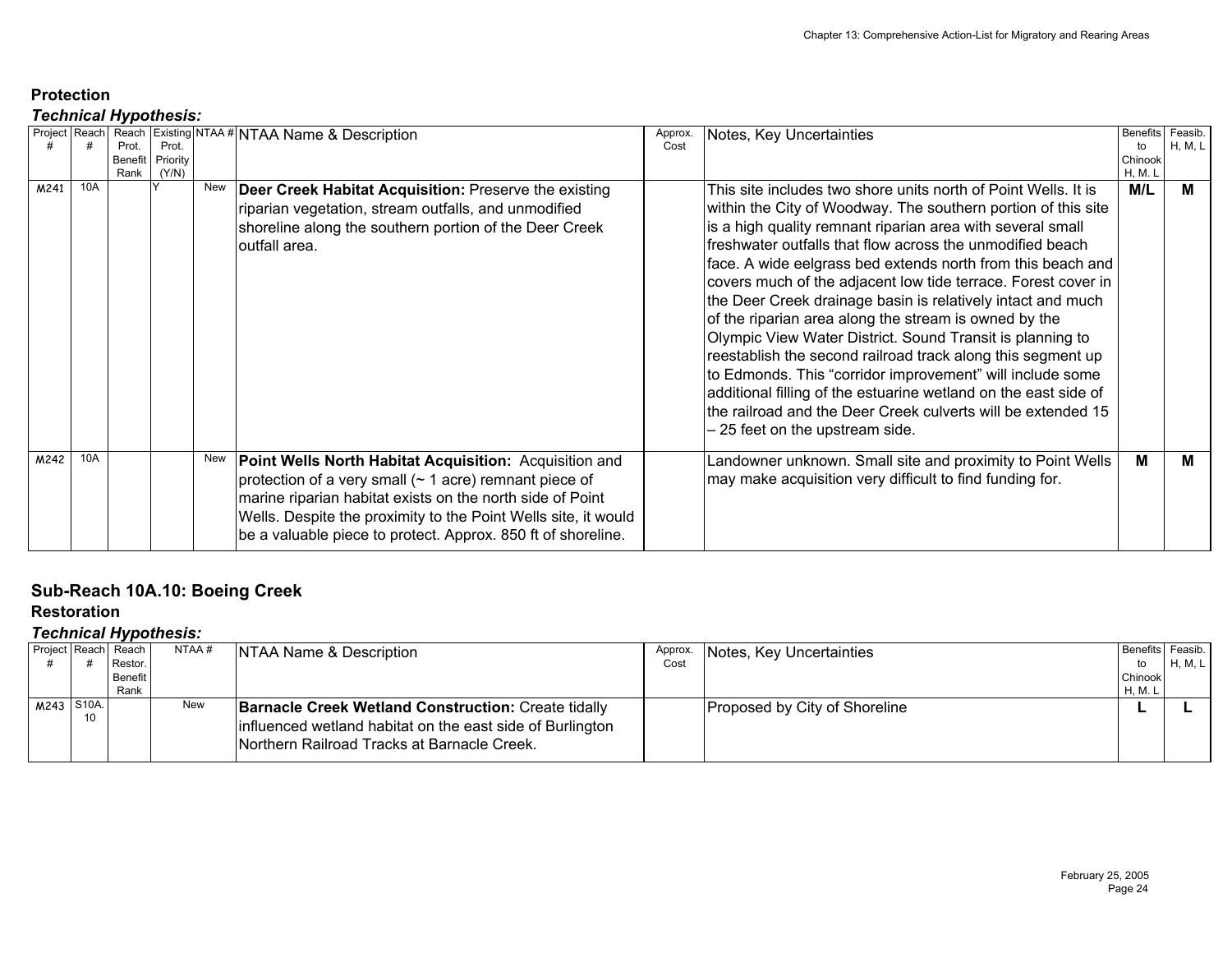#### *Technical Hypothesis:*

|                 | . .   |                         | Project Reach Reach Existing NTAA # NTAA Name & Description | Approx. | Notes, Key Uncertainties | Benefits | Feasib.      |
|-----------------|-------|-------------------------|-------------------------------------------------------------|---------|--------------------------|----------|--------------|
|                 | Prot. | Prot.                   |                                                             | Cost    |                          | to       | $\mathbf{M}$ |
|                 |       | <b>Benefit</b> Priority |                                                             |         |                          | Chinook  |              |
|                 | Rank  | (Y/N)                   |                                                             |         |                          | $H, M$ . |              |
| S10A.           |       |                         | No projects identified at this time                         |         |                          |          |              |
| 10 <sup>°</sup> |       |                         |                                                             |         |                          |          |              |

# **Sub-Reach 10A.12: Pipers Creek**

### **Restoration**

#### *Technical Hypothesis:*

| Project Reach |    | Reach          | NTAA# | NTAA Name & Description                                                                                                                                               | Approx. | Notes, Key Uncertainties                                                                                                                                                                                                                                                                                                                                                                                                                                                                                                                                                                                                                                                                                                                                                 | <b>Benefits</b> | Feasib. |
|---------------|----|----------------|-------|-----------------------------------------------------------------------------------------------------------------------------------------------------------------------|---------|--------------------------------------------------------------------------------------------------------------------------------------------------------------------------------------------------------------------------------------------------------------------------------------------------------------------------------------------------------------------------------------------------------------------------------------------------------------------------------------------------------------------------------------------------------------------------------------------------------------------------------------------------------------------------------------------------------------------------------------------------------------------------|-----------------|---------|
|               |    | Restor.        |       |                                                                                                                                                                       | Cost    |                                                                                                                                                                                                                                                                                                                                                                                                                                                                                                                                                                                                                                                                                                                                                                          | to              | H, M, L |
|               |    | <b>Benefit</b> |       |                                                                                                                                                                       |         |                                                                                                                                                                                                                                                                                                                                                                                                                                                                                                                                                                                                                                                                                                                                                                          | Chinook         |         |
|               |    | Rank           |       |                                                                                                                                                                       |         |                                                                                                                                                                                                                                                                                                                                                                                                                                                                                                                                                                                                                                                                                                                                                                          | H, M. L         |         |
| M244 S10A.    | 12 |                |       | <b>Pipers Creek Culvert Replacement: Replace the existing</b><br>culvert under the railroad with a trestle to restore<br>connectivity and improve sediment transport. |         | Coho and chum have fish passage problems upstream, and<br>it seems as though fish are currently getting to the areas that<br>are accessible to them. Project may not create or make<br>available much habitat for Chinook, as the creek is primarily<br>used by coho/chum. Active community group in the area has<br>done a lot of riparian, mass wasting, and drainage work.<br>Opportunity exists for lots of public education and to dovetail<br>project with work of community group. Culvert may not be as<br>undersized as others in the area, as it seems to be<br>transporting significant sediment. BNRR has been resistant<br>to proposals for modify the culverts at this site in the past<br>due to cost and potential for interrupting train traffic during | M               | м       |
|               |    |                |       |                                                                                                                                                                       |         | construction.                                                                                                                                                                                                                                                                                                                                                                                                                                                                                                                                                                                                                                                                                                                                                            |                 |         |

#### **Protection**

|       |       |                  | Project Reach Reach   Existing NTAA # NTAA Name & Description | Approx. | Notes, Key Uncertainties | Benefits Feasib. |         |
|-------|-------|------------------|---------------------------------------------------------------|---------|--------------------------|------------------|---------|
|       | Prot. | Prot             |                                                               | Cosi    |                          | to               | H, M, L |
|       |       | Benefit Priority |                                                               |         |                          | Chinook          |         |
|       | Rank  | (Y/N)            |                                                               |         |                          | H, M.            |         |
| 210A. |       |                  | No projects identified at this time                           |         |                          |                  |         |
| 12    |       |                  |                                                               |         |                          |                  |         |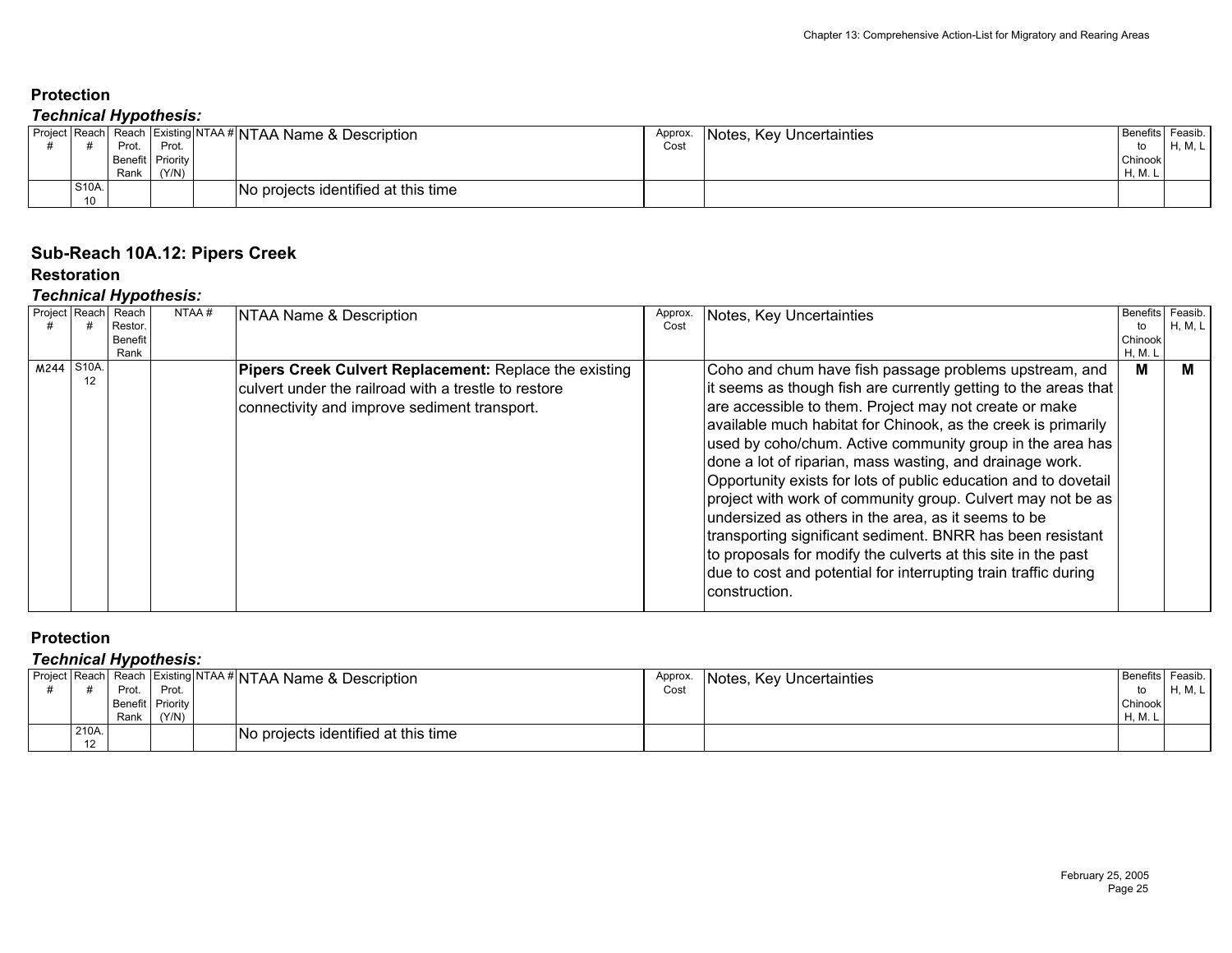# **Reach 10B: Meadow Pt to ShilsholeRestoration**

#### *Technical Hypothesis:*

| Project Reach |     | Reach<br>Restor.<br><b>Benefit</b><br>Rank | NTAA# | NTAA Name & Description                                                                                                                                                                                                                                                                                                                                                                                         | Approx.<br>Cost | Notes, Key Uncertainties                                                                                                                                                                                                                                                                                                                                                                                                                                                                                                                                                                                                                                                                                                                                        | <b>Benefits</b><br>to<br>Chinook<br>H, M. I | Feasib.<br>H, M, L |
|---------------|-----|--------------------------------------------|-------|-----------------------------------------------------------------------------------------------------------------------------------------------------------------------------------------------------------------------------------------------------------------------------------------------------------------------------------------------------------------------------------------------------------------|-----------------|-----------------------------------------------------------------------------------------------------------------------------------------------------------------------------------------------------------------------------------------------------------------------------------------------------------------------------------------------------------------------------------------------------------------------------------------------------------------------------------------------------------------------------------------------------------------------------------------------------------------------------------------------------------------------------------------------------------------------------------------------------------------|---------------------------------------------|--------------------|
| M245          | 10B |                                            |       | Golden Gardens Pocket Estuary: Explore creation of<br>pocket estuary at Golden Gardens Park (owned by Seattle<br>Parks) that juvenile fish can access. The north end of the<br>park has a perched wetland area that has a great deal of<br>Iflat land that could be converted to a more substantial<br>wetland complex. North end of the park could be modified<br>to allow fish to have access to the wetland. |                 | Creating fish access would likely take a permanent<br>engineering solution that fights with natural sediment<br>processes. Is closest area of flat land near locks that could<br>serve this function. The feasibility of providing a naturalistic<br>hydraulic connection between the marsh and the open water<br>of Puget Sound would be a huge challenge in this<br>environment due to the fluid nature of the beach material.<br>Historically, the entire beach area did not exist, so there is<br>no history of estuary in this area. Given that the current<br>wetland is a relatively recent and expensive addition to the<br>park, there may be significant public and political resistance<br>to changing it. Lots of opportunity for public education. | M                                           |                    |

#### **Protection**

|     |                  |       | Project Reach Reach Existing NTAA # NTAA Name & Description | Approx. | Notes, Key Uncertainties | Benefits Feasib. |              |
|-----|------------------|-------|-------------------------------------------------------------|---------|--------------------------|------------------|--------------|
|     | Prot.            | Prot. |                                                             | Cost    |                          | to               | $\mathbf{M}$ |
|     | Benefit Priority |       |                                                             |         |                          | Chinook          |              |
|     | Rank             | (Y/N) |                                                             |         |                          | H, M.            |              |
| 10B |                  |       | No projects identified at this time                         |         |                          |                  |              |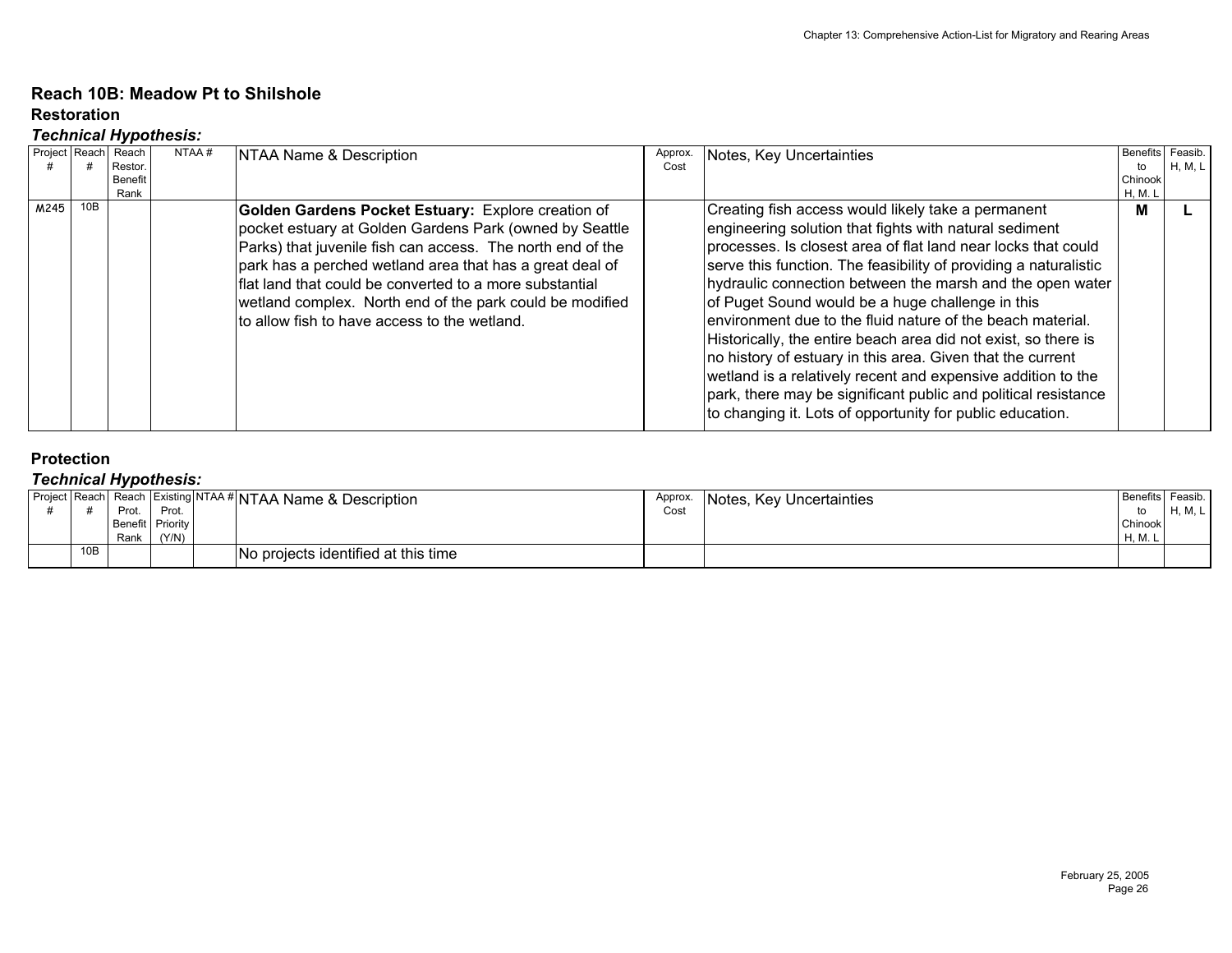# **Reach 11: Shilshole to Locks (Estuary Reach)**

| <b>Technical Hypothesis:</b> |  |
|------------------------------|--|
|------------------------------|--|

| Project Reach<br># | #  | Reach<br>Restor.<br>Benefit<br>Rank | NTAA#          | NTAA Name & Description                                                                                                                                                                                                                                                                                                                                                                                                                                                                                                                                                                                                                                                                                                             | Approx.<br>Cost | Notes, Key Uncertainties                                                                                                                                                                                                                                                                                                                                                                                                                                                                                                                          | <b>Benefits</b><br>to<br>Chinook<br>H, M. L | Feasib.<br>H, M, L |
|--------------------|----|-------------------------------------|----------------|-------------------------------------------------------------------------------------------------------------------------------------------------------------------------------------------------------------------------------------------------------------------------------------------------------------------------------------------------------------------------------------------------------------------------------------------------------------------------------------------------------------------------------------------------------------------------------------------------------------------------------------------------------------------------------------------------------------------------------------|-----------------|---------------------------------------------------------------------------------------------------------------------------------------------------------------------------------------------------------------------------------------------------------------------------------------------------------------------------------------------------------------------------------------------------------------------------------------------------------------------------------------------------------------------------------------------------|---------------------------------------------|--------------------|
| M246               | 11 |                                     | new            | Azteca/Golden Tides Restoration: Acquire and restore<br>the Azteca/Golden Tides site at the entrance to Salmon Bay<br>from Shilshole Bay. The project envisions removing over-<br>water structures and possibly part of the Ray's Boathouse<br>dock to expose a large stretch of shoreline, including the<br>NW 60th Street End Park, for habitat restoration and public<br>access. Pilings should be removed, and riprap removed<br>where it has fallen into the water. Project could include<br>removal of floating dock and bait pens on the north<br>shoreline of Shilshole Bay. Dock and pens are under lease<br>from the U.S. Army Corps of Engineers. There may be an<br>opportunity to create forage fish spawning habitat. |                 | Project identified by Groundswell NW. King County CFT<br>funds awarded through the Shorelines Initiative could<br>provide seed money. The high visibility of the site makes it<br>ideal for interpretive elements. Good public<br>education/outreach benefits.                                                                                                                                                                                                                                                                                    | M/L                                         | M                  |
| M247               | 11 |                                     | $\mathbf{1}$   | Salmon Bay Natural Area: Increase rearing/refuge area for<br>millions of salmon smolts that migrate through and use this<br>transition area between freshwater and saltwater. As<br>proposed, project goals would be to acquire the property,<br>plant native shoreline vegetation, remove riprap, re-slope<br>shoreline, and add gravel/sands where appropriate. The<br>Salmon Bay Natural Area is downstream of the Hiram M.<br>Chittenden Locks on the north bank between Hiram's<br>restaurant and the railroad bridge, and behind the U.S.<br>Army Corps of Engineers' finger pier. Project partners<br>include Groundswell Northwest, City of Seattle, and U.S.<br>Army Corps of Engineers.                                   |                 | Acquisition funded and nearly complete. Upland restoration<br>in process. In-water restoration in-design. National Fish and<br>Wildlife Foundation, KCD, Seattle Public Utilities, ALEA,<br>Neighborhood matching grants. Mitigation funding may be<br>used for removal of over-water structures (dock and house).<br>Riprap has fallen into the water. Uncertainty about funding<br>available for riparian restoration. Good public education<br>benefits.                                                                                       | м                                           | H/M                |
| M248               | 11 |                                     | $\overline{2}$ | 36th Ave. NW Street End on Salmon Bay: Increase<br>rearing/refuge habitat for juvenile salmon by restoring the<br>conditions at this site, which is located downstream of the<br>Salmon Bay Natural Area just west of the railroad bridge.<br>Alternative bank protection measures would be used to<br>create a more gradual slope. In addition, riparian and<br>emergent vegetation could be planted, and the substrate<br>could be amended to restore nearshore habitat. Site<br>includes approximately 70 ft. of shoreline.                                                                                                                                                                                                      |                 | In Process - City of Seattle. Small area. The adjacent<br>property owner has applied for permits to rebuild the<br>bulkhead. The property is publicly owned; therefore, funds<br>would be needed for restoration, but not acquisition. Failed<br>bulkhead exists with lots of rip rap and rubble in the water<br>which should be removed. Project identified by Groundswell<br>NW - they describe it as a modest project. May create a<br>viewpoint on the bank above. Good public education<br>benefits, not necessarily good benefits for fish. | M/L                                         | M                  |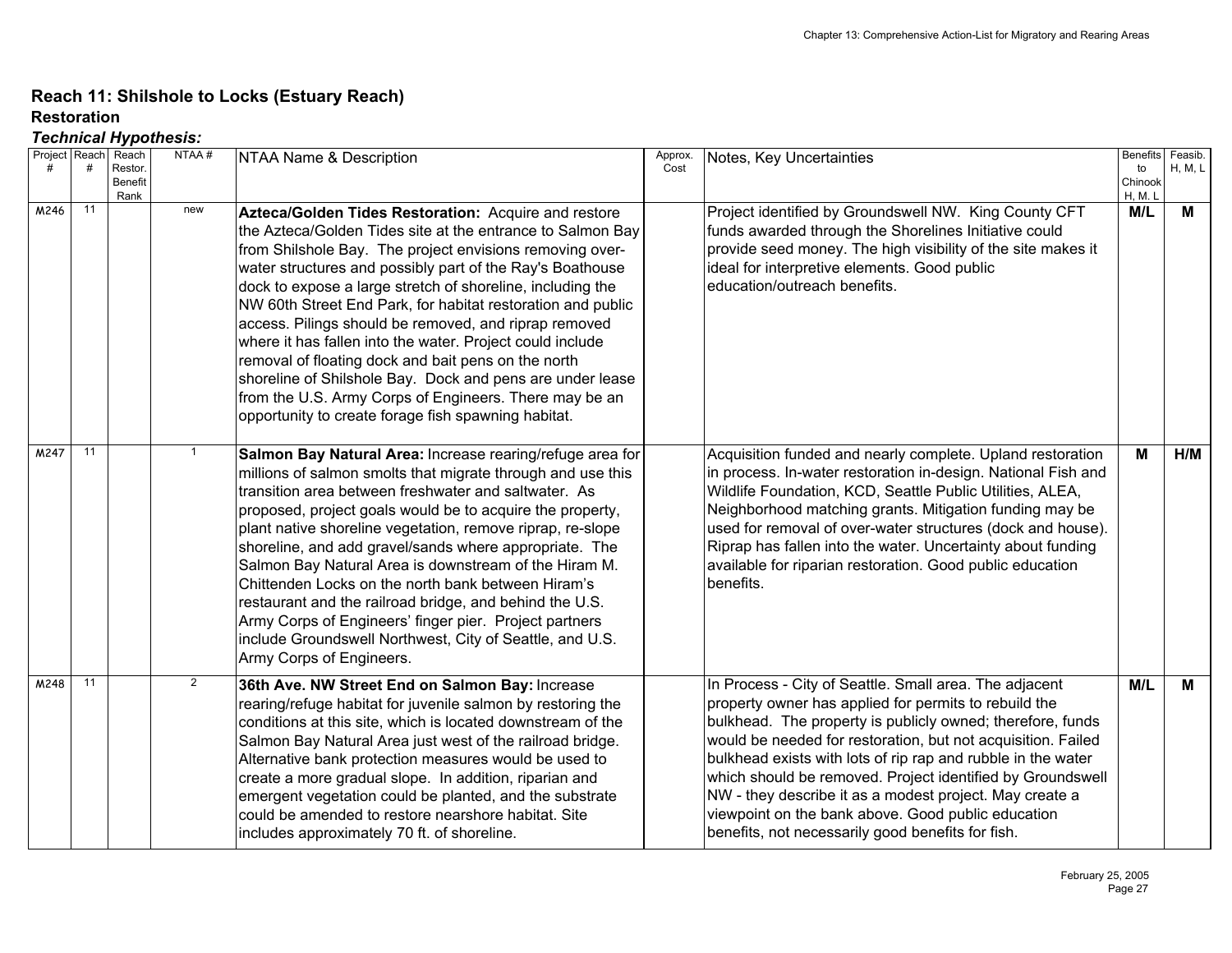| M249 |  | new | Salmon Bay Dock Consolidation: Work with dock<br>owners/boat ramps to consolidate and reduce the number<br>of docks and hardened structures, within Salmon Bay. Area<br>is migration corridor. Docks, ramps and bank hardening<br>change the inter-tidal plant/animal community (prey types).                                                                                                                                                                                                                                                                                                                                                                                                          | Could include Ballard Bait dock and pen removal, where long<br>term lease is currently up for removal. Corps could refuse<br>renewal of lease and could also assist with costs associated<br>with dock removal. Ballard Bait dock is largest overwater<br>structure between the RR Bridge to Azteca. Good public<br>leducation benefits. | м   | M/L |
|------|--|-----|--------------------------------------------------------------------------------------------------------------------------------------------------------------------------------------------------------------------------------------------------------------------------------------------------------------------------------------------------------------------------------------------------------------------------------------------------------------------------------------------------------------------------------------------------------------------------------------------------------------------------------------------------------------------------------------------------------|------------------------------------------------------------------------------------------------------------------------------------------------------------------------------------------------------------------------------------------------------------------------------------------------------------------------------------------|-----|-----|
| M250 |  | 3   | Commodore Park and Wolfe Creek Restoration: Explore<br>feasibility of habitat restoration at Commodore Park, located<br>immediately downstream of the Hiram M. Chittenden Locks<br>on the south bank. Purpose of the project would be to<br>increase the limited high-quality rearing/refuge habitat for<br>millions of salmon smolts that migrate through and use this<br>larea as a critical transition between freshwater and<br>Isaltwater. Armored seawall should be removed and<br>restored to a more gentle vegetated slope. Project could be<br>combined with daylighting of Wolfe Creek to create a<br>pocket estuary downstream of the locks. Park recreational<br>use should be maintained. |                                                                                                                                                                                                                                                                                                                                          | H/M |     |

|  |      |                         | Project   Reach   Reach   Existing   NTAA #   NTAA Name & Description | Approx. | Notes, Key Uncertainties | Benefits Feasib. |         |
|--|------|-------------------------|-----------------------------------------------------------------------|---------|--------------------------|------------------|---------|
|  | Prot | Prot.                   |                                                                       | Cost    |                          | to               | H, M, L |
|  |      | <b>Benefit Priority</b> |                                                                       |         |                          | Chinook          |         |
|  | Rank | (Y/N)                   |                                                                       |         |                          | H, M.            |         |
|  |      |                         | No projects identified at this time                                   |         |                          |                  |         |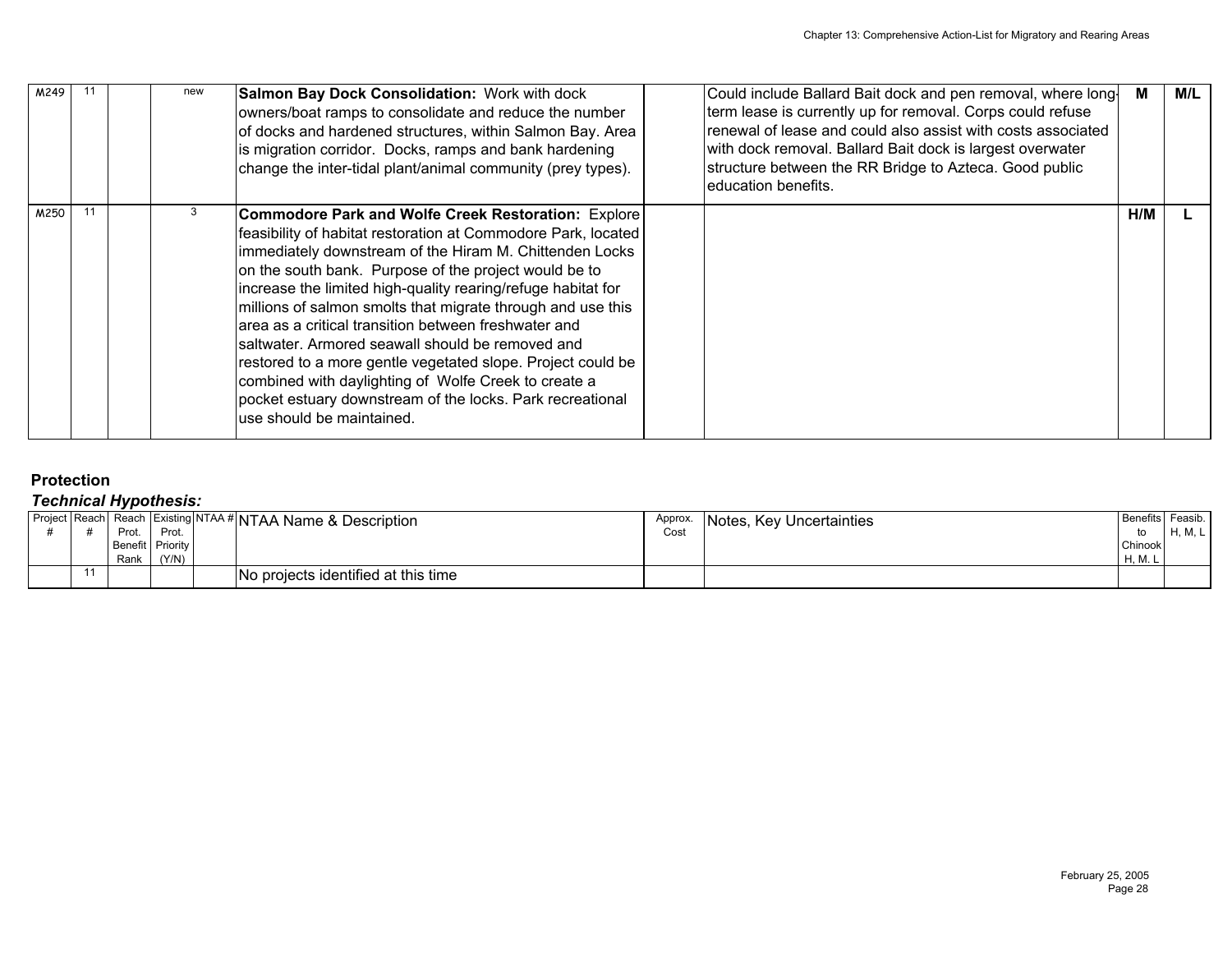### **Reach 12: North Discovery Park to West Point Restoration**

# *Technical Hypothesis:*

|      |    | Project Reach Reach<br>Restor. | NTAA# | NTAA Name & Description                                                                                                                                                                                                                                                                                                                                                                                                                                                                                                             | Approx.<br>Cost | Notes, Key Uncertainties                                                                                                                                                                                                                                                                                                                                                                                                                                                                                                                            | <b>Benefits</b><br>to | Feasib.<br><b>H, M, L</b> |
|------|----|--------------------------------|-------|-------------------------------------------------------------------------------------------------------------------------------------------------------------------------------------------------------------------------------------------------------------------------------------------------------------------------------------------------------------------------------------------------------------------------------------------------------------------------------------------------------------------------------------|-----------------|-----------------------------------------------------------------------------------------------------------------------------------------------------------------------------------------------------------------------------------------------------------------------------------------------------------------------------------------------------------------------------------------------------------------------------------------------------------------------------------------------------------------------------------------------------|-----------------------|---------------------------|
|      |    | <b>Benefit</b><br>Rank         |       |                                                                                                                                                                                                                                                                                                                                                                                                                                                                                                                                     |                 |                                                                                                                                                                                                                                                                                                                                                                                                                                                                                                                                                     | Chinook<br>H, M. I    |                           |
| M251 | 12 |                                |       | <b>West Point Pocket Estuary:</b> Explore creation of pocket<br>estuary at West Point (owned by King Co. DNRP (WTD)).<br>This area used to have some form of salt marsh that<br>appears to have allowed fish access (Seattle Tide Land<br>Map 1895). Currently there is a skinny, long, perched<br>wetland between the bulkhead and the facility. It seems like<br>it would be possible to expand the length of this wetland<br>(towards the lighthouse) and come up with a permanent<br>engineering solution to allow fish access. |                 | This area is far less substantial in area that is usable than<br>the Golden Gardens site, but it still might be enough to help<br>out. Site is currently not tidally influenced. A heavily<br>engineered solution would be required to maintain such an<br>estuary, but it is one of the few opportunities available. The<br>existing wetland is at a higher elevation than the Golden<br>Gardens site. As such, any saltwater wetland may have to<br>have a steep sided channel rather than a flat gradient mud<br>flat type of marsh environment. | М                     |                           |
| M252 | 12 |                                |       | Shilshole Bay South Buyout and Restoration: Project<br>would buy out homes on the south side of Shilshole Bay,<br>demolish the homes and restore the nearshore. This area<br>extends from the "Dolphin 8" buoy to points south. All of<br>these homes and their hardened shorelines are affecting<br>the shallow water migration corridor, feeding area, etc.                                                                                                                                                                       |                 | One of the few nearshore areas in WRIA 8 without the<br>railroad so it should be considered a feasible opportunity for<br>buyout and restoration.                                                                                                                                                                                                                                                                                                                                                                                                   | н                     |                           |

# **Protection**

|     |       |                  | Project Reach Reach Existing NTAA # NTAA Name & Description | Approx. | Notes, Key Uncertainties | Benefits | l Feasib. |
|-----|-------|------------------|-------------------------------------------------------------|---------|--------------------------|----------|-----------|
|     | Prot. | Prot.            |                                                             | Cost    |                          | to       | H, M, L   |
|     |       | Benefit Priority |                                                             |         |                          | Chinook  |           |
|     | Rank  | (Y/N)            |                                                             |         |                          | H, M. L  |           |
| ۱Z. |       |                  | No projects identified at this time                         |         |                          |          |           |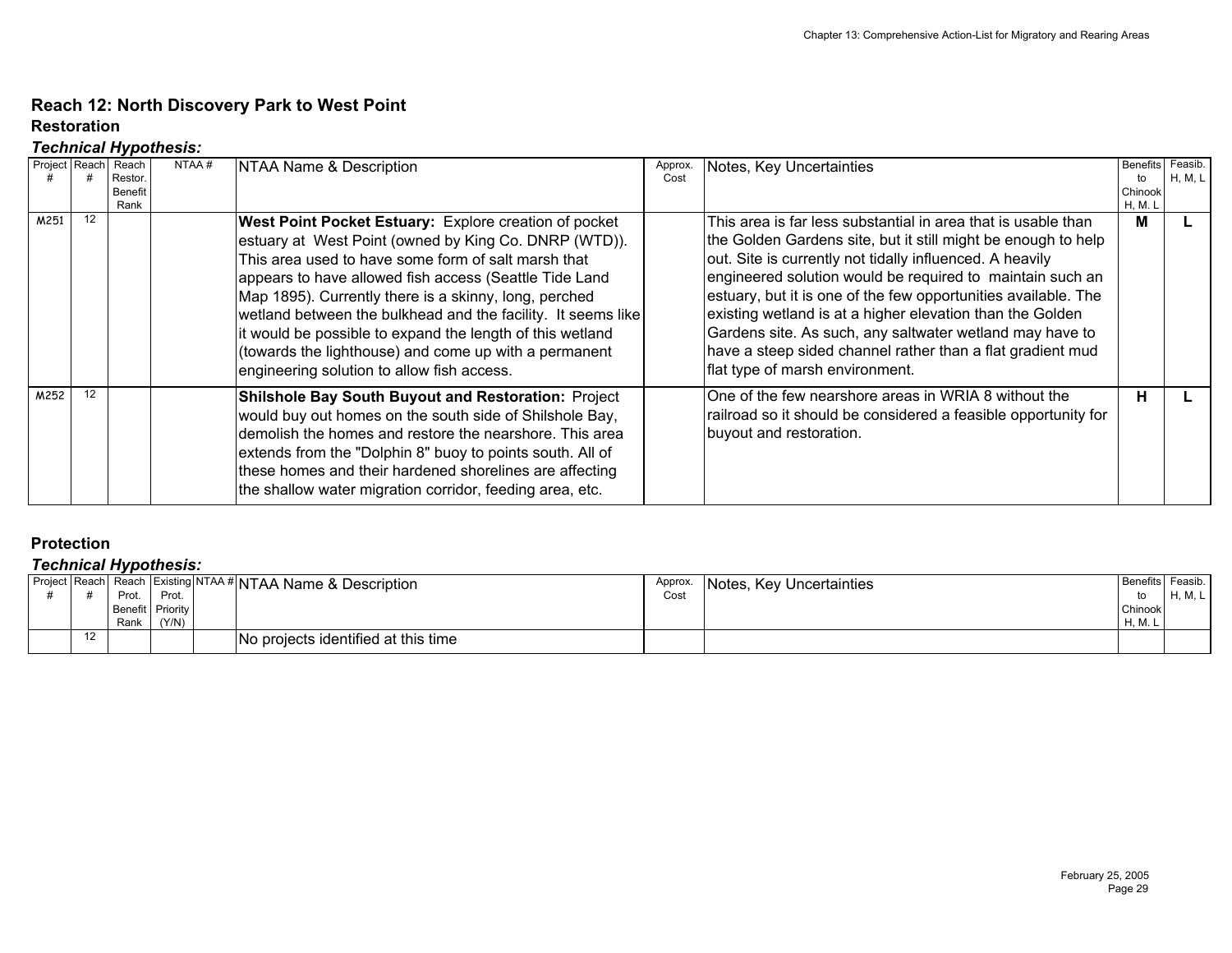# **Draft Proposed Outreach & Education Actions for Ship Canal/Locks/Lake Union (by WRIA 8 Public Outreach Committee)**

| Proj<br># | <b>Habitat Condition</b>                                                                                                                             | <b>Desired</b><br><b>Outcome</b>                                                                                                | <b>Target</b><br><b>Audience</b>                                                   | <b>Proposed Action</b>                                                                                                                                                                                                                                                                                                                                                                                                                                                                                                                                                                                                                                                                                                                                                          | <b>Priority</b>             | <b>Proven Track</b><br><b>Record or</b>                                                          | Level of<br><b>Financial</b> |
|-----------|------------------------------------------------------------------------------------------------------------------------------------------------------|---------------------------------------------------------------------------------------------------------------------------------|------------------------------------------------------------------------------------|---------------------------------------------------------------------------------------------------------------------------------------------------------------------------------------------------------------------------------------------------------------------------------------------------------------------------------------------------------------------------------------------------------------------------------------------------------------------------------------------------------------------------------------------------------------------------------------------------------------------------------------------------------------------------------------------------------------------------------------------------------------------------------|-----------------------------|--------------------------------------------------------------------------------------------------|------------------------------|
|           |                                                                                                                                                      |                                                                                                                                 |                                                                                    |                                                                                                                                                                                                                                                                                                                                                                                                                                                                                                                                                                                                                                                                                                                                                                                 |                             | <b>Model</b>                                                                                     | Commit.                      |
| M701      | Solid overwater<br>structures that<br>create dark<br>shadows and hiding<br>places for predators                                                      | Reduce severity<br>of predation on<br>juveniles                                                                                 | Dock owners.<br>via boat<br>owners,<br>shoreline<br>property<br>owners             | Create a boater education campaign. Explain about value<br>of mesh docks, smaller piling sizes, and community<br>docks to both salmon and property owners. (Reduced<br>predation for fish; reduced maintenance for property<br>owners. Highlight added value being able to watching fish<br>swimming under the dock and architectural styling of<br>raised approach bridges).<br>Outreach could be carried out via a combination of<br>mailings sent with boat registration tab renewal or<br>property tax notice (for shoreline property owners),<br>literature at marine, sporting goods, and hardware stores;<br>boat shows; and through workshops to homeowners and<br>marine construction industry. Coordinate outreach<br>through appropriate licensing and tax agencies. | High (for<br>Lake<br>Union) |                                                                                                  | Variable                     |
| M702      | Increased predation<br>under older style<br>solid surface docks,<br>or new docks<br>built/remodeled<br>without proper<br>permits and design<br>specs | Expedite<br>permitting to get<br>better compliance<br>and<br>consequently,<br>more salmon<br>friendly shoreline<br>construction | Shoreline<br>property<br>owners,<br>marina<br>operators,<br>houseboat<br>community | Increase public awareness about the joint effort by NOAA<br>Fisheries, Washington Dept. of Fish & Wildlife, US Army<br>Corps of Engineers, US Fish & Wildlife Service to<br>develop more standardized specifications for new and<br>expanded piers. Highlight fact that goal of this effort is to<br>streamline federal/state permitting for piers that meet<br>these specifications.                                                                                                                                                                                                                                                                                                                                                                                           | High                        |                                                                                                  | Low                          |
| M703      | Increased predation<br>in areas with docks<br>and overwater<br>structures.<br>decreased water<br>quality                                             | Reduce<br>predation, remove<br>source of<br>creosote<br>degrading water<br>quality                                              | General<br>public, but<br>especially<br>other<br>shoreline<br>property<br>owners   | Increase interpretive signage and media exposure at<br>areas where dock, pilings, and overwater structures have<br>been removed.                                                                                                                                                                                                                                                                                                                                                                                                                                                                                                                                                                                                                                                | High                        | Salmon Bay<br>Natural Area,<br>(e.g. Azteca<br>Restaurant<br>site)                               | Low                          |
| M704      | Rip-rap and<br>shoreline armoring<br>that encourages<br>predator species                                                                             | Remove and<br>replace with more<br>natural features,<br>encourage more<br>salmon friendly<br>design for new                     | Shoreline<br>property<br>owners                                                    | Offer shoreline property owners a series of shoreline<br>design workshops that cover: natural yard care; shoreline<br>planting design/noxious weed management; alternatives<br>to vertical wall bulkheads; salmon friendly dock design;<br>aquatic weed management; environmentally friendly<br>methods of maintaining boats, docks, decks; porous                                                                                                                                                                                                                                                                                                                                                                                                                              | $Low -$<br>Medium           | <b>Natural Yard</b><br>Care Program,<br>WRIA 8<br>Lakeside Living<br>Lakeshore<br>Property Owner | Medium<br>High               |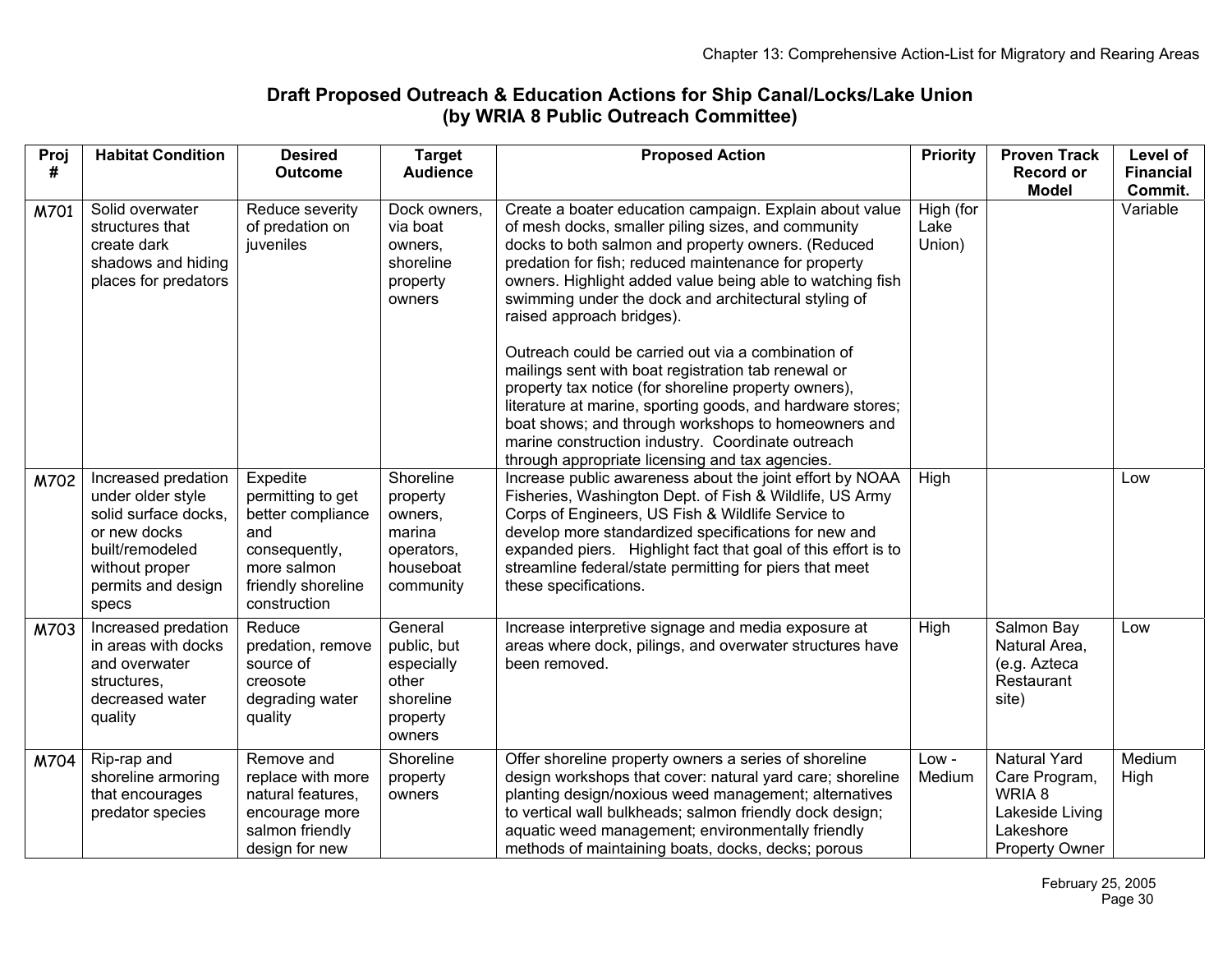| Proj<br># | <b>Habitat Condition</b>                                                                                                                               | <b>Desired</b><br><b>Outcome</b>                         | <b>Target</b><br><b>Audience</b>         | <b>Proposed Action</b>                                                                                                                                                                                                                                                                                                                                                                                                                                                                                                                                                                                                                                                                                                                                                                                                                                                     | <b>Priority</b>  | <b>Proven Track</b><br><b>Record or</b><br>Model                                                                                                                                                         | Level of<br><b>Financial</b><br>Commit.              |
|-----------|--------------------------------------------------------------------------------------------------------------------------------------------------------|----------------------------------------------------------|------------------------------------------|----------------------------------------------------------------------------------------------------------------------------------------------------------------------------------------------------------------------------------------------------------------------------------------------------------------------------------------------------------------------------------------------------------------------------------------------------------------------------------------------------------------------------------------------------------------------------------------------------------------------------------------------------------------------------------------------------------------------------------------------------------------------------------------------------------------------------------------------------------------------------|------------------|----------------------------------------------------------------------------------------------------------------------------------------------------------------------------------------------------------|------------------------------------------------------|
|           |                                                                                                                                                        | construction                                             |                                          | paving options.                                                                                                                                                                                                                                                                                                                                                                                                                                                                                                                                                                                                                                                                                                                                                                                                                                                            |                  | workshops                                                                                                                                                                                                |                                                      |
| M705      | Rip-rap and<br>shoreline armoring<br>that lead to coarse<br>aggregate and<br>steep slopes                                                              | Decrease<br>conditions that<br>favor predator<br>species | Construction<br>and design<br>industries | Offer professional workshops to marine contractors and<br>design professionals on more environmentally friendly<br>shoreline design.                                                                                                                                                                                                                                                                                                                                                                                                                                                                                                                                                                                                                                                                                                                                       | High             | Wa Assoc. of<br>Landscape<br>Contractors<br><b>Integrated Pest</b><br>Mgmt. trainings                                                                                                                    | Low                                                  |
| M706      | Rip-rap and<br>shoreline armoring<br>that encourages<br>predator species                                                                               | Reduce these<br>conditions and<br>soften shoreline       | Boat owners                              | Expand outreach related to impacts of increased boat<br>speed near shorelines, especially those caused by the<br>new super yachts. Shoreline property owners are<br>reacting by trying to build increasingly bigger and less<br>salmon friendly bulkheads. If there need to be speed<br>limits established and increased regulation within a<br>certain distance of shoreline, boaters will have to better<br>understand the implications of increased speeds caused<br>by larger boats.<br>Coordinate with the Washington State Dept. of Licensing<br>to send messaging through boater registration renewal<br>notices; also have explanation or hyperlink available on<br>DOL website. Also requires coordination with Coast<br>Guard, police, and proper enforcement agencies.<br>Have outreach materials available at gas docks, marinas,<br>and marine supply stores. | Medium<br>- High |                                                                                                                                                                                                          | Variable<br>with inter-<br>agency<br>cooperatio<br>n |
| M707      | Lack of riparian<br>vegetation;<br>shorelines lack any<br>vegetation or are<br>predominated by<br>invasives or exotics<br>with low ecological<br>value | Replace with<br>appropriate<br>shoreline<br>vegetation   | Local<br>business<br>community           | Coordinate with local businesses to sponsor a re-<br>vegetation campaign, incorporating environmental<br>stewardship as part of redevelopment occurring within<br>Ship Canal area. Extend message and sponsorship<br>through signage along shore, as well as retail self-promo<br>(at business's discretion).<br>Promote through media on larger level with articles and<br>recognition, Daily Journal of Commerce, local papers,<br>trade journals, and at business club meetings such as<br>Propeller Club and Chambers of Commerce.                                                                                                                                                                                                                                                                                                                                     | High             | Salmon Bay<br>Natural Area;<br>(former Hiram's<br>Habitat<br>Improvement<br>Project),<br>Marine<br><b>Business</b><br>Coalition;<br>Improvement<br>Districts;<br><b>Business</b><br>Improvement<br>Areas | Low                                                  |
| M708      | Water quality                                                                                                                                          | Protect and                                              | Local                                    | Expand and extend Best Management Practices to all                                                                                                                                                                                                                                                                                                                                                                                                                                                                                                                                                                                                                                                                                                                                                                                                                         | High             | Various                                                                                                                                                                                                  | $Low -$                                              |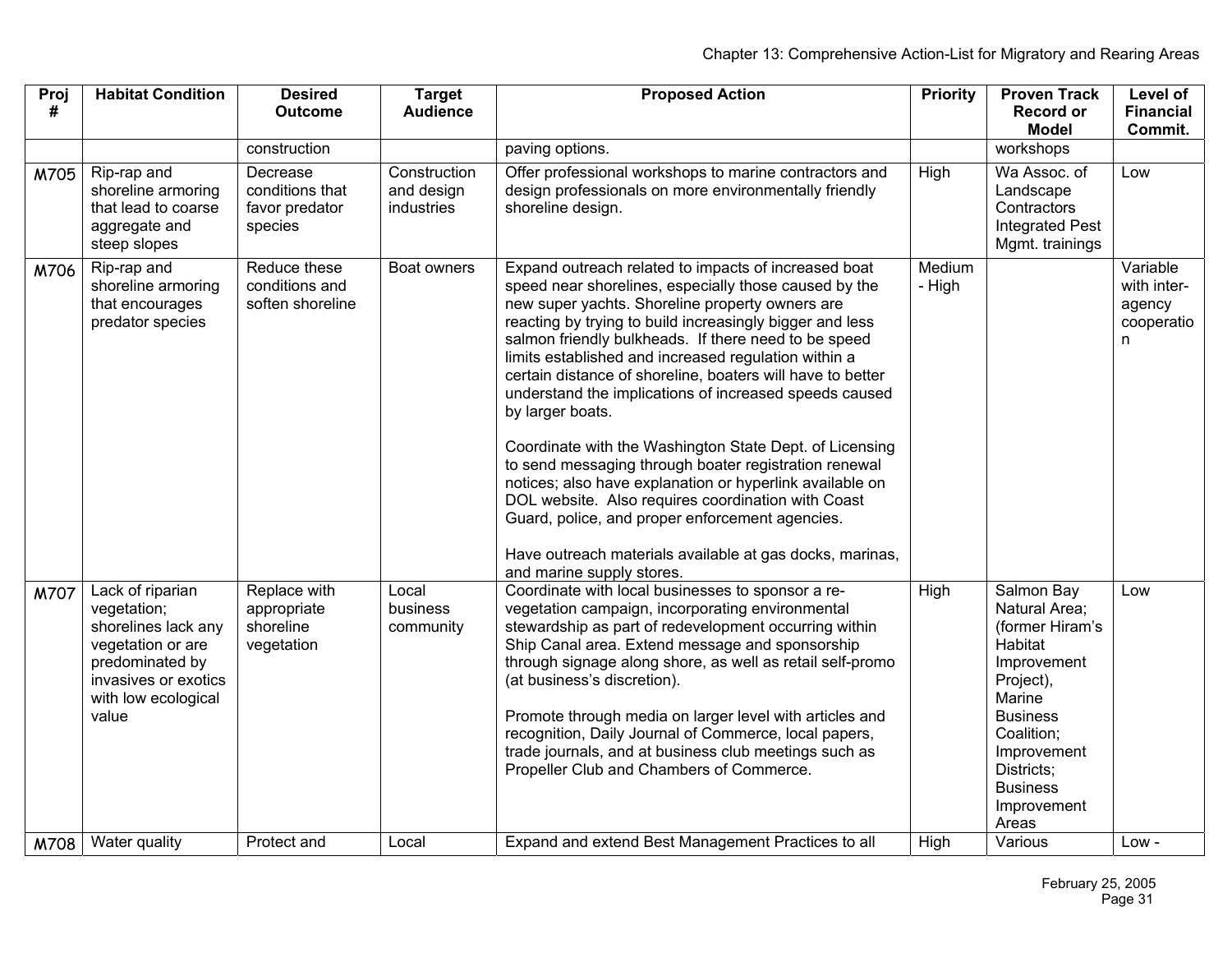| Proj<br># | <b>Habitat Condition</b>                                                                                                              | <b>Desired</b><br><b>Outcome</b>                                          | <b>Target</b><br><b>Audience</b>                                                                  | <b>Proposed Action</b>                                                                                                                                                                                                                                                                                               | <b>Priority</b> | <b>Proven Track</b><br><b>Record or</b><br><b>Model</b>                                                              | <b>Level of</b><br><b>Financial</b><br>Commit.                        |
|-----------|---------------------------------------------------------------------------------------------------------------------------------------|---------------------------------------------------------------------------|---------------------------------------------------------------------------------------------------|----------------------------------------------------------------------------------------------------------------------------------------------------------------------------------------------------------------------------------------------------------------------------------------------------------------------|-----------------|----------------------------------------------------------------------------------------------------------------------|-----------------------------------------------------------------------|
|           | degraded by<br>cleaning<br>products/chemicals<br>poured down storm<br>drain or through<br>parking lot cleaning                        | restore water<br>quality                                                  | business<br>community,<br>property<br>management<br>companies                                     | business, especially at service and janitorial levels and<br>through property maintenance techniques. Consider<br>different language options for ESL employees. Further<br>coordinate with employment and temporary agencies.<br>Expand EnviroStars program to include salmon friendly<br>BMPs.                      |                 | jurisdiction's<br>community,<br>stormwater<br>management,<br>and business<br>outreach<br>programs; KC<br>EnviroStars | Medium                                                                |
| M709      | Elevated water<br>temps due to<br>increased<br>impervious areas<br>reduced infiltration<br>and groundwater<br>recharge lower<br>flows | Reduce high<br>water temp that<br>impede juvenile<br>outmigration         | General<br>public,<br>especially<br>high water<br>users                                           | Develop marketing campaigns such as Keep Cool,<br>Salmon are Shady Characters. Continue to promote<br>existing "Cold Fish need Love too" (Bellevue Stream<br>Team). Promote cool water as an important benefit of<br>water conservation.                                                                             | Medium          | Bert the<br>Salmon ad<br>campaigns, pro<br>bono ad work,<br>The Campaign<br>for a Drug Free<br>America               | Variable.<br>Can be<br>low if get<br>pro bono<br>advertisin<br>g work |
| M710      | High water temps.<br>lead to increased<br>predation                                                                                   | Reduce water<br>temp by<br>increasing<br>baseflows                        | General<br>Public.<br>especially<br>high water<br>users                                           | Increase water conservation campaigns promoting the<br>use of more efficient appliances and water use practices.<br>Expand for landscape irrigation purposes. Offer free<br>landscape irrigation audits for high water users.                                                                                        | Low             | Water Cents,<br>Smart &<br>Healthy<br>Landscapes                                                                     | Low                                                                   |
| M711      | Degraded water<br>quality                                                                                                             | Improve and<br>protect water<br>quality                                   | Marinas, sea<br>plane docks,<br>boat yards                                                        | Promote use of less toxic materials used for maintenance<br>and repairs.                                                                                                                                                                                                                                             | High            | <b>King County</b><br>Local<br>Hazardous<br>Waste Mgmt.<br>Program                                                   | Low -<br>medium                                                       |
| M712      | Degraded water<br>quality, chemicals<br>masking smell<br>receptors used to<br>navigate home to<br>spawning grounds                    | Improve and<br>protect water<br>quality                                   | Landscape<br>contractors,<br>property<br>mgmt.<br>companies                                       | Train groundskeepers and property management<br>companies about water polluting effects of landscape<br>practices. Employ the "pride in workmanship" strategy.<br>Put signs up listing who maintains landscapes and<br>parking lots along the canal and the Locks and the<br>management practices which they employ. | High            | Ongoing<br>throughout<br><b>WRIA</b>                                                                                 | Low-<br>medium                                                        |
| M713      | All conditions listed<br>above                                                                                                        | Remediate these<br>degraded<br>conditions and<br>protect water<br>quality | Houseboat<br>community,<br>"Liveaboards"<br>on navigable<br>boats, and<br>recreational<br>boaters | Expand outreach about shoreline vegetation, aquatic<br>weed Best Management Practices, and water quality<br>(pump-outs). Messaging should occur through<br>homeowner's association meetings and newsletters.<br>Appeal to "liveaboards," through boater registration.                                                | Medium          | Existing work<br>with many<br>houseboat<br>communities<br>(e.g. Mallard<br>Cove).                                    | Low                                                                   |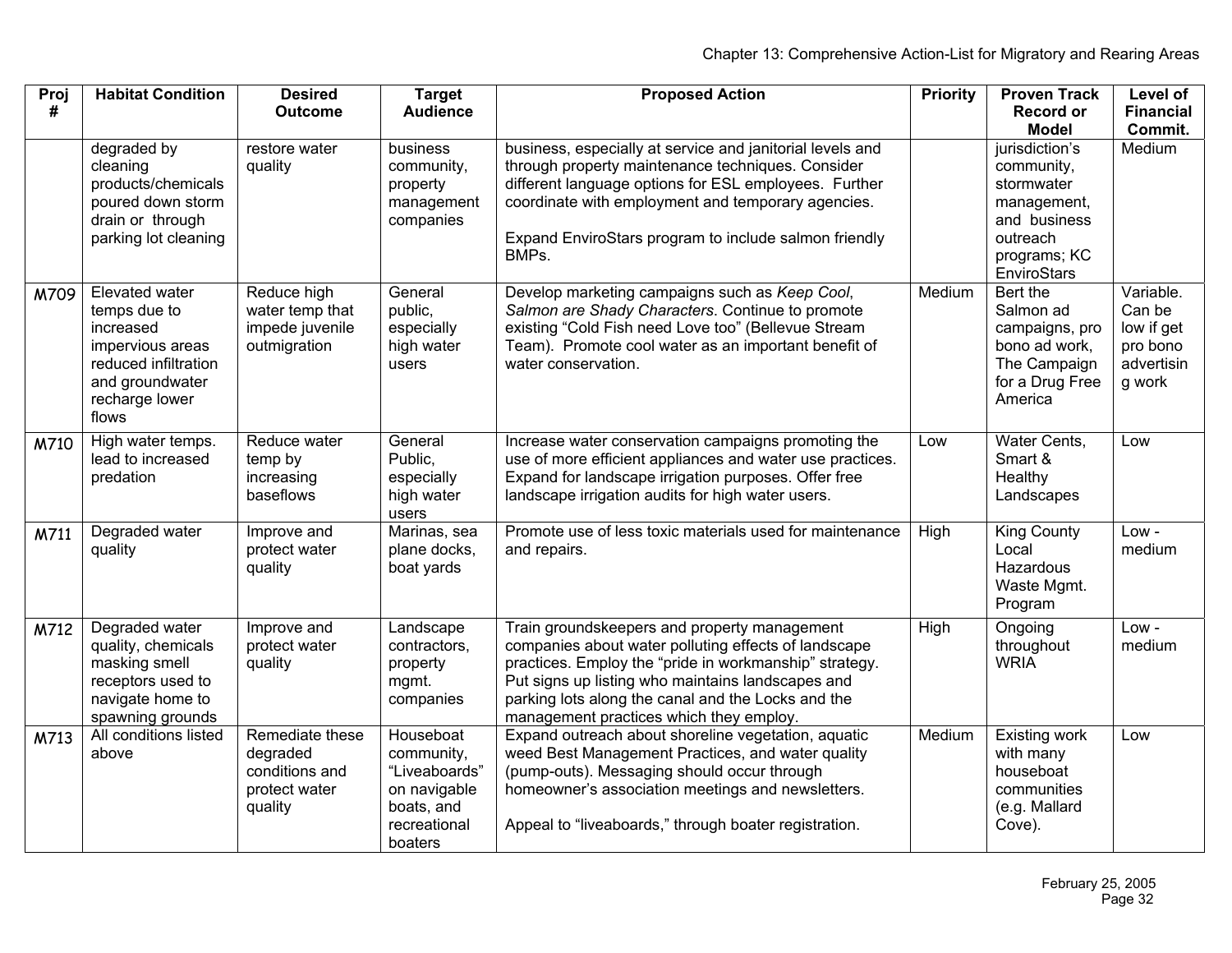Chapter 13: Comprehensive Action-List for Migratory and Rearing Areas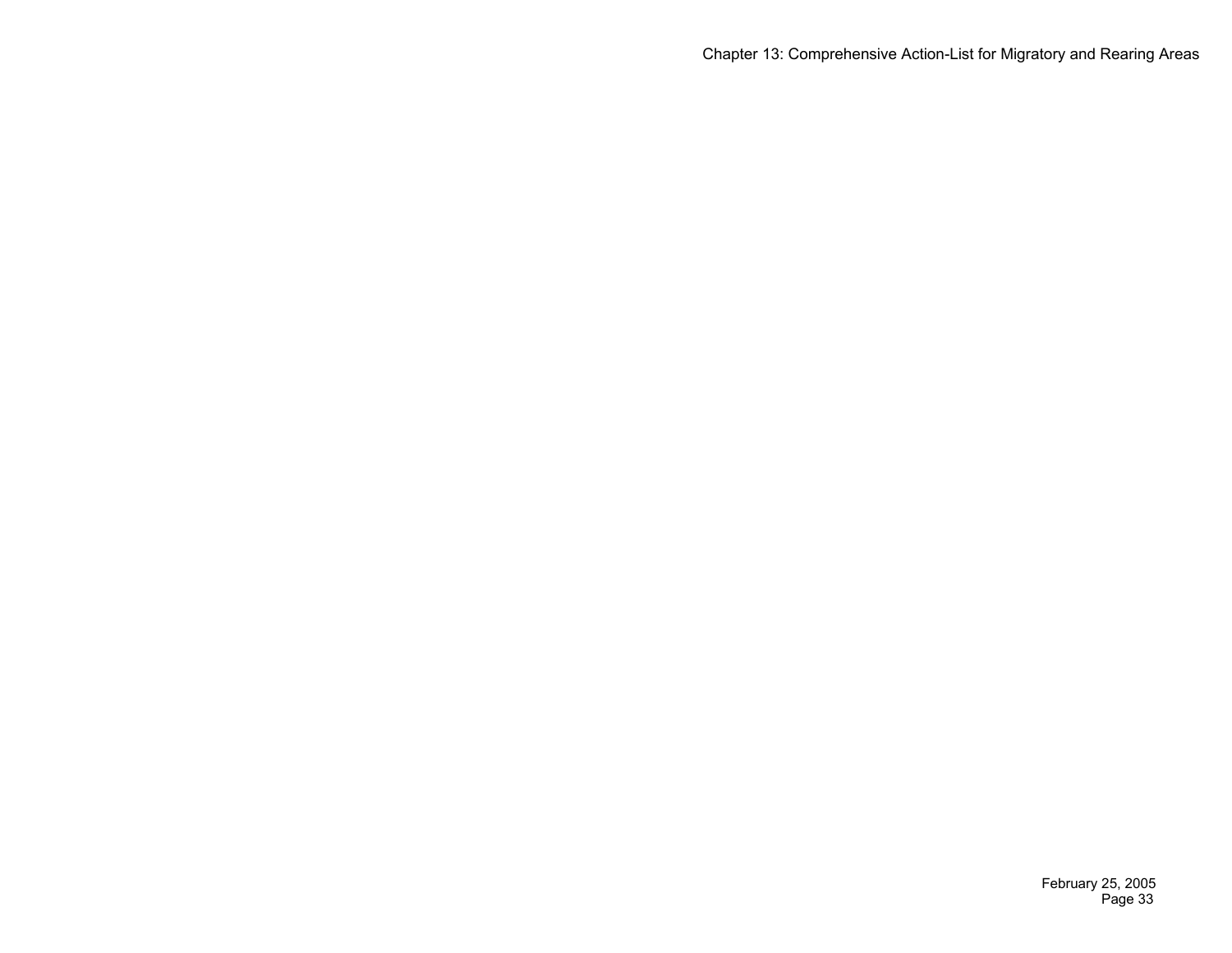# **Draft Proposed Outreach & Education Actions for Estuary & Nearshore (by WRIA 8 Public Outreach Committee)**

| Proj<br># | <b>Habitat Condition</b>                                                                                                                                                                                                                             | <b>Desired</b><br><b>Outcome</b>                                                                                                                                        | <b>Target</b><br><b>Audience</b>                                          | <b>Proposed Action</b>                                                                                                                                                                                                                                                                                                                                                                                                                                                                                                                                                                                                                                                                                                                                                                                                                                                                                                              | <b>Priority</b>  | <b>Proven Track</b><br>Record/Model           | Level of<br><b>Financial</b> |
|-----------|------------------------------------------------------------------------------------------------------------------------------------------------------------------------------------------------------------------------------------------------------|-------------------------------------------------------------------------------------------------------------------------------------------------------------------------|---------------------------------------------------------------------------|-------------------------------------------------------------------------------------------------------------------------------------------------------------------------------------------------------------------------------------------------------------------------------------------------------------------------------------------------------------------------------------------------------------------------------------------------------------------------------------------------------------------------------------------------------------------------------------------------------------------------------------------------------------------------------------------------------------------------------------------------------------------------------------------------------------------------------------------------------------------------------------------------------------------------------------|------------------|-----------------------------------------------|------------------------------|
|           |                                                                                                                                                                                                                                                      |                                                                                                                                                                         |                                                                           |                                                                                                                                                                                                                                                                                                                                                                                                                                                                                                                                                                                                                                                                                                                                                                                                                                                                                                                                     |                  |                                               | Commit.                      |
| M714      | Solid overwater<br>structures that<br>create dark<br>shadows, sudden<br>light changes,<br>hiding places for<br>predators, and<br>force juveniles out<br>into deeper water<br>where more<br>predators lurk                                            | Reduce severity<br>of predation on<br>juveniles, protect<br>schooling<br>behaviors, and<br>reduce<br>disorientation<br>caused by sharp<br>changes in light<br>intensity | Shoreline<br>property<br>owners and<br>dock owners,<br>via boat<br>owners | Promote mutual value of mesh docks, smaller piling<br>sizes, and community docks to both salmon and property<br>owners. (Reduced predation for fish; reduced<br>maintenance for property owners. Highlight added value<br>being able to watching fish swimming under the dock).<br>Outreach could be carried out either by direct mailing to<br>shoreline property owners or via development of a boat<br>owner education campaign. Outreach messages could<br>be sent with boat registration renewal or property tax<br>notice. Augment with literature at marine supply/sporting<br>goods stores, boat shows; and through workshops to<br>homeowners and marine construction industry.<br>Coordinate outreach through appropriate licensing and<br>tax agencies.<br>Coordinate outreach with marine contractors and<br>manufacturers of mesh decking, prisms, light tubes, and<br>other components employing newest technologies. | High             | Yes                                           | Variable                     |
| M715      | Increased predation<br>under solid surface<br>docks built close to<br>water, with large<br>and numerous<br>pilings. Docks<br>replaced or built<br>without proper<br>permitting due to<br>cumbersome<br>requirements and<br>time taken to<br>process. | Expedite<br>permitting to get<br>better compliance<br>and<br>consequently,<br>more salmon<br>friendly shoreline<br>construction                                         | Shoreline<br>property<br>owners,<br>marina<br>operators                   | Support through public outreach the joint effort by NOAA<br>Fisheries, WDFW, USACOE, USFWS to develop<br>consistent specifications for shoreline modifications such<br>as new or expanded piers and bulkheads. Goal of this<br>effort is for streamlined federal/state permitting for piers<br>that meet these specifications. Message through direct<br>mailings to shoreline property owners or piggyback with<br>property tax notices. This would require coordination with<br>Tax Assessors office.<br>Explore possibility of creating further incentives for dock<br>sharing such as reduced permit fees and super<br>expedited process.                                                                                                                                                                                                                                                                                       | High             |                                               |                              |
| M716      | Segmentation of<br>shoreline acting as<br>barrier to habitat<br>forming processes                                                                                                                                                                    | Re-establish<br>shoreline<br>continuity and<br>encourage sandy<br>beach formation                                                                                       | Shoreline<br>property<br>owners                                           | Promote use of shared docks, buoy anchors, or<br>removable docks. Explore possibility of incentives for<br>dock sharing such as reduced permit fees and super<br>expedited process.                                                                                                                                                                                                                                                                                                                                                                                                                                                                                                                                                                                                                                                                                                                                                 | High -<br>Medium | San Francisco<br>Bay and<br>Chesapeake<br>Bay |                              |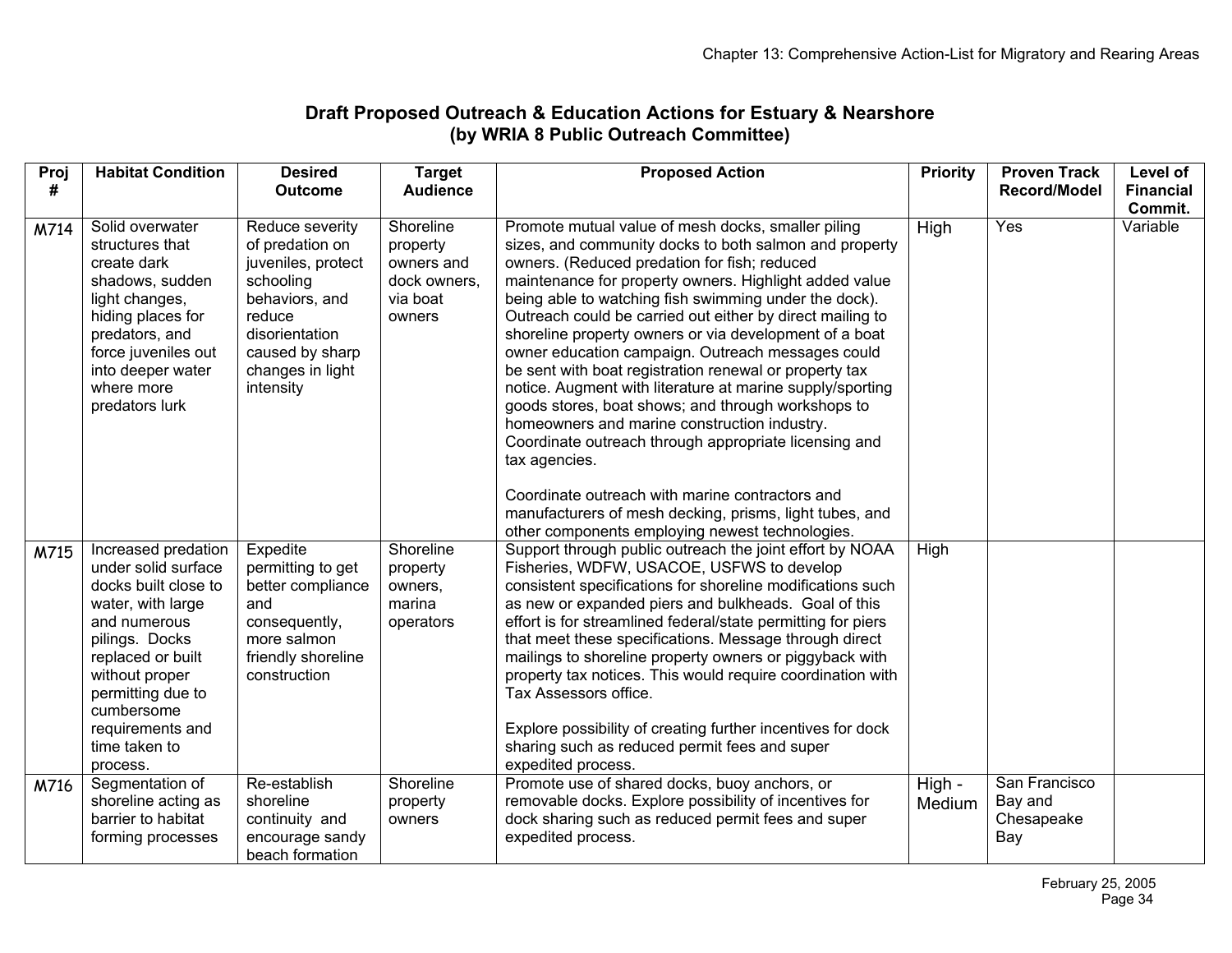| Proj<br># | <b>Habitat Condition</b>                                                                                                                      | <b>Desired</b><br><b>Outcome</b>                                                                                                                                   | <b>Target</b><br><b>Audience</b>                                                    | <b>Proposed Action</b>                                                                                                                                                                                                                                                                                                                                                                                                                                                                                                                                     | <b>Priority</b>  | <b>Proven Track</b><br>Record/Model                                                                                                                                                                                                                                                                   | Level of<br><b>Financial</b> |
|-----------|-----------------------------------------------------------------------------------------------------------------------------------------------|--------------------------------------------------------------------------------------------------------------------------------------------------------------------|-------------------------------------------------------------------------------------|------------------------------------------------------------------------------------------------------------------------------------------------------------------------------------------------------------------------------------------------------------------------------------------------------------------------------------------------------------------------------------------------------------------------------------------------------------------------------------------------------------------------------------------------------------|------------------|-------------------------------------------------------------------------------------------------------------------------------------------------------------------------------------------------------------------------------------------------------------------------------------------------------|------------------------------|
|           |                                                                                                                                               |                                                                                                                                                                    |                                                                                     |                                                                                                                                                                                                                                                                                                                                                                                                                                                                                                                                                            |                  |                                                                                                                                                                                                                                                                                                       | Commit.                      |
| M717      | Predation in areas<br>with docks and<br>overwater<br>structures:<br>decreased water<br>quality                                                | Reduce<br>predation, remove<br>source of<br>creosote<br>degrading water<br>quality                                                                                 | General<br>public, but<br>especially<br>other<br>shoreline<br>property<br>owners    | Increase interpretive signage and media exposure at<br>areas where dock, pilings, and overwater structures have<br>been removed.                                                                                                                                                                                                                                                                                                                                                                                                                           | Medium<br>- Low  | Nearshore<br>parks, City of<br>Edmonds and<br>future ferry<br>dock relocation,<br>Edmonds.                                                                                                                                                                                                            | Low                          |
| M718      | Lack of marine<br>shoreline<br>vegetation;<br>shoreline armoring<br>and docks that<br>encourage predator<br>species, reduced<br>water quality | Restore marine<br>vegetation;<br>replace hardened<br>shoreline with<br>more natural<br>features; promote<br>more salmon<br>friendly design for<br>new construction | Shoreline<br>Property<br>Owners,<br>marine<br>contractors                           | Offer shoreline property owners a series of shoreline<br>design workshops that covers: shoreline planting<br>design/noxious weed management; slope stabilization<br>and erosion control using vegetation; natural yard care;<br>porous paving options; alternatives to vertical wall<br>bulkheads; salmon friendly dock design; and<br>environmentally friendly methods of maintaining boats,<br>docks, and decks.<br>Offer professional workshops to marine contractors and<br>design professionals on more environmentally friendly<br>shoreline design. | High             | <b>Puget Sound</b><br>Action Team &<br>WRIA 9<br>nearshore<br>property owner<br>workshops;<br>WRIA 8/KCD<br>Lakeside Living<br>Lakeshore<br>property owner<br>workshops;<br>People for<br><b>Puget Sound</b><br>Nearshore<br>Pods Program,<br><b>Natural Yard</b><br>Care<br>Neighborhoods<br>Program | Medium<br>High               |
| M719      | Shoreline armoring<br>that prevents beach<br>accretion by limiting<br>sediment source                                                         | Reduce shoreline<br>hardening;<br>connect sediment<br>source to<br>Nearshore                                                                                       | Shoreline<br>property<br>owners                                                     | Create an education campaign to explain to shoreline<br>property owners the problems associated with vertical<br>wall bulkheads. Besides workshops described above,<br>use direct mailings to shoreline prop owners, guided<br>beach walks; and messaging with property tax notices,<br>and websites.                                                                                                                                                                                                                                                      | High -<br>Medium | Puget Sound<br>Action Team,<br>People for<br><b>Puget Sound</b>                                                                                                                                                                                                                                       | Low                          |
| M720      | Lack of pocket<br>estuaries                                                                                                                   | Restore and<br>enhance creek<br>mouths                                                                                                                             | Shoreline<br>Property<br>owners, real<br>estate<br>professionals,<br>general public | Expand outreach about value of estuaries for rearing,<br>food, shelter, and salinity adjustments for migrating fish.<br>Encourage private property owners to enlist help of<br>community stewardship organizations to help restore and<br>enhance creek mouths, and to provide means for<br>ongoing education. Build on/modify the Adopt-a-Park<br>system to adopt a creek mouth.                                                                                                                                                                          | High -           | <b>Seattle Creek</b><br>Stewardship<br>Program,<br>Seattle Adopt-<br>a-Park, Lake<br><b>Forest Park</b><br>Stewardship<br>Foundation,                                                                                                                                                                 |                              |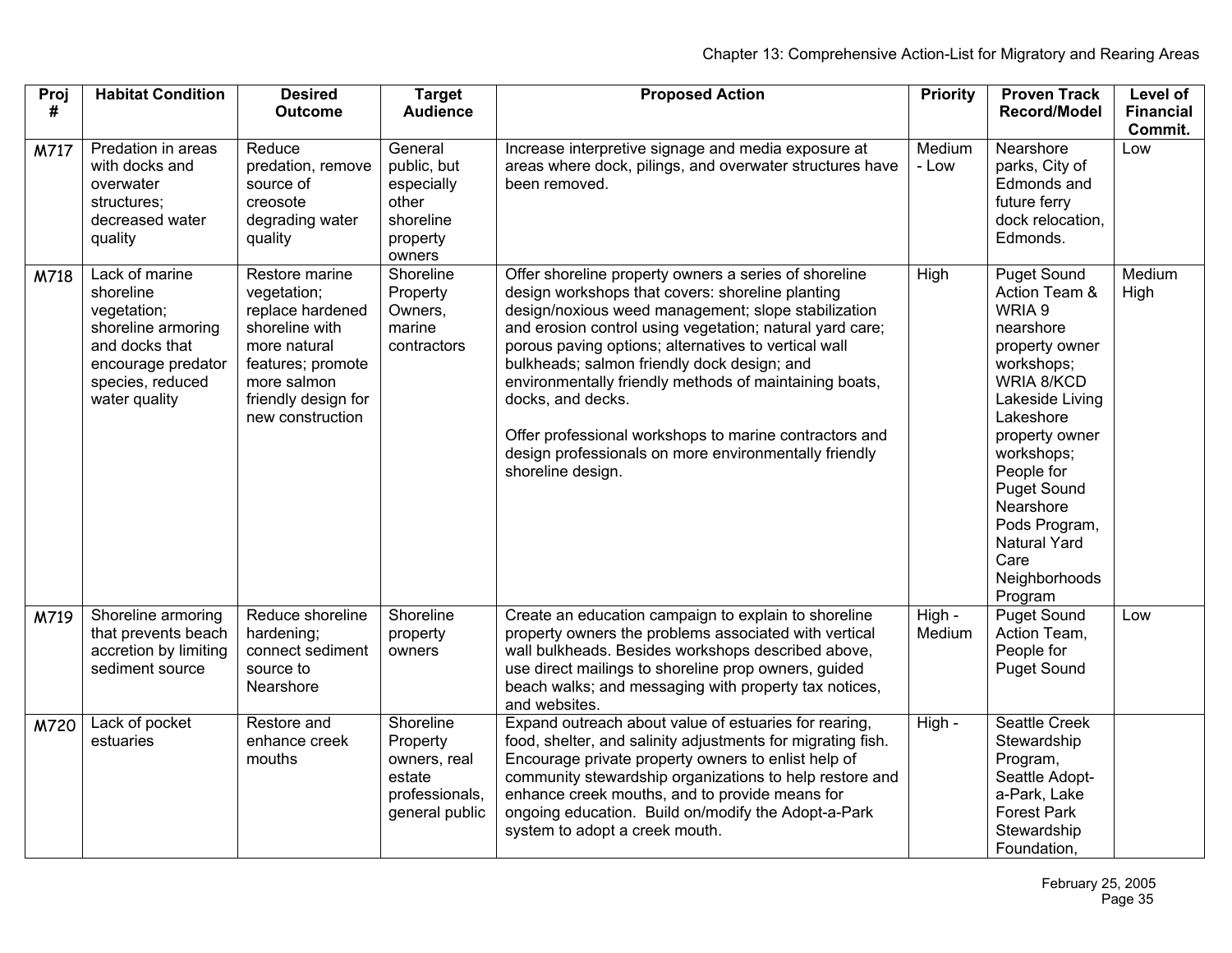| Proj<br># | <b>Habitat Condition</b>                                                                                                                                                                                       | <b>Desired</b><br>Outcome                                                     | <b>Target</b><br><b>Audience</b>                                                                          | <b>Proposed Action</b>                                                                                                                                                                                                                                                                                                                                                                                                                    | <b>Priority</b> | <b>Proven Track</b><br><b>Record/Model</b>                                                                                                                                            | Level of<br><b>Financial</b> |
|-----------|----------------------------------------------------------------------------------------------------------------------------------------------------------------------------------------------------------------|-------------------------------------------------------------------------------|-----------------------------------------------------------------------------------------------------------|-------------------------------------------------------------------------------------------------------------------------------------------------------------------------------------------------------------------------------------------------------------------------------------------------------------------------------------------------------------------------------------------------------------------------------------------|-----------------|---------------------------------------------------------------------------------------------------------------------------------------------------------------------------------------|------------------------------|
|           |                                                                                                                                                                                                                |                                                                               |                                                                                                           |                                                                                                                                                                                                                                                                                                                                                                                                                                           |                 |                                                                                                                                                                                       | Commit.                      |
|           |                                                                                                                                                                                                                |                                                                               |                                                                                                           | Appeal to real estate business community to help foster<br>this ethic of community stewardship. Explore possibility<br>of involving neighborhood schools.                                                                                                                                                                                                                                                                                 |                 | various city<br>stream teams                                                                                                                                                          |                              |
| M721      | Decrease in<br>eelgrass beds due<br>to shoreline<br>armoring (impeding<br>sediment supply),<br>overhanging<br>docks/structures;<br>pollution, propeller<br>disturbance,<br>turbidity, dredging,<br>and filling | Restore eelgrass<br>bed and source of<br>refuge, food, and<br>nutrient supply | Shoreline<br>property<br>owners,<br>boaters,<br>community,<br>youth                                       | Expand outreach about value of eelgrass beds as<br>juvenile source of food and habitat and the negative<br>effects that docks, overwater structures, and bulkheads<br>have on the eelgrass.<br>Encourage combined docks or mesh/nearshore friendly<br>designs that let more light down into water and impede<br>less sediment.<br>Involve community and youth in eelgrass replantings and<br>monitoring studies.                          | High            | <b>US EPA's</b><br>National<br>Estuary<br>Program                                                                                                                                     | Low                          |
| M722      | Lack of riparian<br>vegetation;<br>shorelines lack<br>vegetation or are<br>predominated by<br>invasives or exotics<br>with low ecological<br>value                                                             | Replace with<br>appropriate<br>shoreline<br>vegetation                        | Local<br>business<br>community<br>and shoreline<br>property<br>owners                                     | Coordinate with local businesses to sponsor a shoreline<br>revegetation campaign, incorporating environmental stewa<br>as part of shoreline commerce. Extend message (and<br>sponsorship) through signage along shore, in-store or resta<br>promotions (at business's discretion), and media recognitid<br>Promote on larger level with recognition, Daily Journal of<br>Commerce, local papers, trade journals, Chambers of<br>Commerce. | Medium          | Salmon Bay<br>Natural Area,<br>Hirams at the<br>Locks Habitat<br>Improvement<br>Project, Seattle<br>Local<br>Improvement<br>Districts and<br><b>Business</b><br>Improvement<br>Areas. | Low                          |
| M723      | Loss of marsh and<br>wetland                                                                                                                                                                                   | Protect marsh<br>and wetland<br>habitat                                       | General<br>public                                                                                         | Increase interpretive signage at Golden Gardens and<br>public wetland sites. Encourage school field trips.                                                                                                                                                                                                                                                                                                                                | Medium          | Golden<br>Gardens Park,<br>North Creek<br><b>Regional Park</b>                                                                                                                        |                              |
| M724      | Railroad as<br>impediment to<br>feeder bluffs and<br>habitat forming<br>processes                                                                                                                              | Where ever<br>possible protect<br>source of<br>sediment<br>formation          | Shoreline<br>(largely<br>Railroad) and<br>upland bluff<br>property<br>owners,<br>general<br>public, youth | Develop an education awareness campaign: Have you<br>fed your beach today? Define what feeder bluffs are.<br>Challenge the notion that all erosion is a bad thing.                                                                                                                                                                                                                                                                        | Medium<br>- Low |                                                                                                                                                                                       | Variable                     |
| M725      | Water quality<br>degraded by toxics                                                                                                                                                                            | Protect and<br>improve water                                                  | Home and car<br>owners, storm                                                                             | Promote use of more Low Impact Development and<br>innovative storm water management solutions for dealing                                                                                                                                                                                                                                                                                                                                 | High            | Seattle SEA<br>Streets, High                                                                                                                                                          | Variable,<br>but             |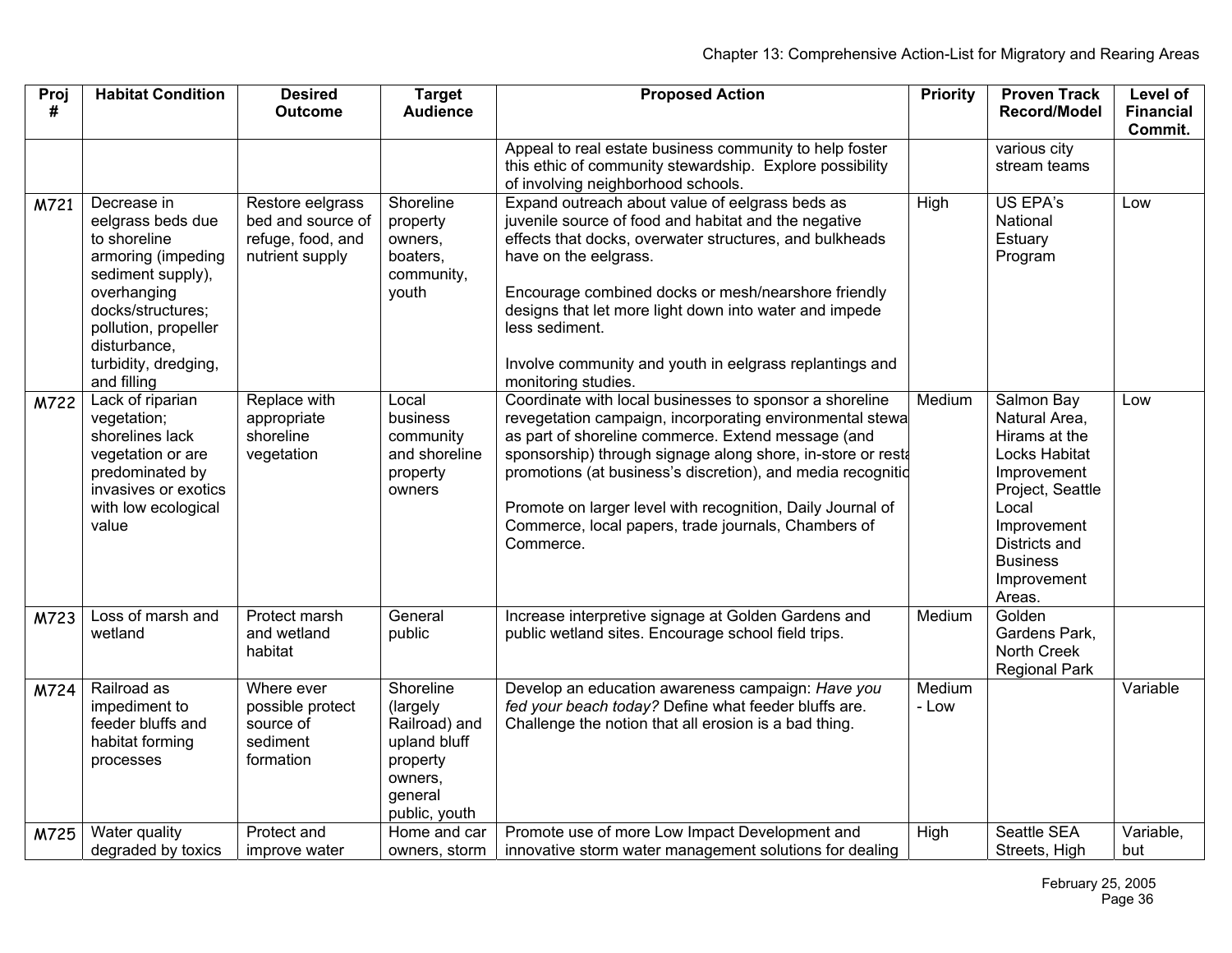| Proj<br># | <b>Habitat Condition</b>                                                                                                                          | <b>Desired</b><br><b>Outcome</b>                        | <b>Target</b><br><b>Audience</b>                                                | <b>Proposed Action</b>                                                                                                                                                                                                                                                                                                                                                                                                                                                                                                                                                                                                                                                               | <b>Priority</b>  | <b>Proven Track</b><br><b>Record/Model</b>                                                                                                               | Level of<br><b>Financial</b><br>Commit.          |
|-----------|---------------------------------------------------------------------------------------------------------------------------------------------------|---------------------------------------------------------|---------------------------------------------------------------------------------|--------------------------------------------------------------------------------------------------------------------------------------------------------------------------------------------------------------------------------------------------------------------------------------------------------------------------------------------------------------------------------------------------------------------------------------------------------------------------------------------------------------------------------------------------------------------------------------------------------------------------------------------------------------------------------------|------------------|----------------------------------------------------------------------------------------------------------------------------------------------------------|--------------------------------------------------|
|           | and metal fines                                                                                                                                   | quality by<br>mimicking natural<br>hydrology            | water<br>management<br>planning,<br>staff.<br>developers                        | with runoff by using more small scale natural drainage<br>systems, reducing impervious surface area, and<br>increasing amount of vegetative cover.                                                                                                                                                                                                                                                                                                                                                                                                                                                                                                                                   |                  | Point<br>Development,<br>Cities of<br>Bellingham and<br>Portland                                                                                         | muchchea<br>per than<br>traditional<br>solutions |
| M726      | Water quality<br>degraded by toxins<br>and heavy metals                                                                                           | Reduce use of<br>petroleum<br>combustion<br>engine cars | General<br>public, but<br>especially car<br>owners,<br>drivers, and<br>students | Make better known the connection between water<br>pollution and the everyday act of driving cars. Pose<br>questions such as "What happens to car exhaust - all<br>the things that come out of the tailpipes? Where do worn<br>tires, breaks, and other car parts go? Expand outreach<br>to school Driver's Ed programs (the future car buyers of<br>our watershed) and school science curricula.<br>Coordinate messaging with Puget Sound Air Quality<br>Authority. Enlist help of the auto industry to help<br>subsidize outreach by touting what they are doing to<br>reduce emissions and capture combusted aromatic<br>hydrocarbons.<br>Support Commute Trip Reduction Programs. | High             | <b>Water Quality</b><br>Consortium<br>Poster Series,<br>PSAT,<br><b>Business for</b><br>Clean Water<br>Washington<br>Forest<br>Protection<br>Association | Medium                                           |
| M727      | Water quality<br>degraded by<br>cleaning<br>products/chemicals<br>poured down drain<br>(tossed directly into<br>storm drain or in<br>parking lot) | Improve and<br>protect these<br>conditions              | Local<br>business<br>community,<br>property<br>managers                         | Educate and support businesses, property management<br>companies, and homeowners associations on stormwater I<br>management practices, specifically related to parking lot<br>cleaning, storm drain maintenance and road cleaning.<br>Consider different language options for ESL employees.<br>Further coordinate with employment and temp agencies.<br>Expand EnviroStars program to include salmon friendly<br>BMPs.                                                                                                                                                                                                                                                              | High -<br>Medium | Various<br>jurisdiction's<br>community,<br>storm water<br>management,<br>and business<br>outreach<br>programs                                            | Variable                                         |
| M728      | Improve and protect<br>water quality                                                                                                              | Improve and<br>protect water<br>quality                 | Boat yards,<br>sea plane<br>docks, and<br>marinas                               | Promote use of less toxic materials for cleaning and<br>maintenance. Focus more efforts at marinas and places<br>where 'do-it-yourselfers" would be since they may be<br>less aware of impacts and are not as regulated as<br>marine industries.                                                                                                                                                                                                                                                                                                                                                                                                                                     | Medium           | <b>King County</b><br>LHWMP, Puget<br>Sound Keeper,<br><b>Puget Sound</b><br>Alliance                                                                    | Low-<br>medium                                   |
| M729      | Degraded water<br>quality, chemicals<br>masking smell<br>receptors used to<br>navigate home to                                                    | Improve and<br>protect water<br>quality                 | Landscape<br>contractors,<br>property<br>management<br>companies,               | Train groundskeepers, Parks Departments, and property<br>management companies about water polluting effects of<br>landscape practices. Employ the "pride in workmanship"<br>strategy by placing signs that list who (the company,<br>dept. or agency that) maintains landscapes/parking lots                                                                                                                                                                                                                                                                                                                                                                                         | Medium           | Ongoing<br>throughout<br>WRIA. King<br>County Local<br>Hazardous                                                                                         | Low-<br>medium                                   |